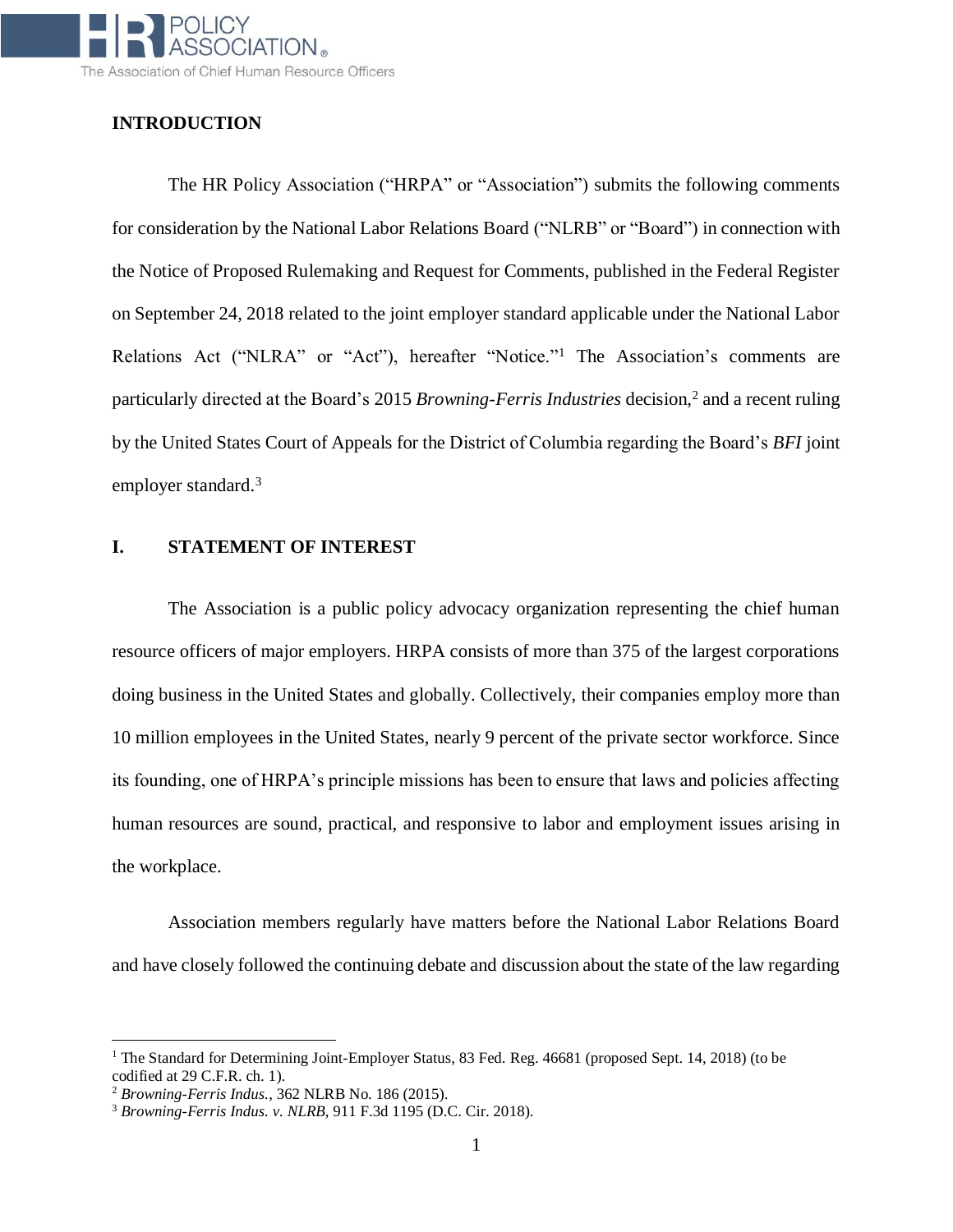

joint employer status under the National Labor Relations Act. Indeed, this subject has generated considerable discussions and questions from Association members. The lack of clarity of the law in this area is especially damaging to Association members' business planning, particularly in the franchisor/franchisee area. For example, Association members are desirous of providing safety and other training to employees of the supply chain entities and other contractors with whom they do business, but do not want to be brought into costly and protracted legal proceedings on joint employer theories as a result of such beneficial and necessary training. A number of Association members have also established corporate social responsibility (CSR) standards for their suppliers to follow with respect to their employees, including establishing a minimum number of paid sick leave days that suppliers must provide to their employees. These types of oversight arrangements, as noted below, should not be the basis to establish joint employer status. Furthermore, many Association members have agreements with supply chains and third-party entities that must be regularly evaluated and re-negotiated. Indeed, some Association members have hundreds, if not thousands of third-party arrangements. These contractual agreements are not entered into to avoid coverage of labor and employment laws—they are entered into to achieve legitimate business objectives while concurrently seeking to comply with our Nation's labor and employment laws.

HRPA thus welcomes the opportunity afforded by the NLRB's notice of proposed rulemaking to establish a clear, consistently applicable joint employer standard that is rooted in the common law and which allows entities to enter into standard business relationships without creating unnecessary regulatory involvement and potential legal liability.

#### **II. SUMMARY OF COMMENTS**

2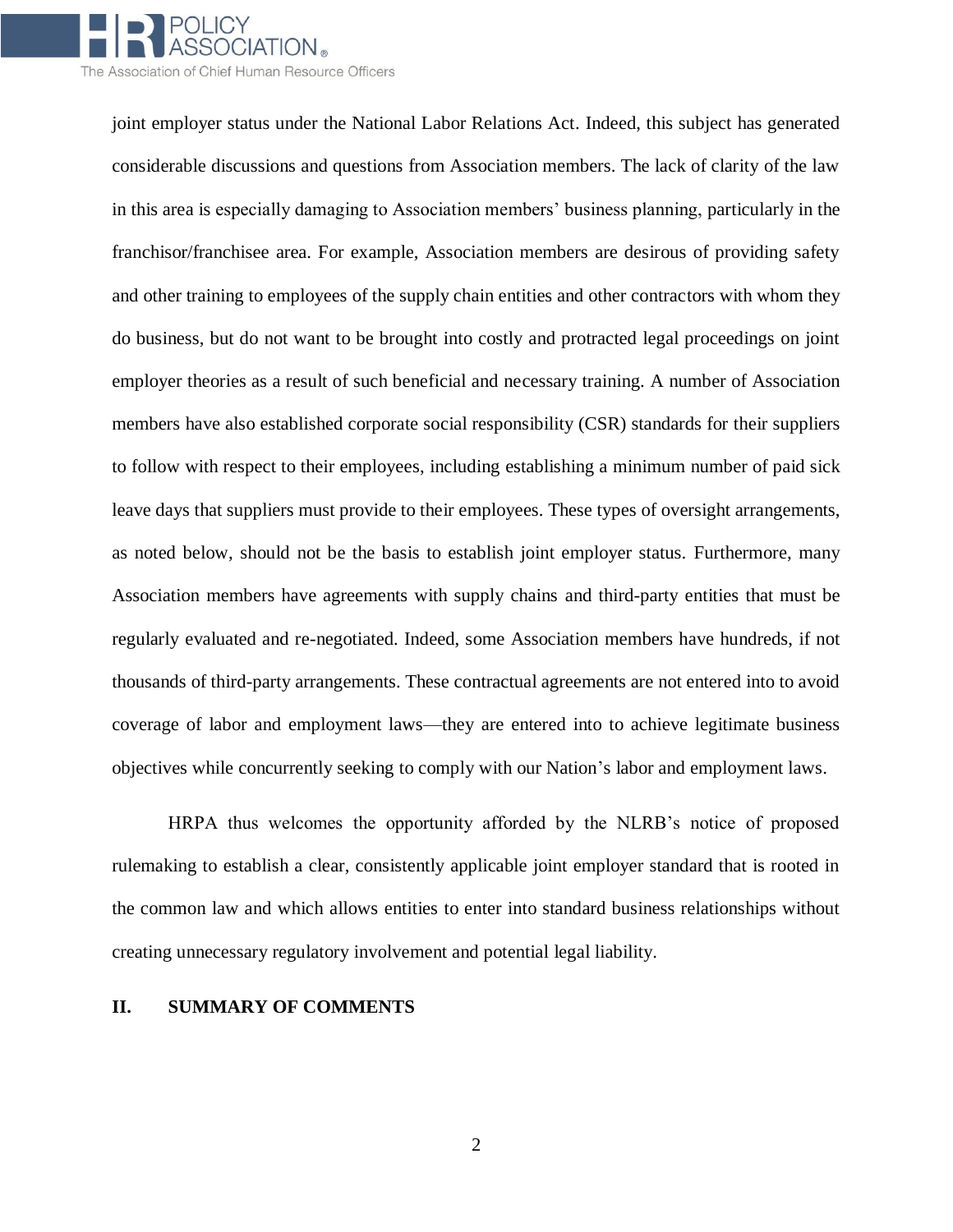

The joint employer doctrine is one of the most potent in our Nation's labor and employment jurisprudence. It exposes non-actor entities to potential liability in situations where another unrelated entity or entities engaged in conduct or omissions that the other entity(s) may not have any knowledge of let alone condoned such course of conduct. Indeed, even the potential application of the joint employer doctrine can provide a potential litigant with considerable leverage to extract monetary payments from non-acting parties due to non-acting parties' desire to avoid potential joint employer litigation. Accordingly, before joint employer status should be established, a high legal standard should be required. The *BFI* majority either failed to note the potency and potentially toxic impact of an ambiguous and expanded joint employer doctrine on the important user/supplier aspect of our economy, or the majority was fully aware of the potential reach of the expanded joint employer doctrine and deliberately proceeded in such a policy direction in an attempt to enhance union organizing objectives and to establish a way for individuals to pursue through litigation "the deeper pockets" of user employers. Further, the *BFI* majority also ignored certain aspects of common law, and as recently noted by the D.C. Circuit Court of Appeals, failed to clarify how indirect and reserved control should be interpreted and applied with respect to the joint employer doctrine.

The ambiguous and unwarranted *BFI* joint employer standard will—and has—deterred a number of large user employers in the country, many of whom are Association members, from applying corporate social responsibility standards to their suppliers. For example, as detailed in the Association's comments below, one of our members required that its supplier employers provide a certain number of paid sick leave days to employees, and as a result of this, CSR initiative was brought into an NLRB proceeding on a joint employer basis. Other Association members have withdrawn from supplier agreements with smaller and minority-owned businesses because such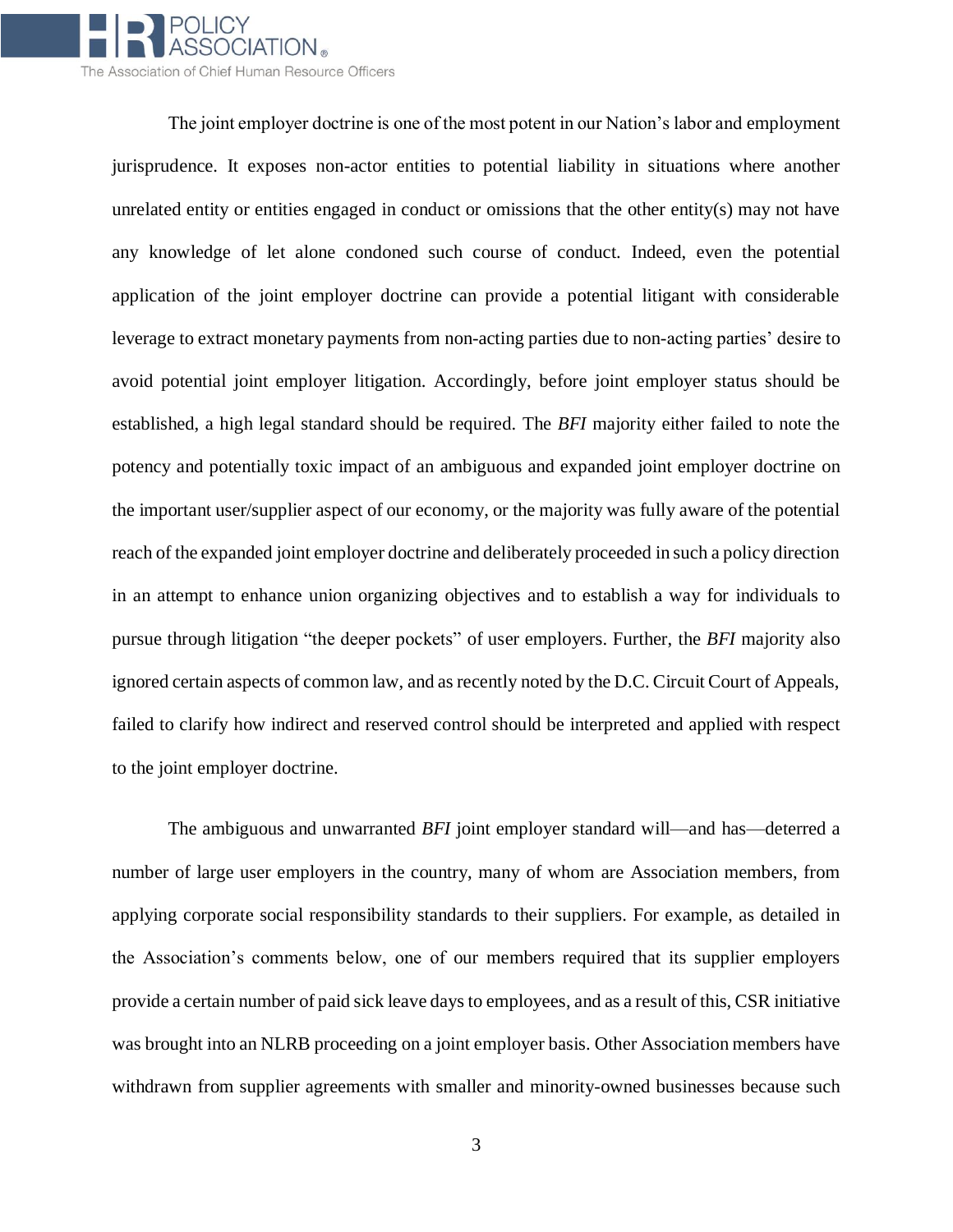

l

smaller entities were not sufficiently capitalized to sustain litigation in the joint employer area, or such entities were not able to provide indemnity agreements to the user employer if such litigation occurred. Association members are also increasingly hesitant to provide to employees of supplier entities job safety training, substance abuse assistance, guidance to avoid hostile work situations, and other beneficial assistance and training, due to potential joint employer liability.

The above concerns regarding an expanded and ambiguous joint employer doctrine extend beyond potential NLRA liability. Indeed, the *BFI* decision has led to increased joint employer litigation in other areas, including under the Fair Labor Standards Act ("FLSA"). For example, courts when fashioning standards for analysis under Title XII and other federal labor and employment laws have often looked to the NLRA for guidance.<sup>4</sup> Further, the United States Department of Labor in the Obama Administration issued administrative guidance tracking the Board's *BFI* standard*,* thus increasing joint employer liability under the FLSA for employers and deterring socially desirable CSR initiatives.

Simply stated, the *BFI* majority got it wrong as a matter of law and also as a matter public policy. The *BFI* decision also lacks common sense and clearly was an unwarranted overreach that needs to be corrected.

A summary of the Association's comments to the Board's proposed joint employer standard include the following:

• The Board was correct in proceeding to clarify the law under the National Labor Relations Act regarding the joint employer doctrine by engaging in rulemaking—such

<sup>4</sup> *In re Enterprise Rent-a-Car Wage & Hour Emp't Practices Litig.*, 683 F.3d. 462,469-70 (3d Cir. 2012).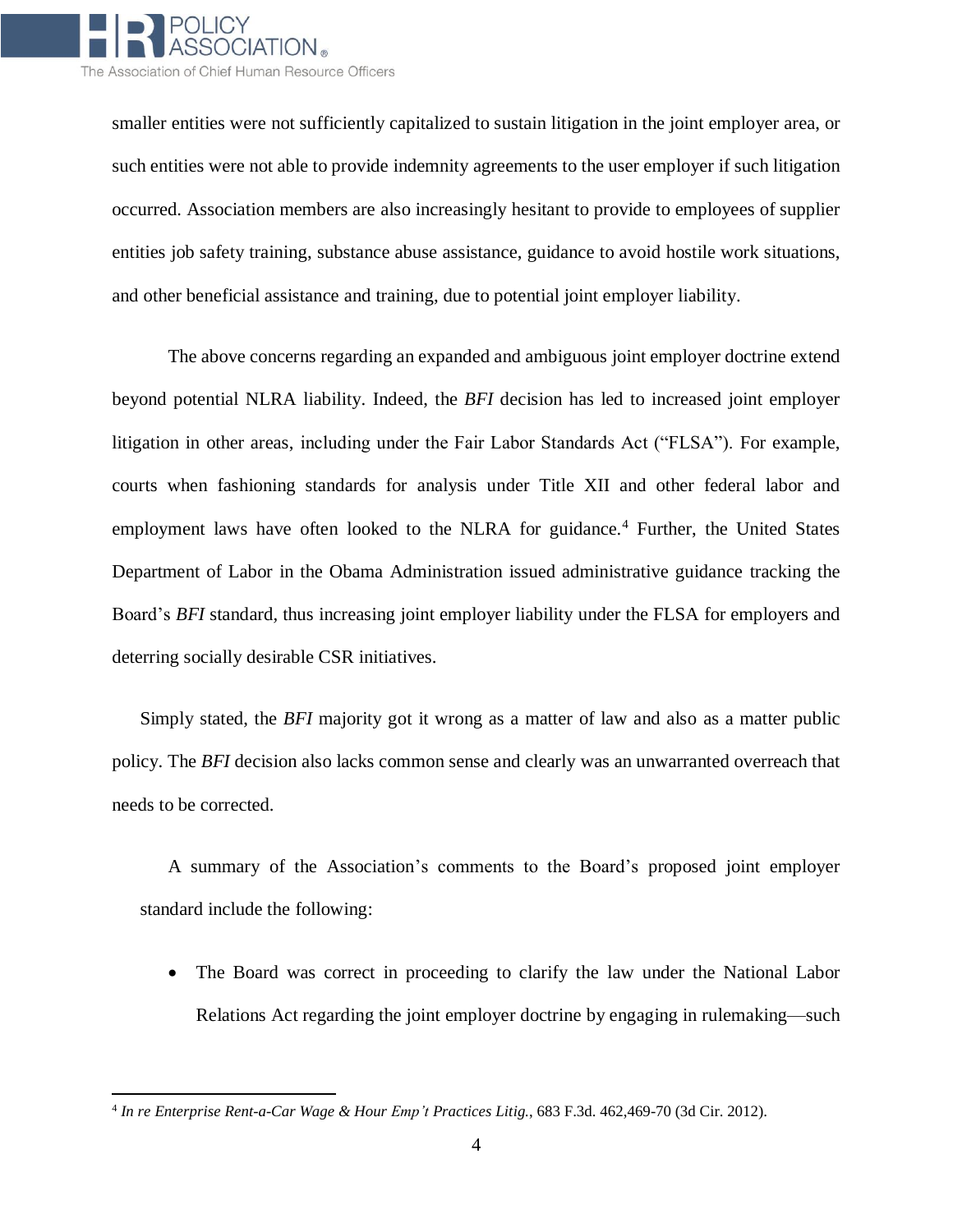

clarification of the law is long overdue, especially after the 2015 *Browning-Ferris* decision and the subsequent D.C. Court of Appeals decision regarding such holding.

- The *BFI* majority and the D.C. Circuit Court of Appeals recent decision in the *BFI* case provides a further rationale for the Board to proceed with rulemaking as the Circuit Court specifically asked the Board on remand to clarify the joint employer doctrine with respect to indirect and reserved control issues.
- The D.C. Circuit Court majority opinion ignores important aspects of the historic development of joint employer law by the courts (i.e., the common law), and also failed to apply important parts of *The Restatement (Second) of Agency*, especially in the loaned servant area. Further, the *BFI* majority opinion and the D.C. Court majority failed to properly apply the important teachings of *The Restatement of Employment Law*.
- The *BFI* majority decision was based in large part on an incorrect premise regarding the number of employees in the gig economy—such a miscalculation undermines a significant policy rationale of the *BFI* majority opinion. However, recent Bureau of Labor Statistics data and academic research in this area rebuts this premise—this segment of the economy has not expanded on the scale the *BFI* majority predicted.
- Involvement of employers in multi-employer bargaining associations should not be a basis to find joint employer status for employers that participate in such collective bargaining arrangements.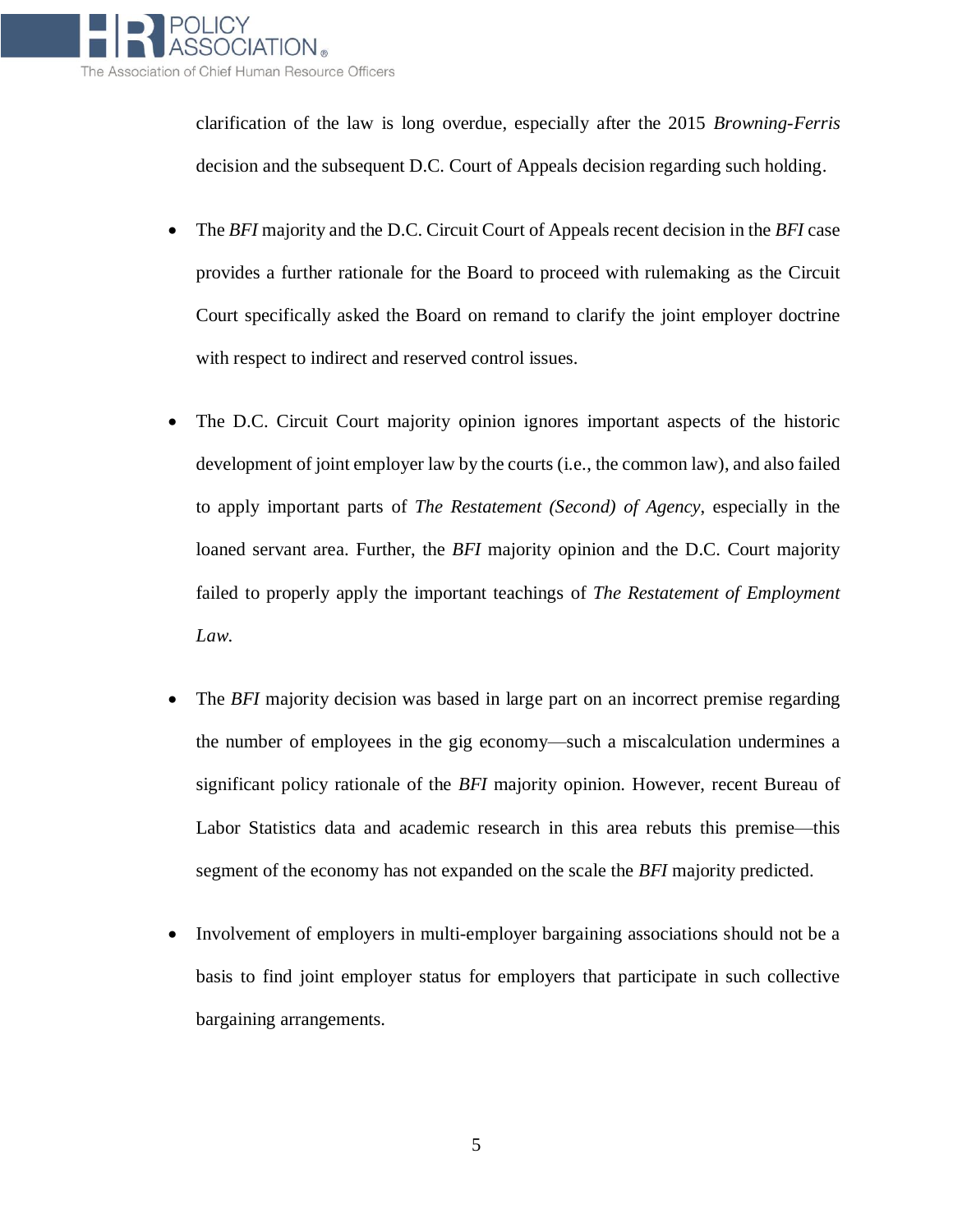

- Employer implementation of corporate social responsibility (CSR) oversight standards and the application of such standards to their supplier entities in the employment area should not be the basis to establish joint employer status between user and supplier employers. Indeed, proceeding in this fashion will deter socially minded companies from providing valuable safety and other beneficial training to employees of their suppliers, and also discourage user employers from requiring supplier entities to provide a basic level of benefits to their employees.
- The *BFI* majority joint employer standard creates legal "traps" for employers. Such a standard is inextricably intertwined with academic discussions of indirect and reserved control issues that provide no practical guidance to stakeholders under the NLRA. The *BFI* majority's standard is also lacking by failing to provide a workable definition of what constitutes indirect and reserved control. Such an unneeded and ambiguous standard interferes with the decision-making process of employers with respect to ongoing arrangements with their provider entities, and thereby harms our nation's economy that substantially relies daily on hundreds of thousands of contractual and supplier chain user-supplier arrangements.
- The Board's proposed standard should be modified in certain areas, including the suggestions outlined in the NLRB General Counsel's comments regarding the proposed standard. The HR Policy Association fully endorses the recommendations contained in the General Counsel's comments and commends them to the attention of the Board. Specifically, the Board should accept the following modifications outlined in the General Counsel's comments: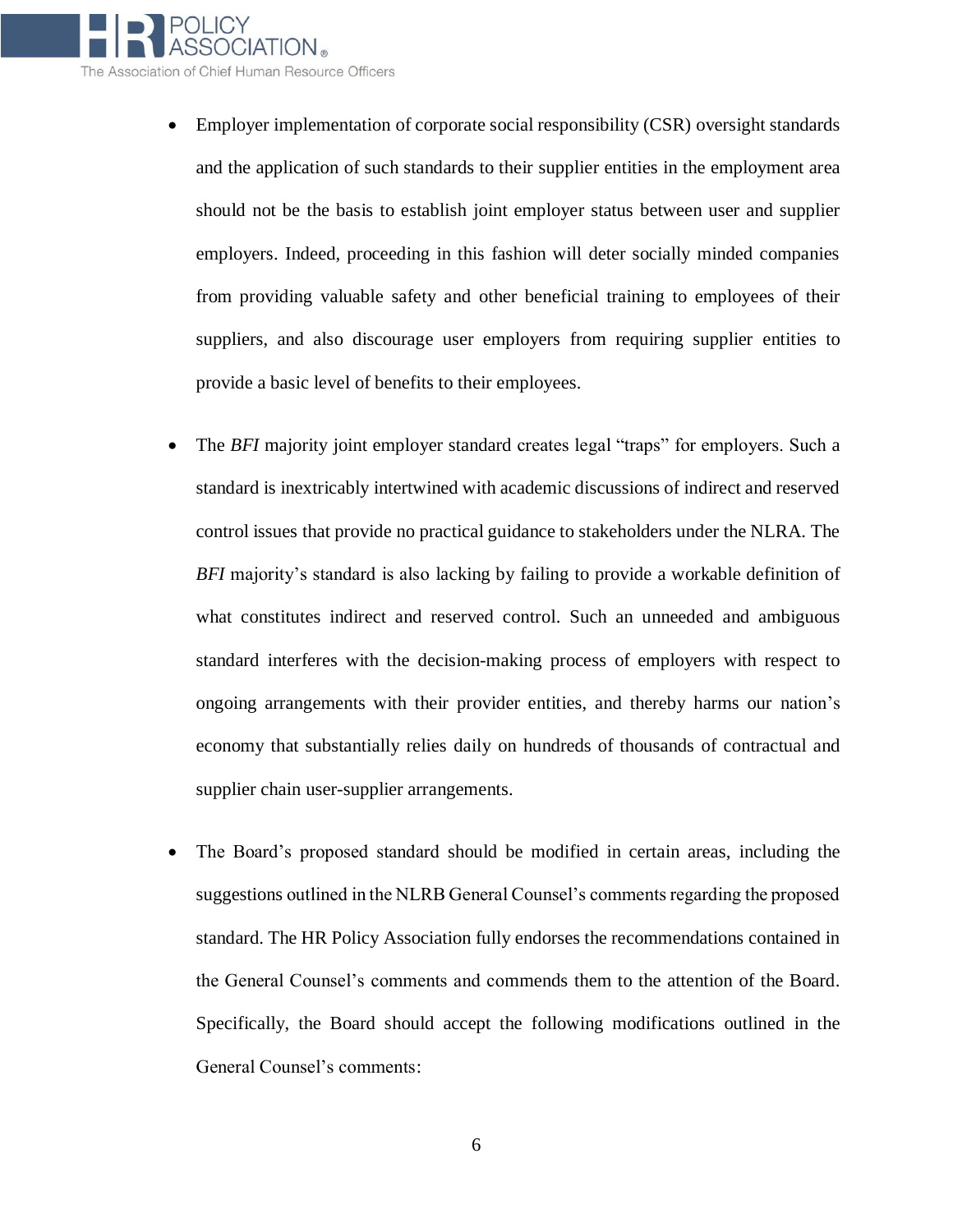

- o The Board should include in its final rule a definition of the essential terms and conditions of employment that an entity necessarily must control before being found to be a joint employer. Such "essential terms and conditions of employment" should include at a minimum: (1) the authority to determine and set wage and benefits, (2) the hiring and firing of employees, and (3) the authority to discipline, supervise, and direct employees.
- o The Board should also include in its final rule a definition of what constitutes "substantial and actual" control of employees' terms and conditions of employment, and also a requirement that such control be direct and immediate and not "limited and routine."
- o The Board's final rule should require that a joint employer exercise actual supervision and direction on an ongoing basis of the employees in question.
- o The final rule should clarify that no punitive joint employer can be required to bargain with the union unless it has actual, direct, and immediate control over, at a minimum, wages and benefits of the employees in question.
- o No entity that is found to be a joint employer should be held liable for any act or omission of other entities that also are potentially deemed to be joint employers unless the nonacting entity knew or should have known about the unlawful activity and did nothing to prevent or mitigate it.<sup>5</sup>

l

<sup>5</sup> *See, e.g.*, *Capitol EMI Music*, 311 NLRB 997 at \*1000, *enforced*, 23 F.3d. 399 (4th Cir. 1994).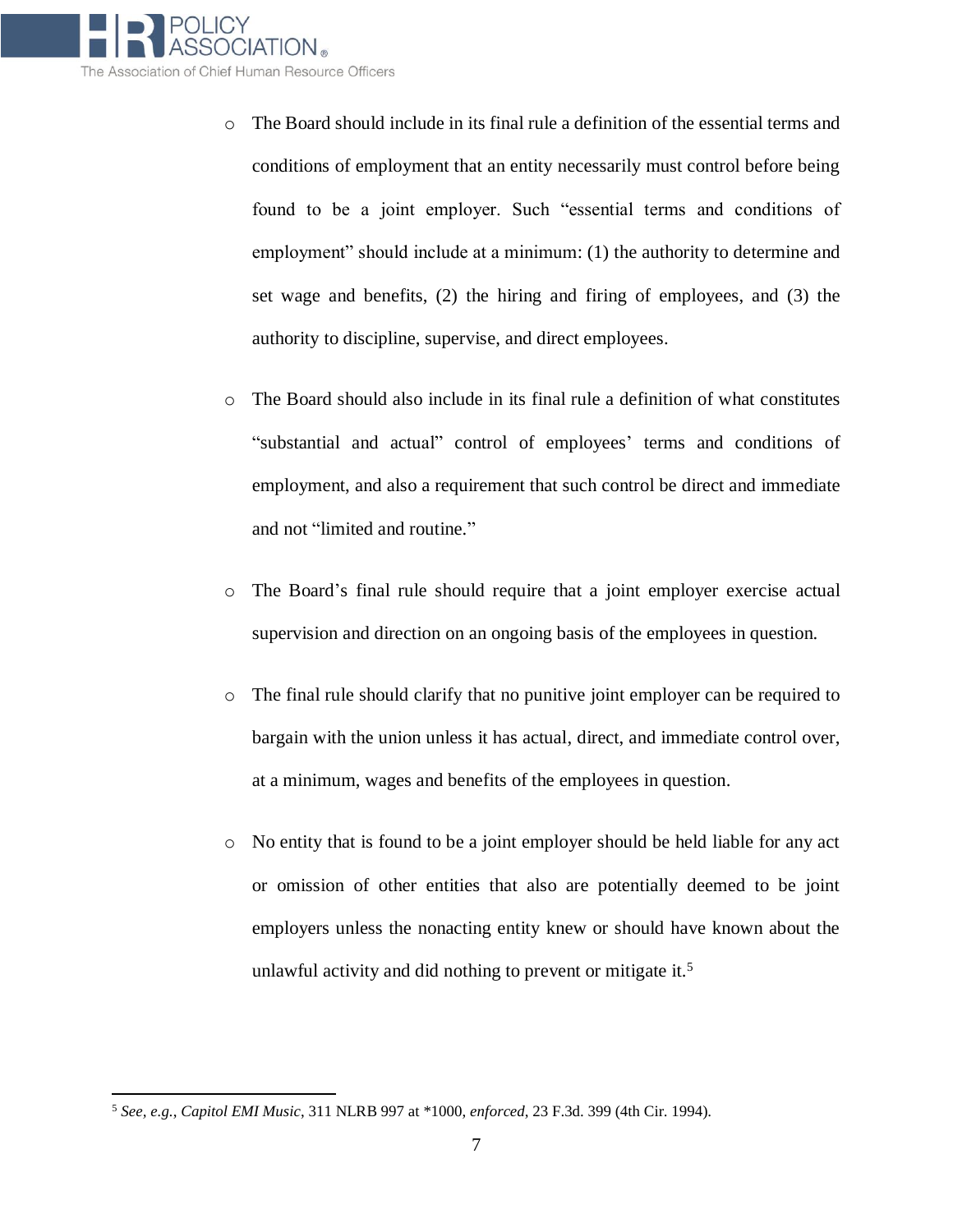

- The *BFI* majority standard will not encourage or enhance collective bargaining—it will only confuse and prolong bargaining relationships between employers and unions. For example, while the Board in *BFI* emphasized that indirect and reserved control could be a basis to find joint employer status, it concurrently held that entities would only have to bargain over mandatory subjects with which they exercise control—how will such subjects be determined? Apparently, an entity that is found to be a joint employer under the new *BFI* standard only on an indirect control or reserved control basis would have no bargaining obligations to the union or unions involved in such situations. Former NLRB Members Philip Miscimarra and Harry Johnson correctly pointed out the collective bargaining problems with the *BFI* standard in their dissent in such case—the issues that Messrs.' Miscimarra and Johnson outlined in their dissent should be addressed by the current Board in its joint employer rulemaking deliberation.
- The *BFI* joint employer standard is potentially subject to misuse and abuse in the secondary boycott area, as its liberal and expansive reach can considerably nullify Section  $8(b)(4)(ii)(B)$  of the NLRA which prohibits secondary employee protest activity such as picketing, boycotts, and strikes. For example, unions may also be disadvantaged by the ambiguous *BFI* standard. If unions engage in secondary activity which is later found to be violative of the law—which especially may be the case because joint employer status can only be established in the bargaining area over subjects which a joint employer has control—they may be subjected to considerable liability.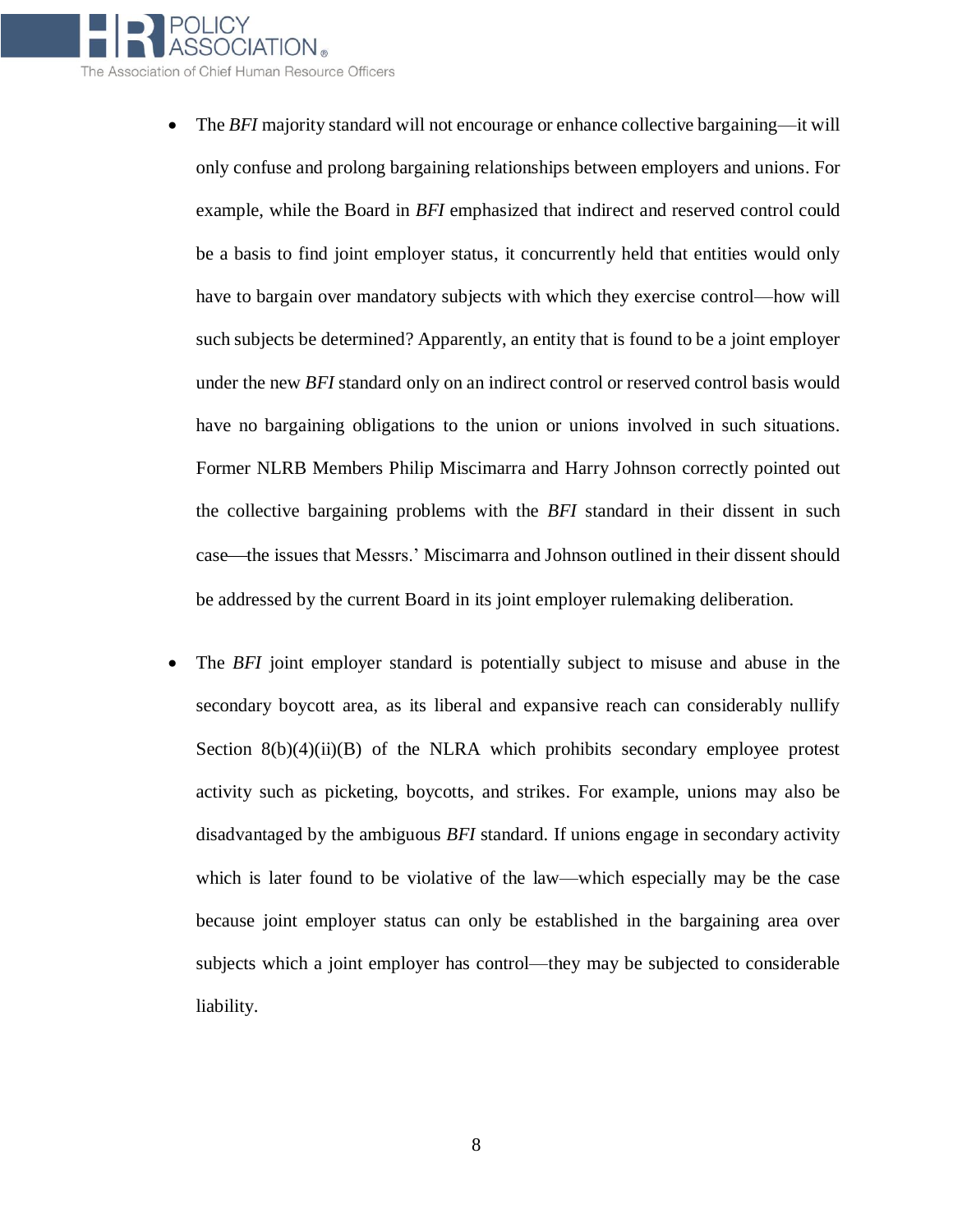

• The unwarranted and expanded *BFI* joint employer standard will be—and has been a significantly negative influence on the application of the joint employer doctrine in other labor and employment laws including, in particular, the Fair Labor Standards Act, where expensive collective actions are particularly prevalent under the joint employer doctrine.

Finally, the Association, which is a member of the Coalition for a Democratic Workplace (CDW), strongly endorses the comments to the proposed standard submitted by the CDW. The Association also fully endorses comments to the proposed standard made by a number of its fellow employer trade associations regarding the proposed standard, including particularly the well thought out and thoroughly researched comments by the International Franchise Association and the U.S. Chamber of Commerce.

#### **III. FACTUAL BACKGROUND**

The Board proposes to amend the regulation codified at 29 C.F.R. part 103 to add a new Section 103.40, as follows ("proposed standard"):

#### **§ 103.40: Joint employers.**

An employer, as defined by Section 2(2) of the National Labor Relations Act (the Act), may be considered a joint employer of a separate employer's employees only if the two employers share or codetermine the employees' essential terms and conditions of employment, such as hiring, firing, discipline, supervision, and direction. A putative joint employer must possess and actually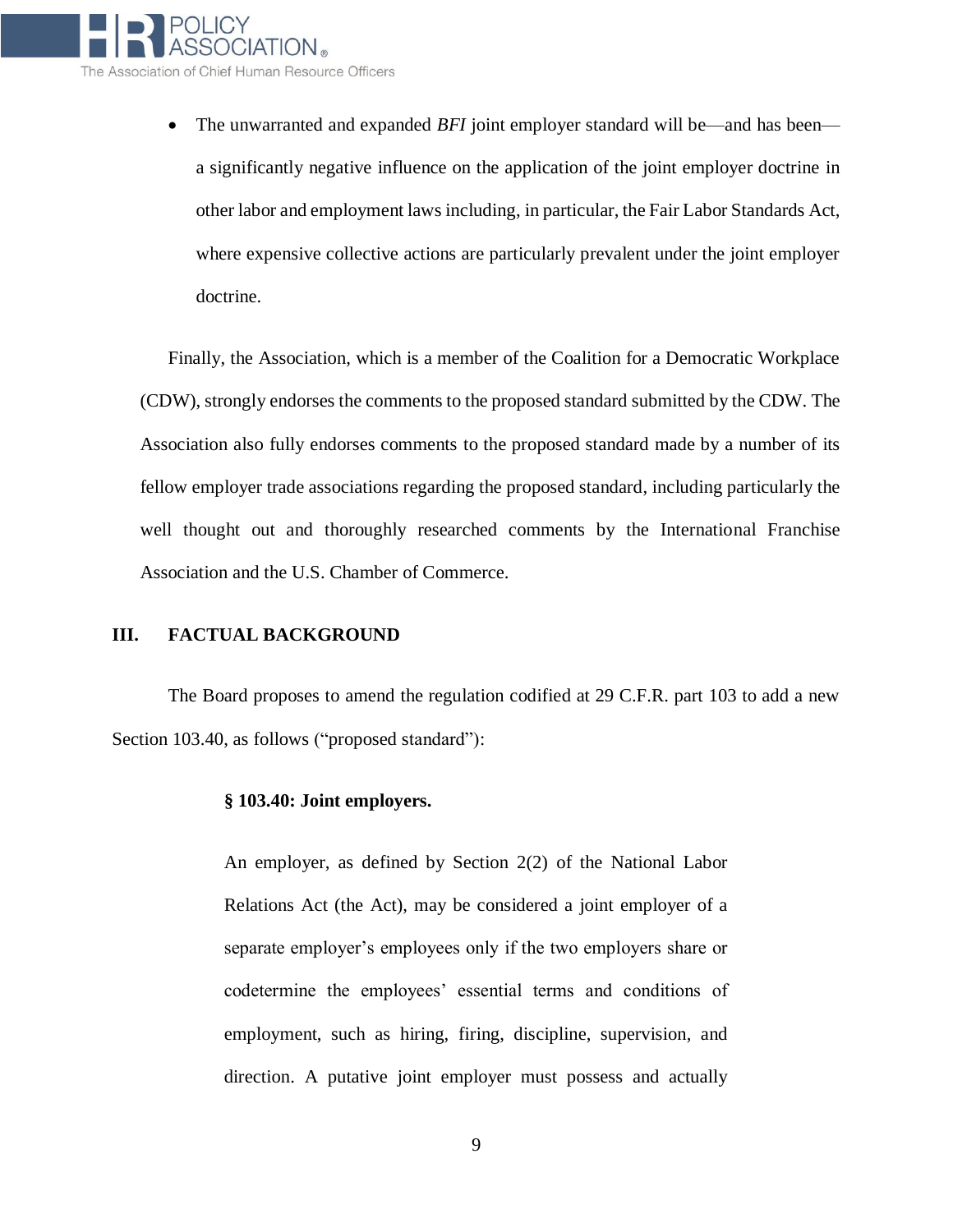

exercise substantial direct and immediate control over the employees' essential terms and conditions of employment in a manner that is not limited and routine.<sup>6</sup>

The NLRB created a new joint employer standard three years ago in its decision in *Browning-Ferris Industries*. <sup>7</sup> The Board's *BFI* standard permits joint employer status to be established not only through direct control, but also on the basis of indirect and reserved control.

In establishing this new test, the 2015 *BFI* Board stated it would broadly construe "essential terms and conditions of employment" as encompassing a non-exhaustive list of "matters relating to the employment relationship *such as* hiring, firing, discipline, supervision, and direction." <sup>8</sup> The 2015 *BFI* Board held that it would remove certain joint employer requirements that had regularly been applied in the past, stating it would

> no longer require that a joint employer [that] possess[es] the authority to control employees' terms and conditions of employment, . . . [actually] . . . exercise that . . . authority, and do so directly, immediately, and not in a "limited and routine" manner…<sup>9</sup>

Instead, according to the 2015 *BFI* Board, "[t]he right to control, in the common-law sense, is probative of joint-employer status, as is the actual exercise of control, whether direct or indirect."<sup>10</sup>

 $\overline{\phantom{0}}$ 

<sup>6</sup> 83 Fed. Reg. 46681, 46696-46697.

<sup>7</sup> *Browning-Ferris Industries of California, Inc., d/b/a BFI Newby Island Recyclery*, 362 N.L.R.B. No. 186, 2015 N.L.R.B. LEXIS 672 (Aug. 27, 2015), *petition granted in part, enforcement denied and remanded,* 911 F.3d 1195 (D.C. Cir. Dec. 28, 2018).

<sup>8</sup> *Id*. at \*70.

<sup>9</sup> *Id.* at \*72.

<sup>10</sup> *Id.*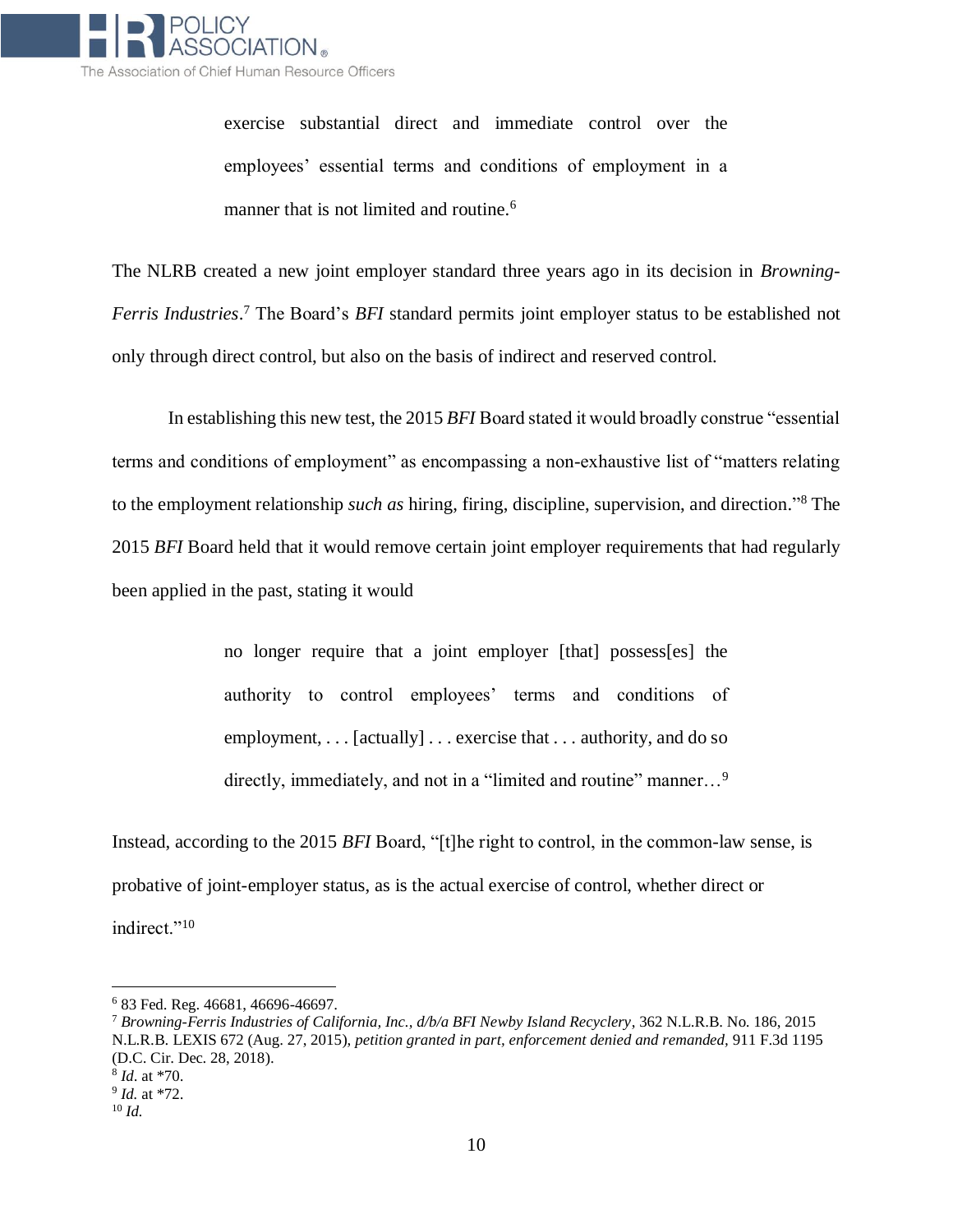

The *BFI* holding was subsequently appealed and the United States Court of Appeals for the District of Columbia recently issued a decision on such appeal. The Circuit Court granted the petition in part, but also rejected part of the *BFI* decision and remanded it to the Board for further consideration. Specifically, the Court stated

> In sum, we uphold as fully consistent with the common law the Board's determination that both reserved authority to control and indirect control can be relevant factors in the joint-employer analysis. We reverse, however, the Board's articulation and application of the indirect-control element in this case to the extent that it failed to distinguish between indirect control that the common law of agency considers intrinsic to ordinary third-party contracting relationships, and indirect control over the essential terms and conditions of employment. We accordingly grant Browning-Ferris's petition in part, deny the Board's cross-application, dismiss without prejudice the Board's application for enforcement as to Leadpoint, and remand for further proceedings consistent with this opinion.<sup>11</sup>

The NLRB now has sought commentary on specific topics related to the newly-proposed joint employer standard. Among them, the NLRB

> seeks comments regarding the current state of the common law on joint employment relationships. Does the common law dictate the

l

<sup>11</sup> *Browning-Ferris Indus. v. NLRB*, 911 F.3d 1195, 1222-23 (D.C. Cir. 2018).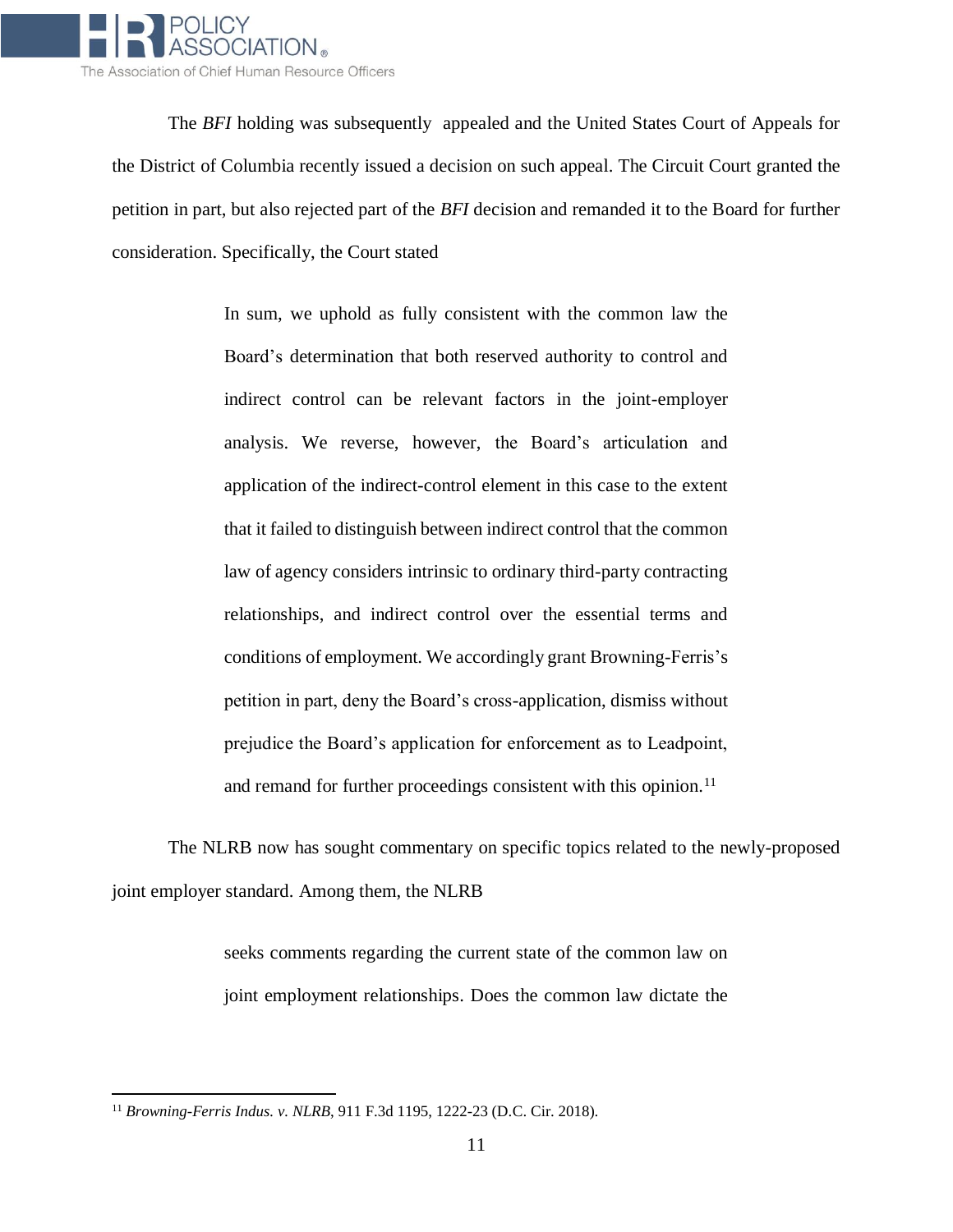

approach of the proposed rule or of *Browning-Ferris*? Does the

common law leave room for either approach?<sup>12</sup>

It is these questions to which the Association, in this filing below, submits comments for the Board's consideration.

### **IV. HR POLICY SUPPORTS, WITH MODIFICATIONS, THE NLRB'S PROPOSED JOINT EMPLOYER STANDARD AND SUBMITS THAT THE BOARD'S 2015**  *BROWNING-FERRIS* **STANDARD SHOULD BE ABANDONED**

### **A. Policy Concerns**—**The Board's 2015** *BFI* **Decision is Ambiguous, Unwarranted, and Unworkable**

Part VIII, below, addresses the common law relative to the Board's proposed standard and the standard created by the 2015 *Browning-Ferris* decision ("*BFI* Standard"). Preliminarily, however, HR Policy wishes to affirmatively and clearly express its support for the Board's initiative to provide greater clarity to the law in the joint employer area.

The Board's Proposed Rule is an excellent initial step in providing greater understandability and clarity to the regulated business community. It contains understandable principles that long applied to the business community before the 2015 *Browning-Ferris* decision. The ability to reasonably determine the type of conduct or activities that establish joint employer status, and those that do not, is a critical factor in a company's consideration as to whether to enter into a particular contract, and to its ability to structure that contract in such a way to achieve its business objectives while simultaneously complying with the law.

To be clear, the Association does not expect absolute certainty in all joint employer situations. Nevertheless, a core set of reasonably understandable principles is critical to any

l

<sup>12</sup> 83 Fed. Reg. 46681, 46687.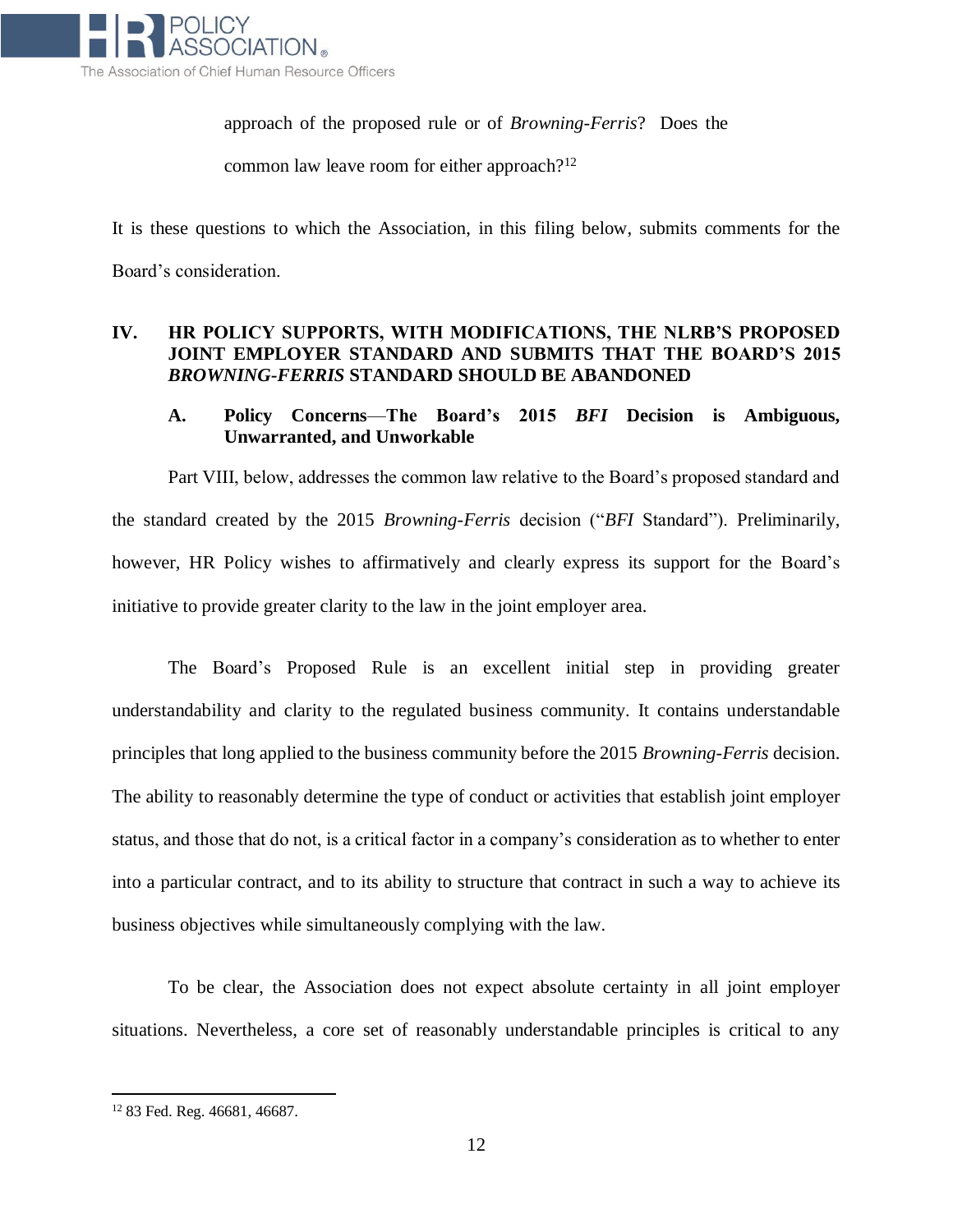

company's ability to satisfy the important business fundamentals that are necessary to productively and strategically operate its business, including meeting operating (including labor) expenses. It is critical that a company's ability to effectively operate business benefits all stakeholders, from the micro to the macro level. Beyond that, businesses must satisfy any number of commitments and obligations to various stakeholders to safeguard and conserve corporate assets. All of this is affected, at least in part, by the extent to which risks of violations and liability under the NLRA (or any law) are capable of being reasonably understood. When the extent of that risk is largely unknown, a prudent business entity has no choice but to exercise considerable caution or fail to proceed at all.

For three years, the 2015 *Browning-Ferris* standard has obscured a basic understanding of how to discern, even in broad strokes, the line between when a company's engagement with another company crosses over into status as a "joint employer." Businesses have struggled to understand the *BFI* standard, the scope of its application, and its actual reach. What is meant by "the right to control, in the common law sense" simply begs the question. The line between an unexercised reserved right to control and the "indirect" exercise of control, and conduct falling short of either, is at best legal conjecture. Nor is there any guidance as to how much weight the Board, when determining the potential for a joint employment relationship, will afford the various factors evidencing indirect or reserved control.

Because the inherent vagaries of the *BFI* Standard are incapable of fostering at least a reasonable understanding of how to discern what language, conduct, and activities they attach legal significance to, the *BFI* Standard threatens to ensnare companies with a finding of joint employment at the intersection of virtually any business-to-business arrangement. Undesirable consequences have included declining contractual arrangements and/or moving away from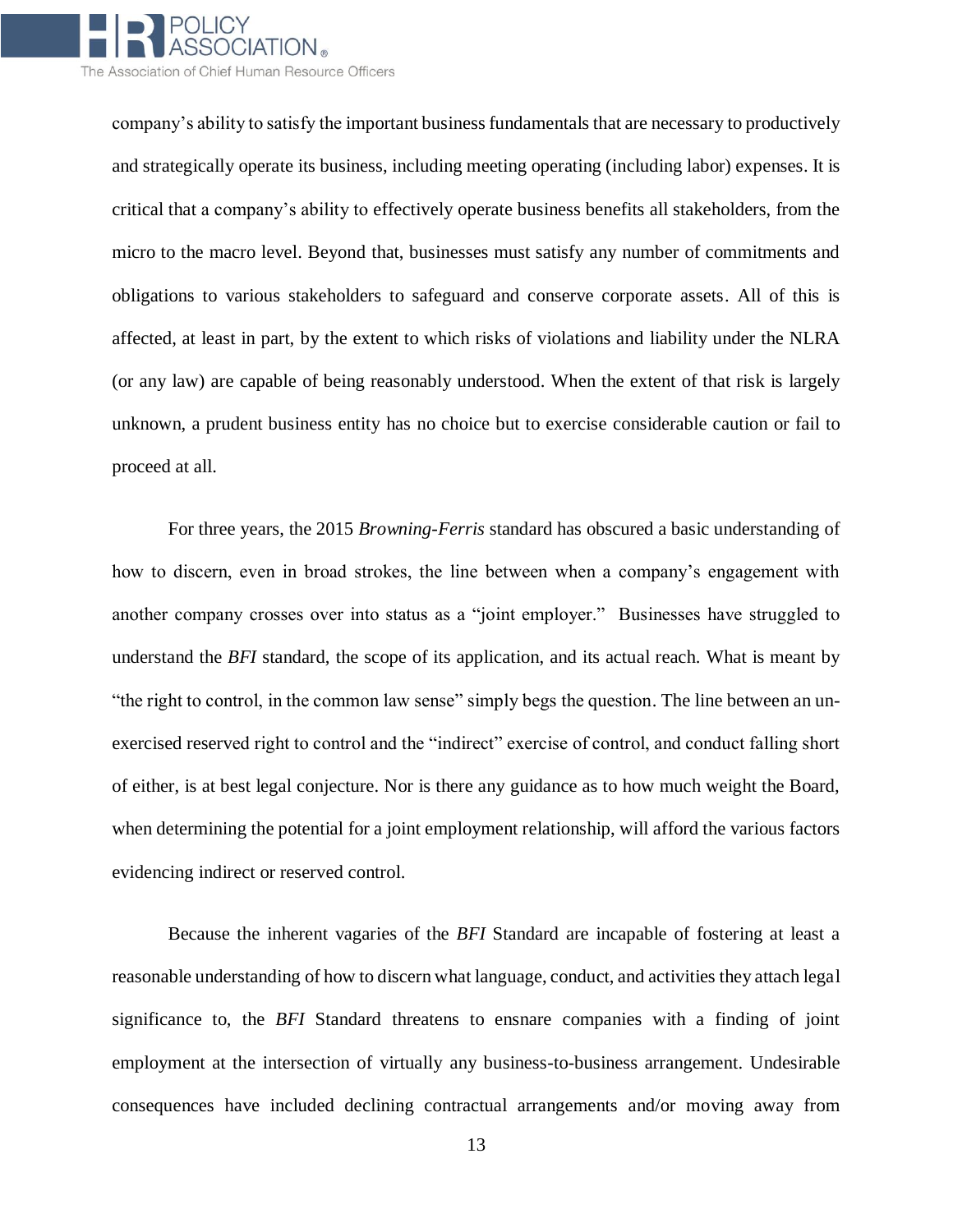

l

contracting with smaller, "mom and pop" companies and minority start-up entities in favor of larger, potentially more expensive contractors, thereby harming small businesses. Indeed, that is exactly the position certain of our members have taken since the 2015 *BFI*. 13

The D.C. Circuit Court of Appeals' decision on BFI's appeal of the 2015 NLRB decision, issued this past December, itself recognized the uncertainty associated with the *BFI* Standard. Although the Circuit Court concluded that indirect control is a factor of potential joint employer status rooted in the common law, it provided no meaningful guidance on what analytical standards should be utilized in determining joint employer status under the NLRA. Specifically, the D.C. Circuit faulted the Board and stated:

> The problem with the Board's decision is not its recognition that indirect control (and certainly control exercised through an intermediary) can be a relevant consideration in the joint-employer analysis. It is the Board's failure when applying that factor in this case to hew to the relevant common-law boundaries that prevent the Board from trenching on the common and routine decisions that employers make when hiring third-party contractors and defining the terms of those contracts. …The Board's analysis of the factual record in this case failed to differentiate between those aspects of indirect control relevant to status as an employer, and those

<sup>&</sup>lt;sup>13</sup> According to data from the Census Bureau's Annual Survey of Entrepreneurs, employer firms with fewer than 500 workers employed 46.8 percent of private sector payrolls in 2016; firms with fewer than 100 workers employed 33.4 percent. Also, small businesses create the bulk of new jobs. *See* <https://sbecouncil.org/about-us/facts-and-data/> ("Small businesses accounted for 61.8% of net new jobs from the first quarter of 1993 until the third quarter of 2016.").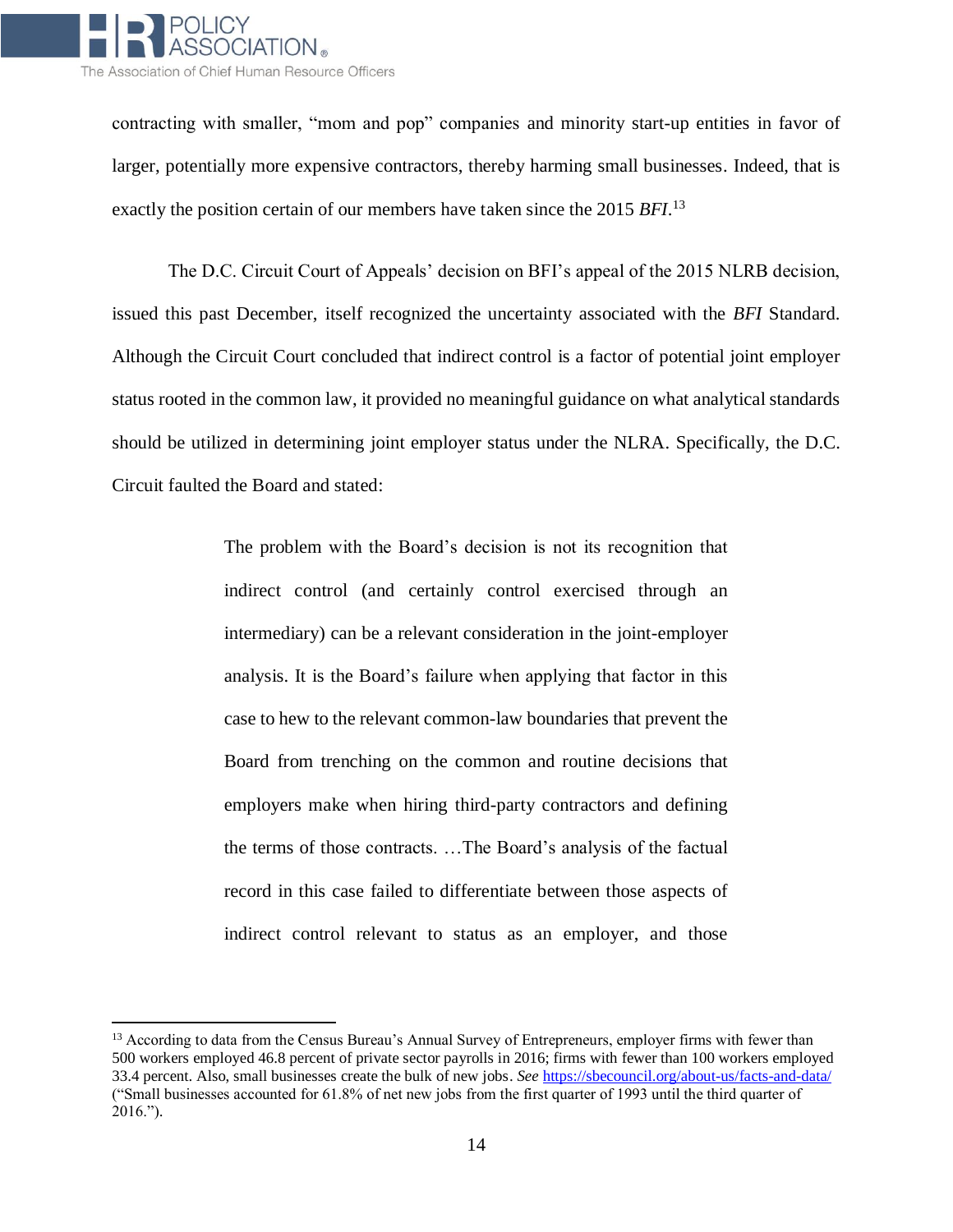

quotidian aspects of common-law third-party contract relationships.<sup>14</sup>

Accordingly, the Court's remand to the Board further underscores the pressing need to develop a joint employer standard that creates clarity and consistency within the law.

#### **V. MULTI-EMPLOYER BARGAINING RELATIONSHIP ISSUES**

The proposed standard should be modified to avoid an interpretation that would burden multi-employer associations with claims of joint employer status, and the liabilities that could result, by virtue of acting as a collective bargaining agent for a group of employers in a particular industry. The Association does not understand that to be the intent of the proposed standard, but wants to make sure that there is no misinterpretation of the proposed standard on this point.

As the Supreme Court has recognized, multi-employer bargaining is a critical component of our national labor policy.<sup>15</sup> Multi-employer negotiations exist in numerous industries including the construction, hotel, maritime, professional sports, and trucking industries—and can have a substantial impact on commerce. An association that represents multi-employer groups typically exists for the purpose of acting as a collective bargaining agent for their employermembers. It is unnecessary to treat these multi-employer associations as joint employers based on the actions they take on behalf of their employer-members. The Act already regulates their conduct as agents of their employer-members. Therefore, the proposed rule should be modified to make clear that an association which acts as a multi-employer collective bargaining agent will not be treated as a joint employer of the employees of each of its employer-members.

<sup>14</sup> *BFI Indus. v. NLRB*, 911 F.3d 1195, 1219-20 (D.C. Cir. 2018).

<sup>15</sup> *See Charles D. Bonanno Linen Serv., Inc. v. NLRB*, 454 U.S. 404, 410 (1982); *NLRB v. Truck Drivers Local Union No. 449*, 353 U.S. 87, 95 (1957).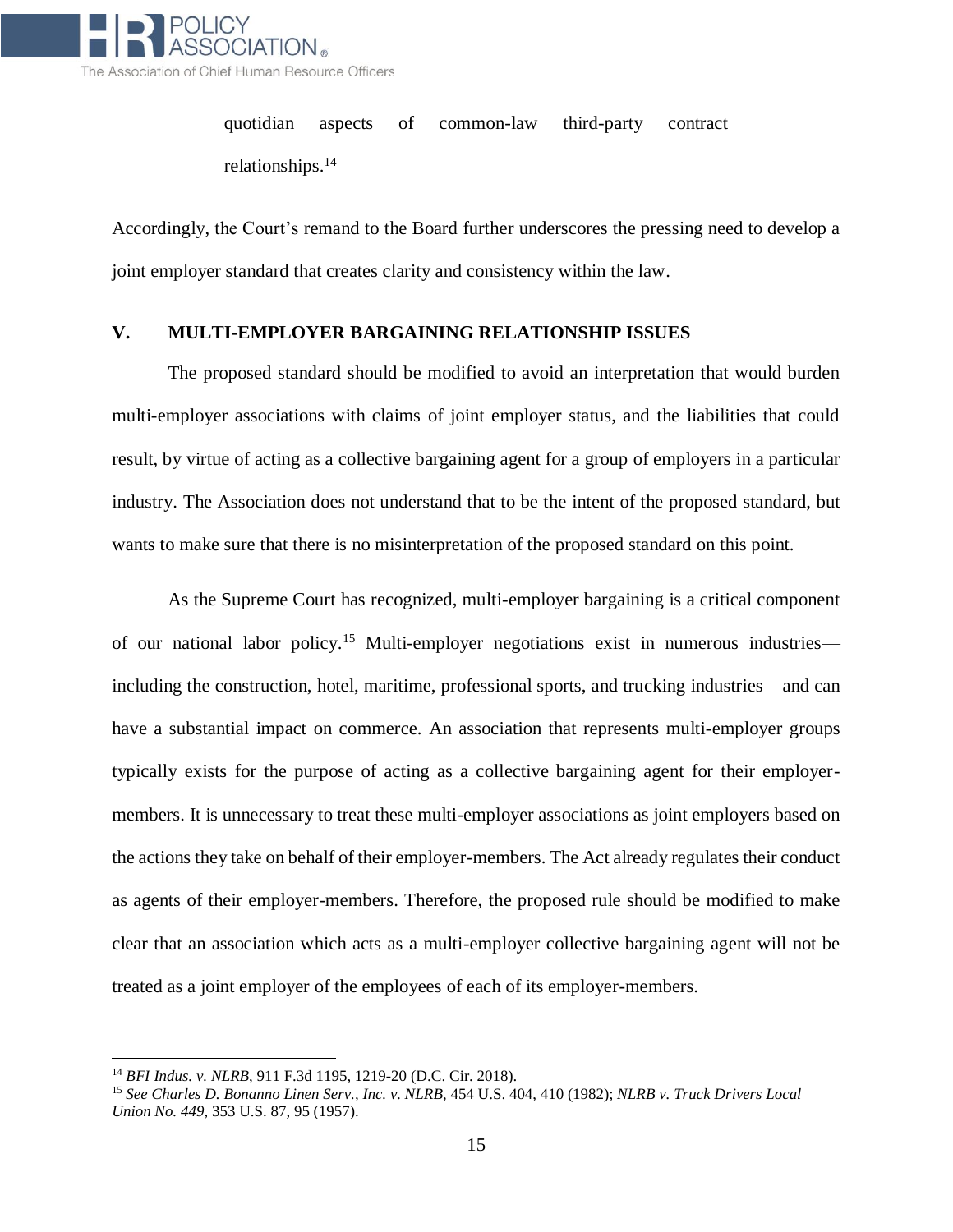### **VI. CSR STANDARDS IMPOSED BY USER EMPLOYERS ON SUPPLIER ENTITIES SHOULD NOT BE THE BASIS TO FIND JOINT EMPLOYER STATUS**

Many corporations choose to act as good corporate citizens by adopting ethical standards that exceed their legal obligations. Such policies and practices are generally referred to as "corporate social responsibility" (CSR) initiatives.<sup>16</sup> Firms use CSR initiatives to promote the social good. Understanding CSR initiatives and companies' incentives for adopting such policies provides important context for appreciating the consequences of a joint employment rule that is too broad, both in the plain text of the rule itself and in its application. It is therefore critical that any proposed joint employer standard include carve-out exceptions for CSR initiatives, thus allowing companies to set important ethical oversight standards for their supplier entities without being subject to unnecessarily expansive liability pursuant to ambiguous joint employer standards.

#### **A. CSR Initiatives Allow Firms to Promote a Wide Range of Policy Goals**

CSR initiatives come in all shapes and sizes, ranging from corporate accountability initiatives to human rights provisions to environmental stewardship.<sup>17</sup> A grocery store, for example, might commit to selling fish caught using only sustainable fishing techniques. An apparel manufacturer might decide to make its sweatshirts only in countries with a strong record of fair labor practices and respect for human rights. Or a firm may choose to work only with certain suppliers that provide their employees with a certain number of days of annual paid leave.

A company may adopt a CSR initiative for a number of reasons. It might act for altruistic reasons—believing that sourcing from sustainable fisheries simply is the right thing to do. Alternatively, it might act to develop a socially conscious brand reputation to appeal to consumers. Or it may believe that paid time off produces healthier workplaces and a stronger society. Whatever

<sup>16</sup> David Millon, *Shareholder Social Responsibility*, 36 SEATTLE U. L. REV. 911, 920-921 (2013).

<sup>17</sup> Ved P. Nanda, *What is Corporate Social Responsibility*, 1 TRANSNATIONAL BUSINESS TRANSACTIONS § 1:5 (2018).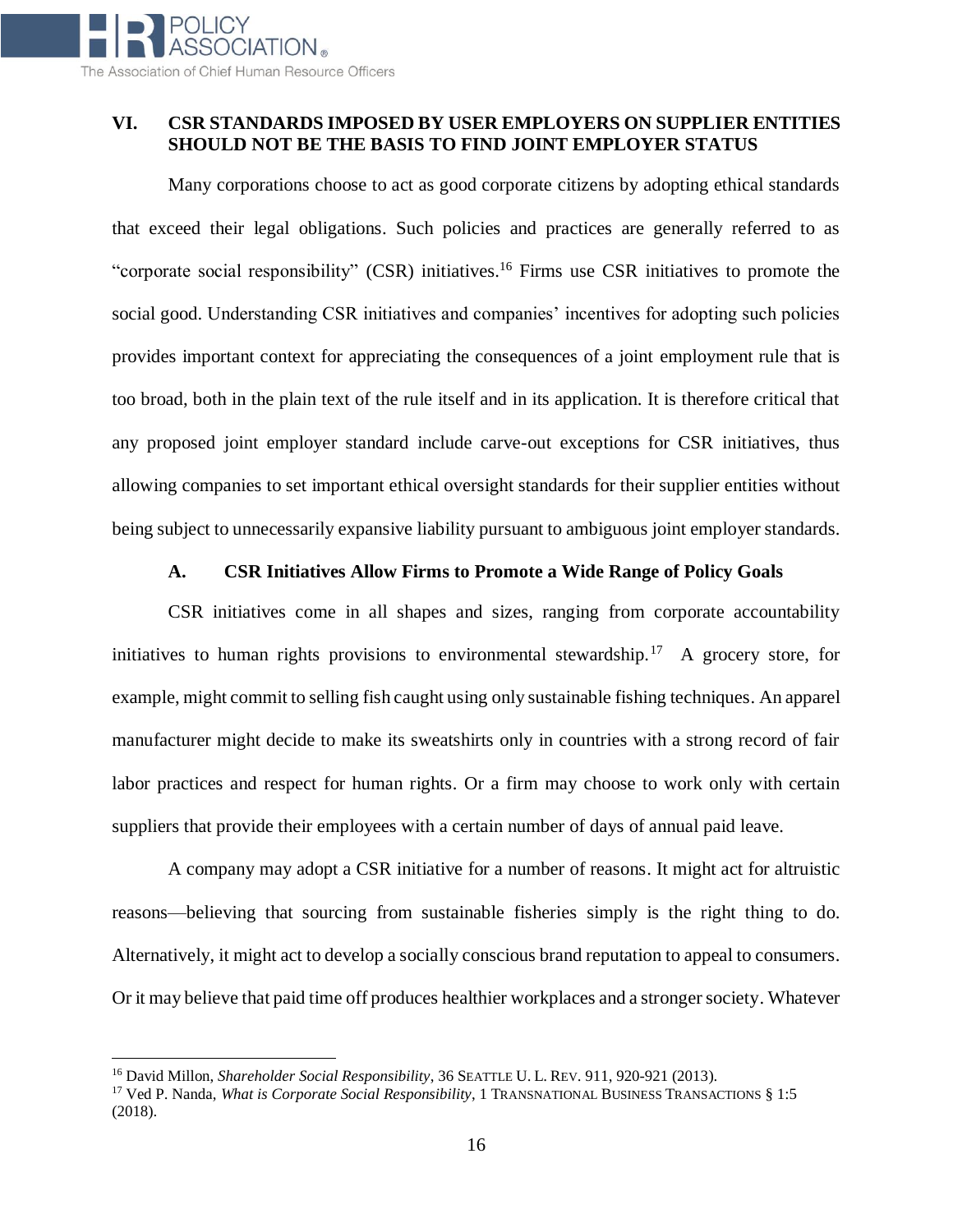

the motivation, in each case the company works to further the social good by adhering to a higher standard than the law requires.

CSR initiatives allow companies to drive social change. Unlike the government, which legislates through often prolonged decision-making processes, corporations can act quickly and autonomously, pursuing niche areas of social change. Often, CSR initiatives address issues that are already in the public eye and will give the corporation, its investors, and consumers a chance to make real change on vital issues, such as human rights and sustainability. Other CSR initiatives target and address social problems that may be otherwise largely invisible to the public. These initiatives can move issues to the forefront and provide consumers with a mechanism to make meaningful change by choosing to do business with enterprises whose core values and policies they support. $18$ 

#### **B. CSR Initiatives are Most Effective When They Extend Throughout Supply Chains and Other Third Party Entities**

Companies can enhance the effectiveness of their CSR efforts by directing these efforts down their supply chains and with third-party entities.<sup>19</sup> By doing business only with other enterprises that share their CSR goals, firms can ensure that their policies gain broader effect. For example, a company's internal environmental sustainability initiatives will have a diminished effect if the company contracts with manufacturers that use unsustainable raw materials. The same is true of companies that seek to improve worker well-being. For example, CVS delivers comprehensive benefits and compensation to its own employees, and works only with suppliers that provide their respective employees with fair wages and benefits.<sup>20</sup>

l

<sup>18</sup> *See* M. Todd Henderson & Anup Malani, *Corporate Philanthropy and the Market for Altruism*, 109 COLUM. L. REV. 571, 595 (2009).

<sup>19</sup> *Id*. at 590-92.

<sup>&</sup>lt;sup>20</sup> CVS, Prescription for a Better World: 2015 Corporate Social Responsibility Report 103 (2015), http://cvshealth.com/sites/default/files/2015-csr-report.pdf.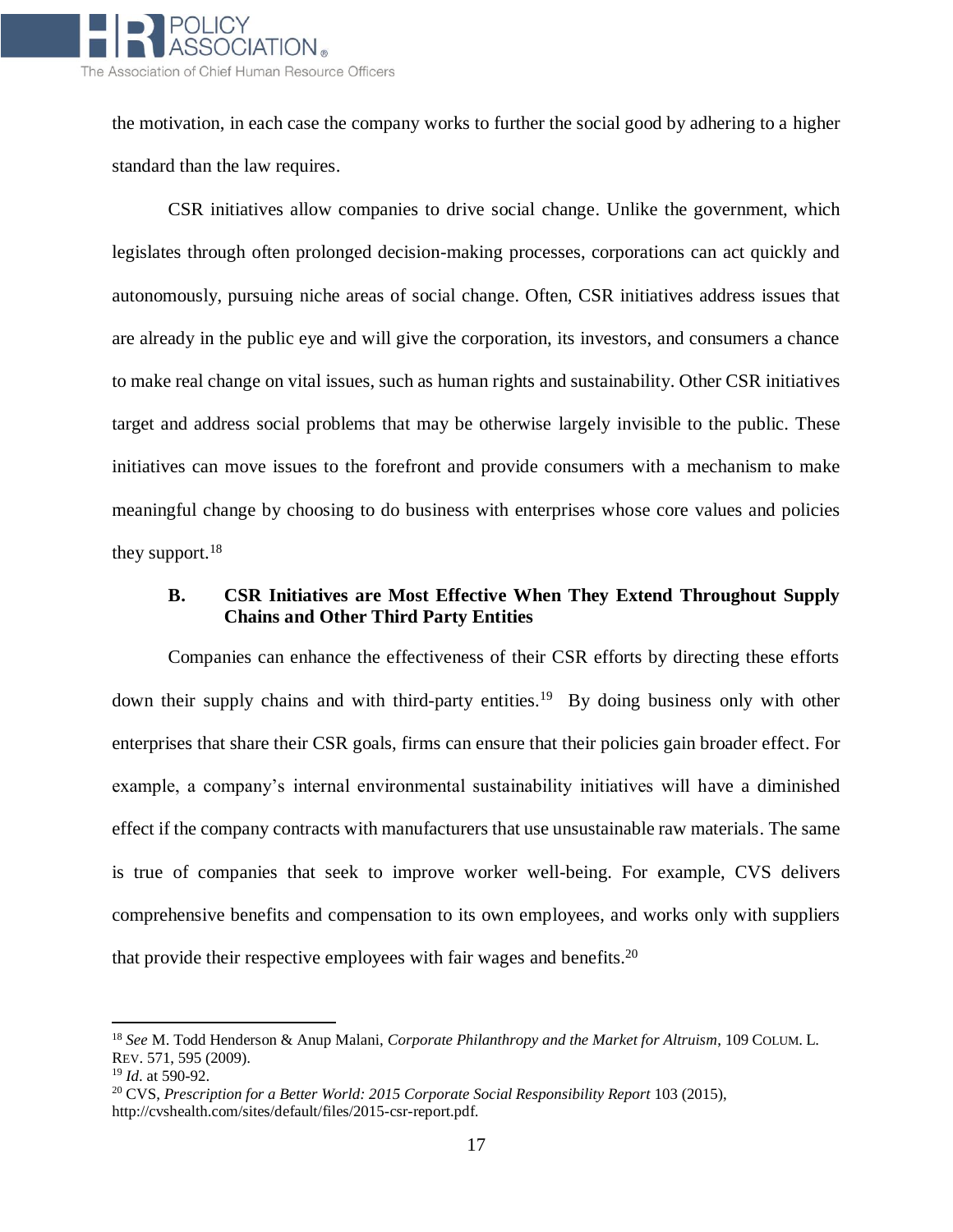

When corporations magnify the effects of CSR initiatives by directing them down their supply chains, they enhance their brands as socially conscious, responsible corporate citizens. This is true across a broad range of CSR policies. Starbucks, for example, has cultivated relationships with farmers in developing countries that supply it with coffee beans.<sup>21</sup> It pays them fair trade prices, which ensures their livelihood while fostering their independence.<sup>22</sup> Starbucks advertises its ethical sourcing to consumers, which has gained positive attention in the press.<sup>23</sup>

Firms with internal CSR initiatives also find that applying these policies to their supply chains enhances the initiatives' effectiveness. For example, Microsoft's paid leave CSR initiative demonstrates how this occurs. Through the initiative, Microsoft—a company that provides industry-leading benefits to its own employees—commits to doing business only with suppliers sharing its commitment to providing paid leave. Microsoft believes that the initiative benefits the company in a number of material ways, by enhancing its brand, affording it more stable and consistent supplier support, and even enhancing the health and welfare of Microsoft's own employees by reducing their exposure to illness. Without supplier involvement, Microsoft believes, it would not be able to realize these same benefits.<sup>24</sup> In Microsoft's experience, which may not be shared by all companies, when a supplier's employee comes to work sick and contagious with the flu because he or she has no access to paid sick leave, and then comes into

<sup>&</sup>lt;sup>21</sup> *Ethical Sourcing: Coffee*, STARBUCKS,<http://www.starbucks.com/responsibility/sourcing/coffee> (last visited Jan. 7, 2019); Kelsey Timmerman, *Why Now is the Time to Start Drinking Fair Trade Coffee*, HUFFINGTON POST: THE BLOG (Jan. 23, 2014), http://www.huffingtonpost.com/kelsey-timmerman/drinking-fair-tradecoffee\_b\_4646960.html.

 $^{22}$  *Id.* 

<sup>23</sup> *Id*.

<sup>&</sup>lt;sup>24</sup> HR Policy Association represents companies with a diversity of views on how much paid leave should be provided to employees and whether providing paid time off should be a qualification criteria for suppliers. This diversity of approaches is one of the benefits of a legal framework that enables companies to freely adopt CSR initiatives without adverse legal consequences. Under such a framework, companies would be permitted to innovate and seek to differentiate themselves with CSR initiatives that meet their customer demands and support their own values.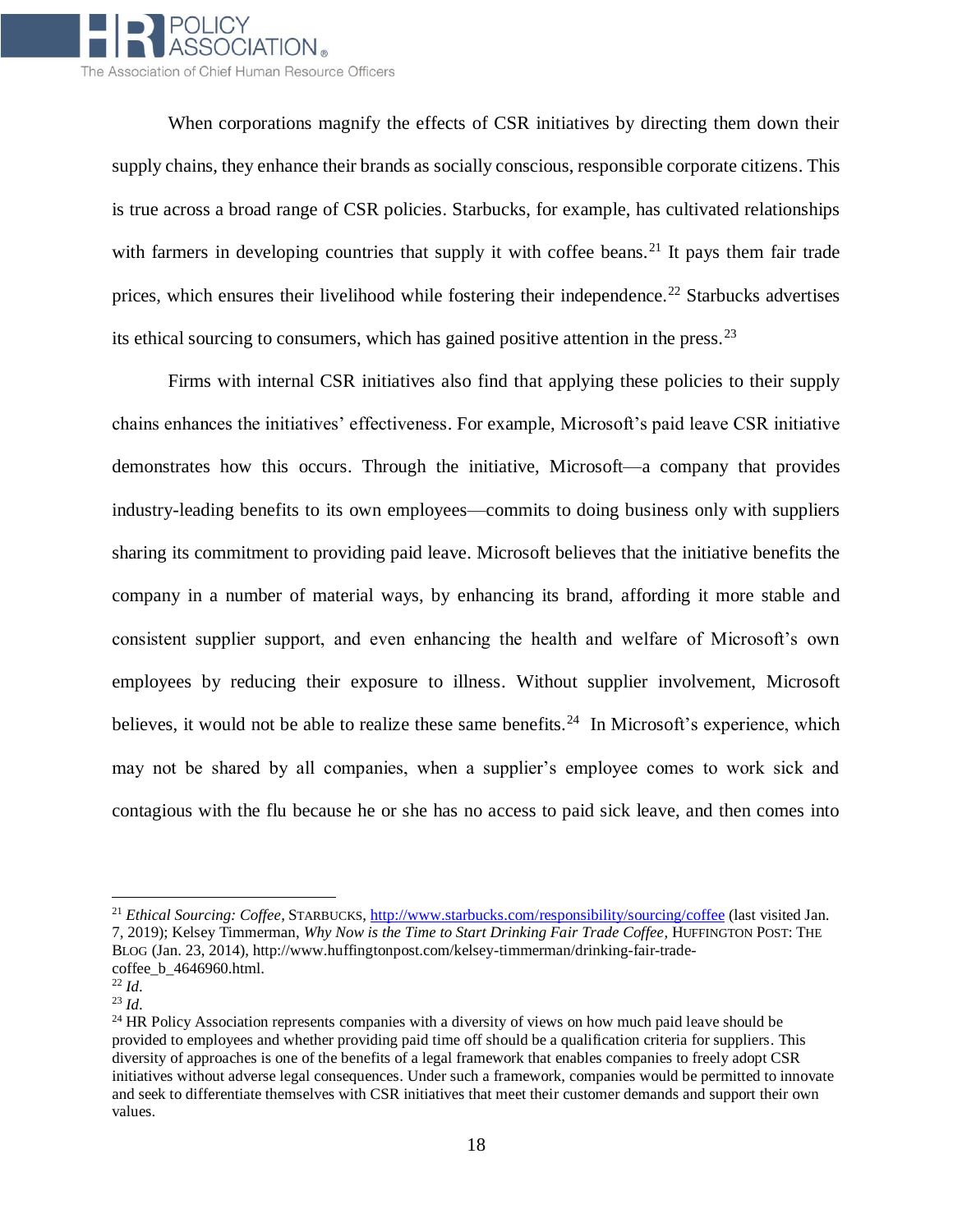

contact with a Microsoft employee, Microsoft doubly suffers. The ill supplier worker's performance is subpar, and on top of that, the worker spreads the flu virus through Microsoft's own workforce. Microsoft has accordingly decided that it is in its interest to work only with suppliers that provide paid leave to ameliorate those real and substantial costs.<sup>25</sup> By working only with suppliers who provide paid leave, Microsoft enhances the stability and productivity of its own workforce and lowers its healthcare costs.<sup>26</sup> As former President Obama explained, "a big company like Microsoft can start influencing some of their subcontractors and suppliers down the chain. That can end up having a huge impact."<sup>27</sup>

In all, CSR initiatives like Microsoft's, and those of CVS, Starbucks, and others, provide "powerful benefits to society" while distinguishing the companies that create them.<sup>28</sup> CSR initiatives often have a greater effect, and companies are accordingly more likely to adopt them, when they extend throughout companies' supply chains. Although companies may differ on the CSR initiatives they choose to extend throughout their supply chains, they agree that it is critical to ensure that laws and regulations do not discourage companies from selecting suppliers that share a commitment to the same CSR initiatives that the companies hold themselves.

# **C. An Expansive Joint Employer Rule Will Deter Companies from Adopting CSR Initiatives That Can Improve Working Conditions for Employees of Supplier Employers**

# **1. CSR Initiatives that Set Supplier Eligibility Criteria are not Probative of Joint Employment Status**

<sup>25</sup> Supriya Kumar, et al, *Policies to Reduce Influenza in the Workplace: Impact Assessments Using an Agent-Based Model*, 103 AM. J.PUB. HEALTH 1406, 1406-1411 (2013).

<sup>26</sup> Satya Nadella, *Empowering People to Do Great Work*, MICROSOFT: OFFICIAL MICROSOFT BLOG (April 17, 2015), http://blogs.microsoft.com/blog/2015/04/17/empowering-people-to-dogreat-work-2/.

<sup>&</sup>lt;sup>27</sup> *Remarks by the President in Working Mothers Town Hall*, OFFICE OF THE PRESS SECRETARY (Apr. 15, 2015),

https://www.whitehouse.gov/the-press-office/2015/04/15/remarks-president-working-mothers-town-hall.

<sup>28</sup> Mark Kramer & John Kania, *Changing the Game,* STANFORD SOCIAL INNOVATION REVIEW (Spring 2006), available at

http://ssir.org/articles/entry/changing\_the\_game.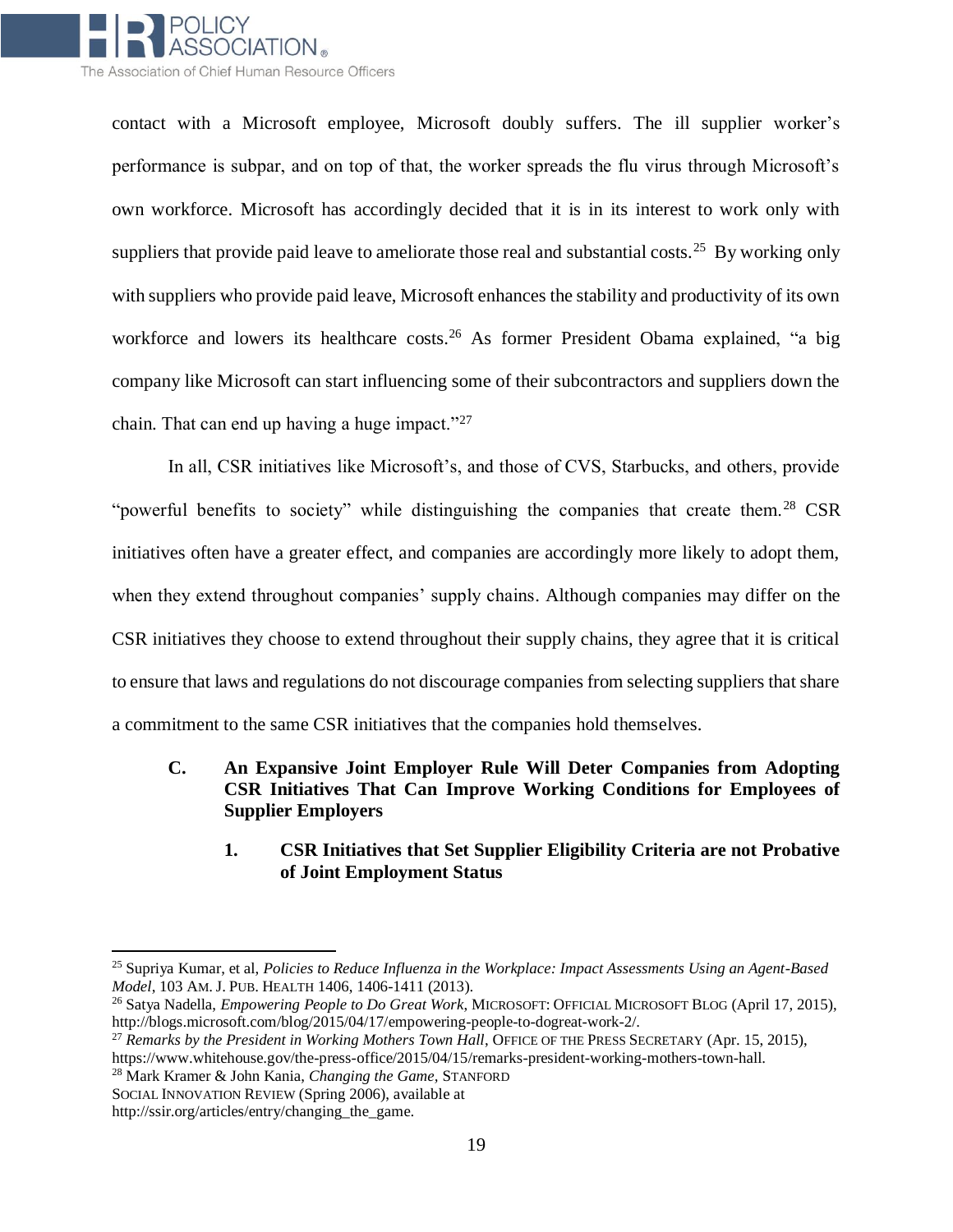

A company's CSR initiative governing eligibility to provide supplier services is not indicative of a common-law employment relationship with the employees of the suppliers that follow the initiative.

A company does not exert the requisite "substantial," "immediate control" when it sets eligibility criteria for suppliers to provide services. As an initial matter, that is so because setting the parameters and standards for a supplier to meet in rendering services does not establish an employment relationship, and setting supplier *eligibility* criteria is one step further removed from setting the parameters and standards of the job eligible suppliers may perform.<sup>29</sup>

Setting and enforcing basic job parameters and standards is "fully compatible with the relationship between a company and an independent contractor."<sup>30</sup> For example, in *North American Van Lines*, a trucking company exerted global oversight over drivers with whom it contracted to deliver a third party's products. It developed a detailed system of incentives and penalties to encourage higher productivity, and it communicated with drivers regarding perceived faults in their performance.<sup>31</sup> The D.C. Circuit court held that the company was not a joint employer because this significant oversight did not amount to control over the "means and manner of the worker's performance of the task."<sup>32</sup> Rather, the trucking company used these systems to "ensure that the drivers' overall performance me<sup>[t]</sup> the company's standards."<sup>33</sup>

In *Doe I v. Wal-Mart Stores, Inc.*, the Ninth Circuit determined that a CSR initiative establishing and monitoring implementation of a code of conduct for suppliers did not exert the "comprehensive and immediate level of 'day-to-day' authority over employment decisions"

l

<sup>29</sup> *Int'l Chem. Workers*, 561 F.2d 253, 256 (D.C. Cir. 1977).

<sup>30</sup> *N. Am. Van Lines*, 869 F.2d at 599.

<sup>31</sup> *Id.* at 602-03.

<sup>32</sup> *Id.* at 602.

<sup>33</sup> *Id*. at 603.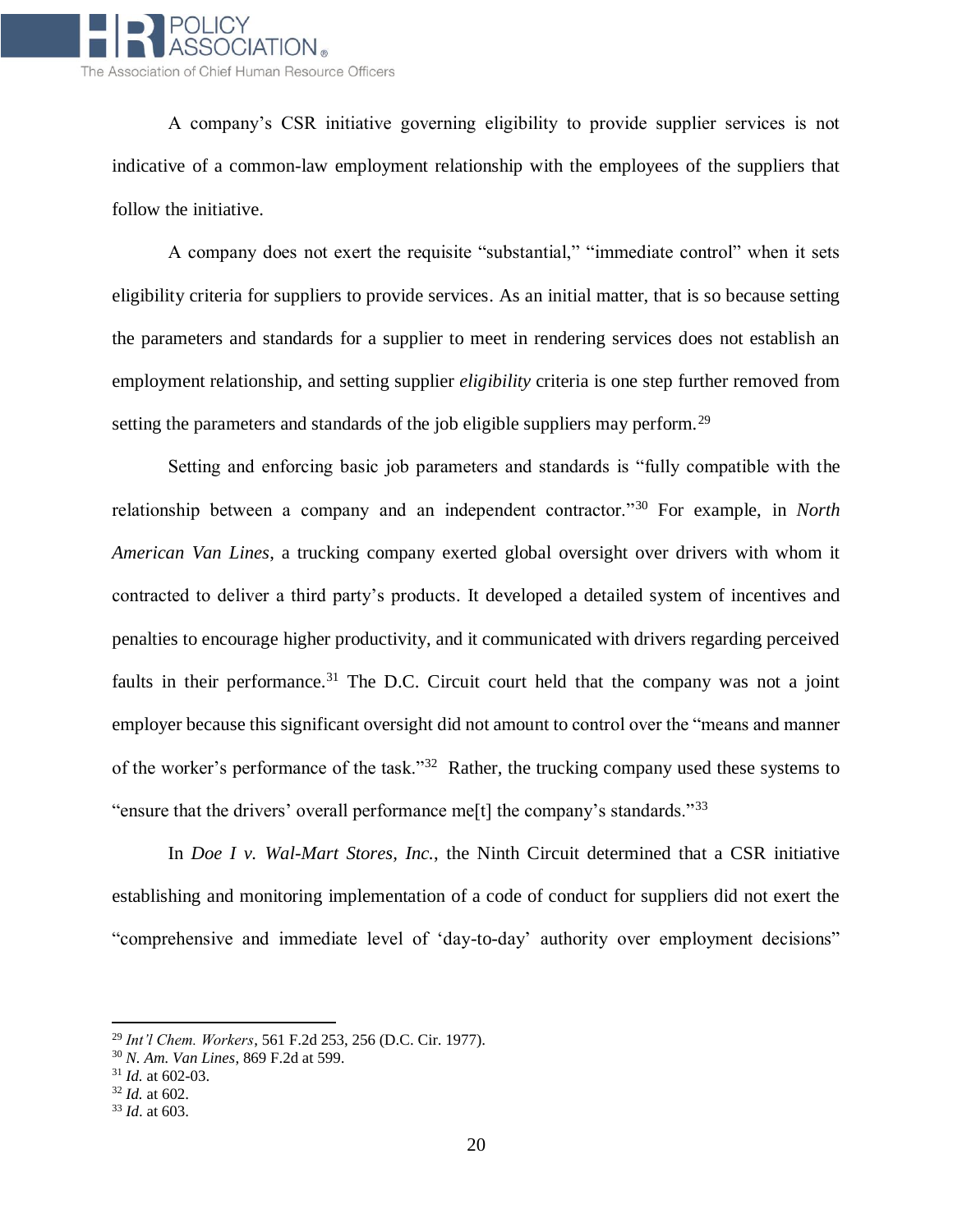

necessary to establish employment relationships.<sup>34</sup> There, Wal-Mart required "foreign suppliers to adhere to local laws and local industry standards regarding working conditions like pay, hours, forced labor, child labor, and discrimination."<sup>35</sup> Wal-Mart even monitored and inspected suppliers to verify compliance with the code.<sup>36</sup> The Ninth Circuit declined to find that Wal-Mart established a common-law employment relationship with its suppliers' foreign workers, reasoning that Wal-Mart engaged in this monitoring to ensure that "suppliers were meeting their contractual obligations, not to direct the daily work activity of the suppliers' employees."<sup>37</sup> Such oversight and standard-setting is commonplace in a supplier contracting relationship and is not the type of control that can support a finding of joint employment.<sup>38</sup>

When a company establishes supplier eligibility criteria that promote the public interest as part of a CSR initiative, those criteria are even less relevant to the joint employer analysis. Another example is the *Seafarers Int'l Local 777 v. NLRB* case. <sup>39</sup> There, a company's decision to scrutinize the qualifications of its contractors to protect the public from "hazards" was a policy "in the public interest ... [that was] not indicative of that control that influences a determination of employee status."<sup>40</sup>

As in *Seafarers*, companies do not create across-the-board social responsibility policies to control their suppliers' workers. Rather, they determine general supplier contract eligibility requirements to reflect their values, social ethos and ethical branding preferences. If, per *North* 

l

<sup>39</sup> *Seafarers Int'l Local 777 v. NLRB*, 603 F.2d 862 (D.C. Cir. 1978).

<sup>34</sup> *See Doe I v. Wal-Mart Stores, Inc.*, 572 F.3d 677, 682 (9th Cir. 2009) (citation omitted).

<sup>35</sup> *Id.* at 680.

<sup>36</sup> *Id.* 

<sup>37</sup> *Id.* at 683.

<sup>38</sup> *See Int'l Chem. Workers*, 561 F.2d at 256 (finding no joint employment relationship under NLRA when user firm conducted a daily headcount of supplier's employees, monitored the results of their work, and supervised their work for a short period of time); *Radio City Music Hall Corp. v. United States*, 135 F.2d 715 (2d Cir. 1943) (theater company was not a common-law employer of its vaudeville acts when its actions, although occasionally exerting direct control over actors, were confined largely to shaping the bounds of the ultimate show).

<sup>40</sup> 603 F.2d at 901-02.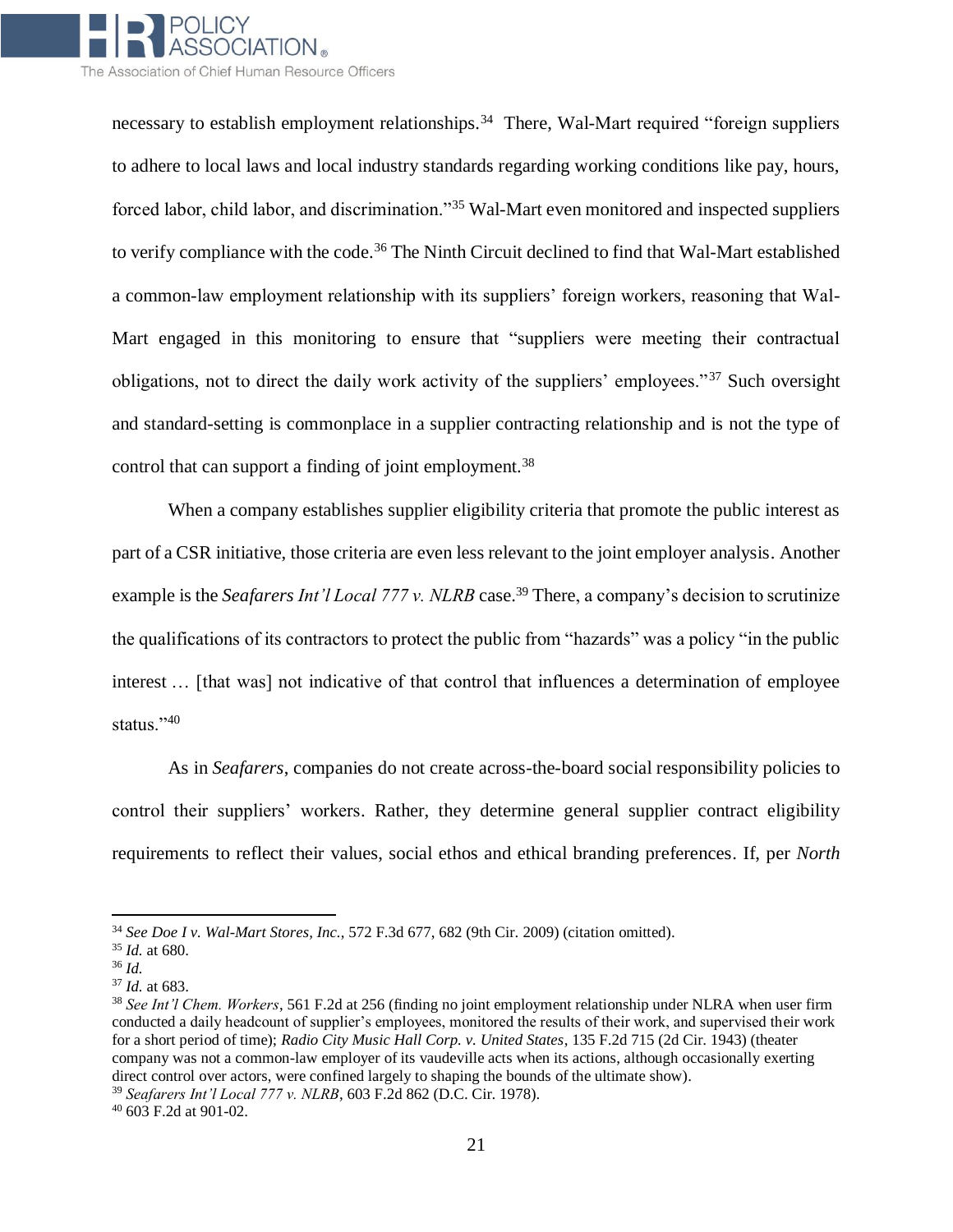

*American Van Lines*, a company can promote worker productivity with a detailed incentive system without becoming a joint employer, it should be able to promote the ethical treatment of its suppliers' workers without altering its legal status. Either way, the company seeks to ensure that its suppliers meet certain baseline standards consistent with its goals, without interfering in the "manner and means of that performance."<sup>41</sup>

Of course, suppliers may choose to adjust their practices to meet a user firm's eligibility requirements. But this is nothing new, and such response is not considered probative of joint employment. As the D.C. Circuit explained in *FedEx*, such adjustments made by suppliers are merely "[e]vidence of unequal bargaining power," which "d[oes] not establish control" over the suppliers—let alone their employees.<sup>42</sup> For example, a homeowner having a kitchen redone may insist that the contractor use experienced, trained workers (and not minimum wage day workers), to complete a big project in a short time frame. Those demands on the contractor may very well affect the staffing and pay of the workers. But even the *BFI* majority indicated that the homeowner would not be exercising the requisite control over the workers' performance of their jobs to be treated as a "joint employer" of the contractor's workers under the common law.<sup>43</sup>

CSR initiatives are further irrelevant to the joint employment analysis because they are driven by "customer demands" for socially conscious goods and branding.<sup>44</sup>

As in *Wal-Mart*, such ends-driven policies are not probative of joint employment, even when they affect working conditions.<sup>45</sup> In *C.C. Eastern*, for example, the D.C. Circuit explained

<sup>41</sup> *N. Am. Van Lines*, 869 F.2d at 600.

<sup>42</sup> 563 F.3d at 497.

<sup>43</sup> *BFI*, 362 N.L.R.B. No. 186, at 20.

<sup>44</sup> *C.C. E., Inc. v. NLRB*, 60 F.3d 855, 859 (D.C. Cir. 1995); *see also FedEx*, 563 F.3d at 501; *Carnation Co. v. NLRB,* 429 F.2d 1130, 1134 (9th Cir. 1970) ("[E]vidence of economic control … oriented toward brand-name protection and market penetration" is not probative of an employment relationship.). The market demand for altruism drives the design of the product, services, and the brand itself. *See* Henderson, *supra*, at 575 ("[P]eople 'purchase' altruism like they do other goods").

<sup>45</sup> *Wal-Mart*, 572 F.3d at 683.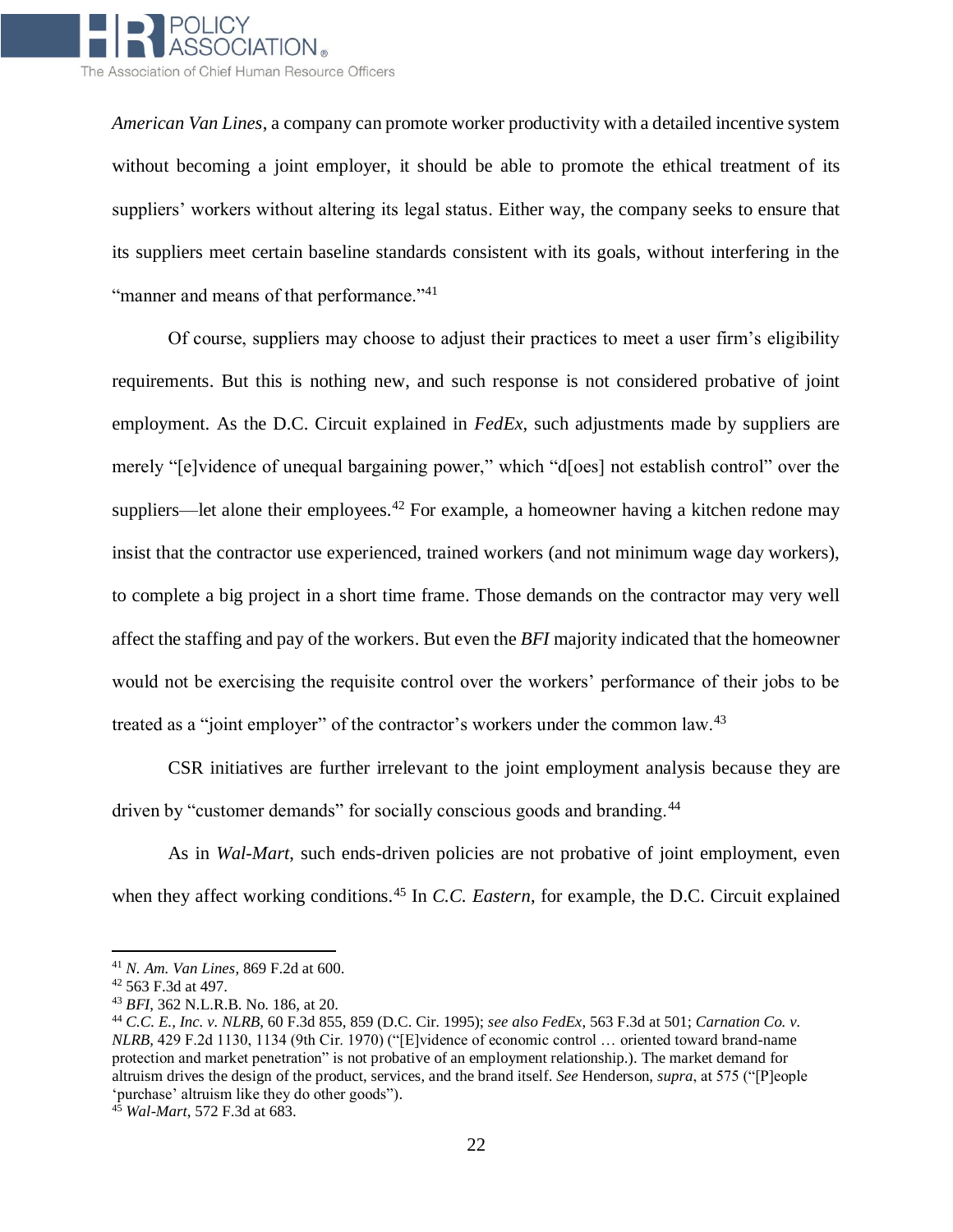

that a company's control over its drivers' pickup and delivery schedules was not probative of the existence of an employment relationship, because it was "motivated by a concern for customer service."<sup>46</sup> Therefore, while consumer demand for ethically produced products may influence working conditions, it does not make those conditions any less a part of the contracted-for ethical product. In these circumstances, the company's oversight over consumer-driven results is consistent with normal supplier contractual relationships.

In all, CSR policies that set supplier eligibility criteria are not evidence of direct control; they are even farther removed from the "pervasive … control over the means and method" of the work performance of suppliers' employees than the potential "indirect control" at issue in *Seafarers*, which was insufficient to create an employment relationship under the common law.<sup>47</sup> Further, under Microsoft's initiative, for example, Microsoft will engage suppliers only if the suppliers provide at least fifteen days of paid leave annually to their employees. Microsoft is not seeking to control or manage the suppliers' workers. As noted above, Microsoft seeks to stabilize supplier support, promote the health and welfare of Microsoft's own employees, and enhance the Microsoft brand by responding to a market eager for socially conscious products and services. Suppliers, in such situations, maintain the relevant control and management of their employees and choose whether and how to implement this CSR standard, including whether to exceed Microsoft's paid-leave floor.

#### **D. The Board's Adoption of an Ill-Defined And Overbroad Joint Employer Rule Will Deter Companies from Adopting CSR Initiatives**

<sup>46</sup> 60 F.3d at 859.

<sup>47</sup> *Seafarers*, 603 F.2d at 899 (cab company's opportunity to exercise "indirect control" through short-term leases not probative of an employment relationship).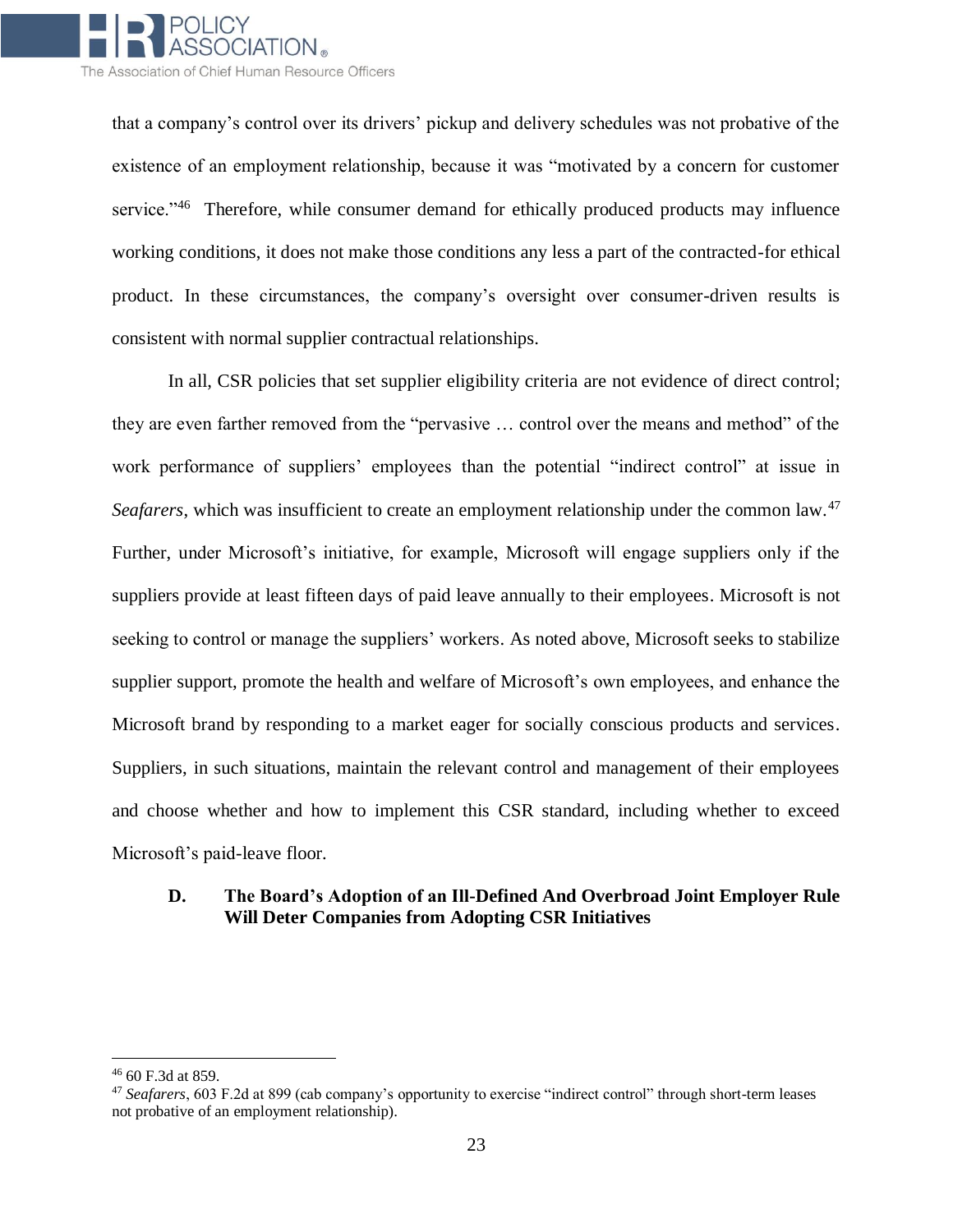

Notably, the Board suggested in *BFI* that a company may be a joint employer if it merely "retain[s] the contractual right to set a term or condition of employment."<sup>48</sup> Similarly, the Board indicated that a user firm that sets broad job parameters through intermediaries and checks that suppliers comply might be labeled a joint employer.<sup>49</sup> Under that approach, unions can be expected to argue that CSR initiatives relating to workers' treatment show a joint employment relationship because they set the broad parameters of the job and take measures to verify compliance. Companies with existing CSR initiatives now have a strong incentive to terminate them, and others considering such policies will be more likely to table their plans.

It comes as no surprise, then, that numerous law firms responded to the Board's ruling in *BFI* by issuing alerts cautioning companies to limit requirements that they impose on their business partners affecting those partners' employees to avoid inadvertently creating joint employment relationships. For example, lawyers at Baker & McKenzie cautioned clients to "[e]valuate 'control' language in contracts relating to labor and working terms and conditions, and eliminate those which … are not truly necessary." <sup>50</sup> A Nixon Peabody client alert likewise suggested that "language regarding employee specifications for third-party contractors or franchisees be amended to be suggestive rather than mandatory."<sup>51</sup> Many other law firms have followed suit with similar alerts.<sup>52</sup>

 $\overline{a}$ 

<sup>51</sup> Tara E. Daub, et al., *What* Browning-Ferris *means to you: The NLRB's new test for joint employer status* (Aug. 28, 2015), http://www.nixonpeabody.com/Browning-Ferris-NLRB-new-test-for-joint-employer-status. <sup>52</sup> Michael Lotito et al., *NLRB Imposes New "Indirect Control" Joint Employer Standard in* Browning-Ferris (Aug. 28, 2015), https://www.littler.com/publication-press/publication/nlrb-imposes-new-indirect-control-joint-employerstandard-browning ("Employers will need to revisit and revise their current business practices to eliminate the risk of being found a joint employer under the NLRA, though the Board has given little guidance on how to guarantee non-joint status under the new standard."); David I. Rosen, et al., *What Browning-Ferris Means to Union and Non-Union Employers* at 2-3, (Sept. 2015), http://www.sillscummis.com/Repository/Files/2015\_September\_Alert.pdf ("In light of the Board's decision, employers should review carefully their contracts with staffing agencies and consider eliminating potential examples of shared control or of the right to control the staffing agencies' workers.");

<sup>48</sup> *Id*. at 19 n.80.

<sup>49</sup> *Id*. at 14 & n.44 (discussing *S. Cal. Gas Co.*, 302 N.L.R.B. 456, 461-462 (1991)).

<sup>50</sup> Jennifer L. Field et al., *Strategies to Minimize Joint Employer Liability Post* Browning-Ferris (Sept. 16, 2015), http://www.bakermckenzie.com/ALUSJointEmployerLiabilitySep15/.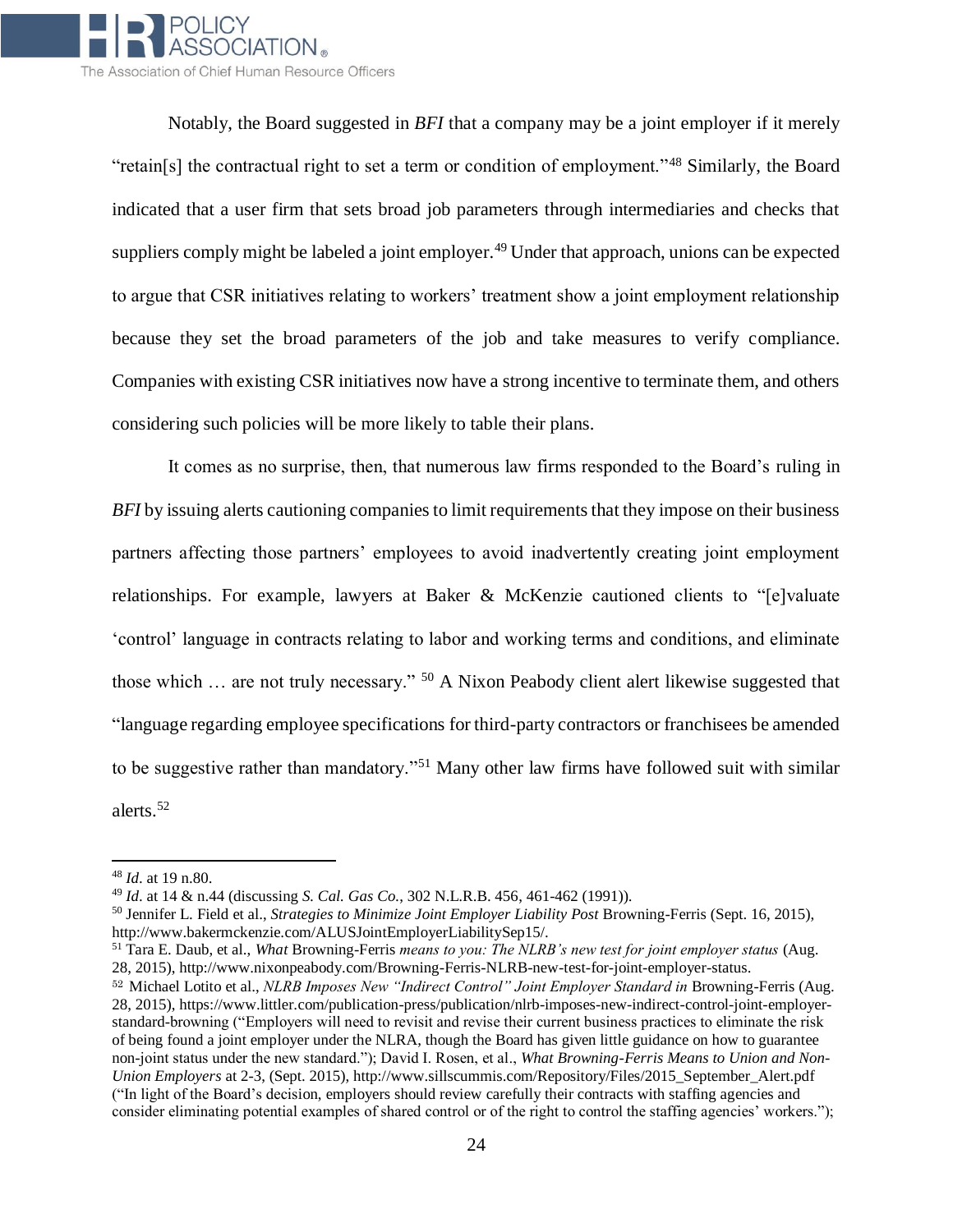

The fear that the *BFI* Standard will impose adverse consequences on companies that adopt such beneficial CSR initiatives is not just hypothetical. For example, a union representing employees of Lionbridge Technologies, a Microsoft supplier, relied on *BFI* and argued that Microsoft's paid leave initiative governing supplier eligibility established a joint employer relationship with Lionbridge's workers.<sup>53</sup> When Microsoft declined to join the union's collective bargaining negotiations with Lionbridge on the basis that it was not a joint employer, the union filed an unfair labor practice charge with the NLRB against Microsoft.<sup>54</sup> Rather than being dismissed out of hand—as it should have been—the charge moved to the complaint stage on a decision by the former NLRB General Counsel. Fortunately, the complaint was ultimately withdrawn, but only after the two parties came to a private settlement.<sup>55</sup>

Thus, on one hand, the United States President had praised Microsoft for its market-leading CSR initiative that predicates supplier eligibility on the suppliers' provision of paid leave to its workers, and encourages others to do the same.<sup>56</sup> On the other hand, the Board's *BFI* Standard encourages unions to use the same policy to bring an unfair labor practices claim against Microsoft and against other companies that create similar CSR initiatives establishing eligibility criteria for suppliers.

An interpretation of the NLRA that deters firms from adopting CSR initiatives has the perverse effect of harming the interests of workers and the public more generally. Deterring such policies by the private sector is particularly questionable when the federal government itself

Richard L. Alfred et al., *How Will* Browning-Ferris *Change the Test for Joint-Employer Status for Union and Non-Union Employers* (Aug. 27, 2015), http://www.seyfarth.com/publications/MA082715-LE (suggesting that businesses "attempt to protect themselves" by "[r]eview[ing] and modify[ing] service agreements with third parties").

<sup>&</sup>lt;sup>53</sup> Matt Day, *At Microsoft Contractor, Union Win is a Mixed Result*, SEATTLE TIMES (Aug. 20, 2016), https://www.seattletimes.com/business/microsoft/at-microsoft-contractor-union-win-is-a-mixed-result/.  $^{54}$  *Id.* 

<sup>55</sup> *Id*.

<sup>56</sup> *Remarks by the President*, supra note 64.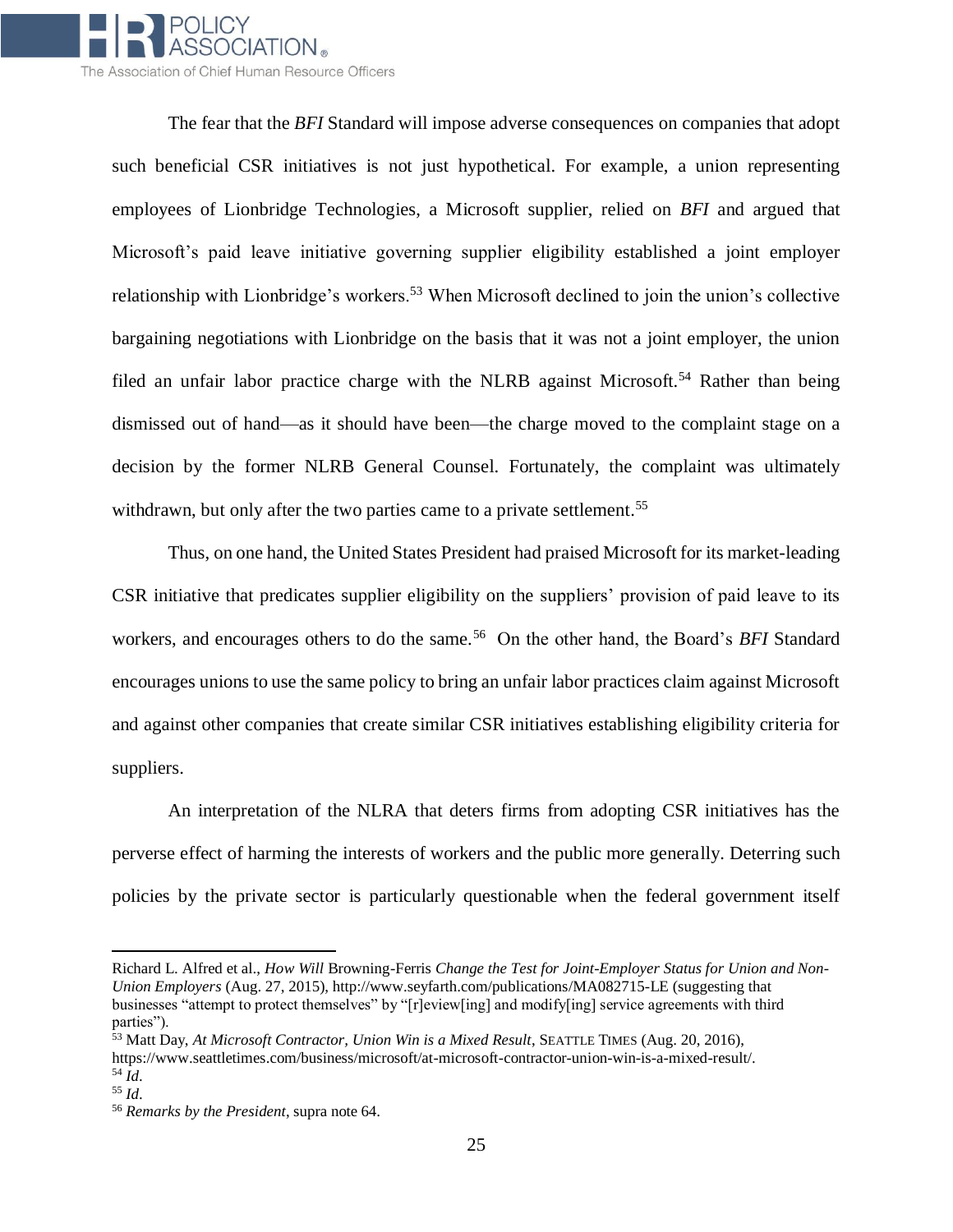

routinely issues rules imposing similar eligibility requirements on its own suppliers that exceed statutory minimums.<sup>57</sup> The federal government has long required federal contractors to pay laborers and mechanics working on public buildings and public works based on locally-prevailing wages and benefits for similar works.<sup>58</sup> And by Executive Order and regulation, the President has imposed on federal contractors and suppliers paid leave requirements (Exec. Order No. 13706, Establishing Paid Sick Leave for Federal Contractors (Sept. 7, 2015)), minimum wage standards (79 Fed. Reg. 9851, Exec. Order No. 13658, Establishing a Minimum Wage for Contractors (Feb. 12, 2014)), and affirmative action programs (41 C.F.R. part 60-2), to name only a few.<sup>59</sup> Given that the federal government chooses to advance social policies by establishing across-the-board eligibility standards for its suppliers, private companies should be free to do so without adverse legal consequences in implementing their own CSR initiatives.

# **VII. THE VAGUE AND CONFLICTING STANDARDS CREATED BY** *BFI* **WILL UNDERMINE THE NLRA'S SECONDARY BOYCOTT PROVISIONS AND ADVERSELY AFFECT INDUSTRIAL PEACE**

# **A. The History of the Secondary Boycott Provision of the NLRA**

<sup>57</sup> Whether or not the government should be advancing such policies by Executive Order is not at issue here. But particularly in light of the federal government's approach in these instances, the law should not penalize privatesector companies that choose to adopt CSR initiatives. HR Policy Association strongly opposes the recent use of the federal contracting process to pursue changes in federal employment policy.

<sup>58</sup> 40 U.S.C. § 3141 *et seq.*

<sup>59</sup> Ironically, Executive Order 13706—Establishing Paid Sick Leave for Federal Contractors—essentially mirrors the approach taken by Microsoft's paid leave policy:

This order seeks to increase efficiency and cost savings in the work performed by parties that contract with the Federal Government by ensuring that employees on those contracts can earn up to 7 days or more of paid sick leave annually, including paid leave allowing for family care. Providing access to paid sick leave will improve the health and performance of employees of Federal contractors and bring benefits packages at Federal contractors in line with model employers, ensuring that they remain competitive employers in the search for dedicated and talented employees. These savings and quality improvements will lead to improved economy and efficiency in Government procurement.

Yet the federal government escapes entirely the uncertainty created by the new joint employer standard in *BFI* only because the NLRA does not apply to government employees. *See* 29 U.S.C. § 152(2).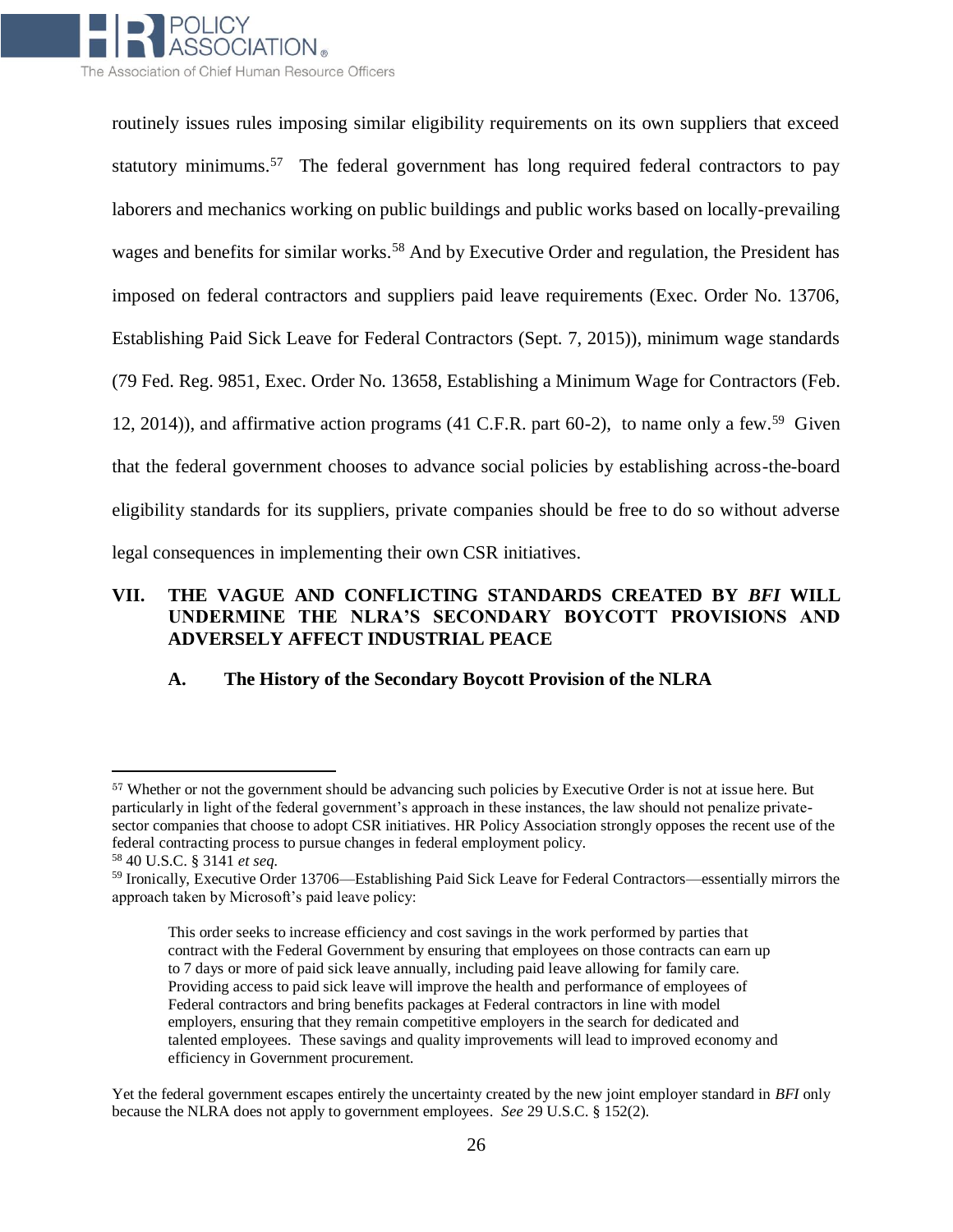

One of the principle purposes of NLRA is the promotion of "industrial peace."<sup>60</sup> One economic weapon Congress found most harmful to industrial peace was the utilization of secondary boycotts by various labor organizations. Although the term "secondary boycott" is not defined in the NLRA, the tactic has been described as "a combination to influence A by exerting some form of economic or social pressure against persons who deal with A."<sup>61</sup> This tactic most often involves coercion of a third party or parties, usually called neutrals or secondary parties. For example, an entity that is a joint employer with an employer that is the primary target of a labor dispute is equally subject to union economic protest activities.<sup>62</sup> These entities, generally, are considered innocent third parties because such entities are interjected into a labor dispute merely because they have some relationship to the primary employer that is subject to the labor dispute. The use of secondary boycott tactics greatly expands industrial strife beyond the primary employer involved in the dispute to any entity that does or may in the future do business with the primary employer. For example, *Developing Labor Law* described the harms associated with secondary boycotts as follows:

> Following World War II, the clamor for revision of the [NLRA] was fueled by accounts of perishable foods and milk rotting when unions refused to handle nonunion products, small business men and farmers being driven into bankruptcy by the effects of secondary boycotts, and of laborers being denied the right to choose their representative freely when union leaders imposed jurisdictional strikes that were sometimes enforced by boycotts.<sup>63</sup>

l

<sup>60</sup> *Auciello Iron Works, Inc. v. NLRB,* 517 U.S. 781, 790 (1996).

<sup>61</sup> FELIX FRANKFURTER & NATHAN GREENE, THE LABOR INJUNCTION 43 (1930).

<sup>62</sup> *See, e.g.*, *Teamsters Local 688*, 211 NLRB No 71 at \*496-97 (1974).

<sup>63</sup> JOHN E. HIGGINS, JR. ET AL., DEVELOPING LABOR LAW: THE BOARD, THE COURTS, AND THE NATIONAL LABOR RELATIONS ACT 1750 (5<sup>th</sup> Ed., 2006).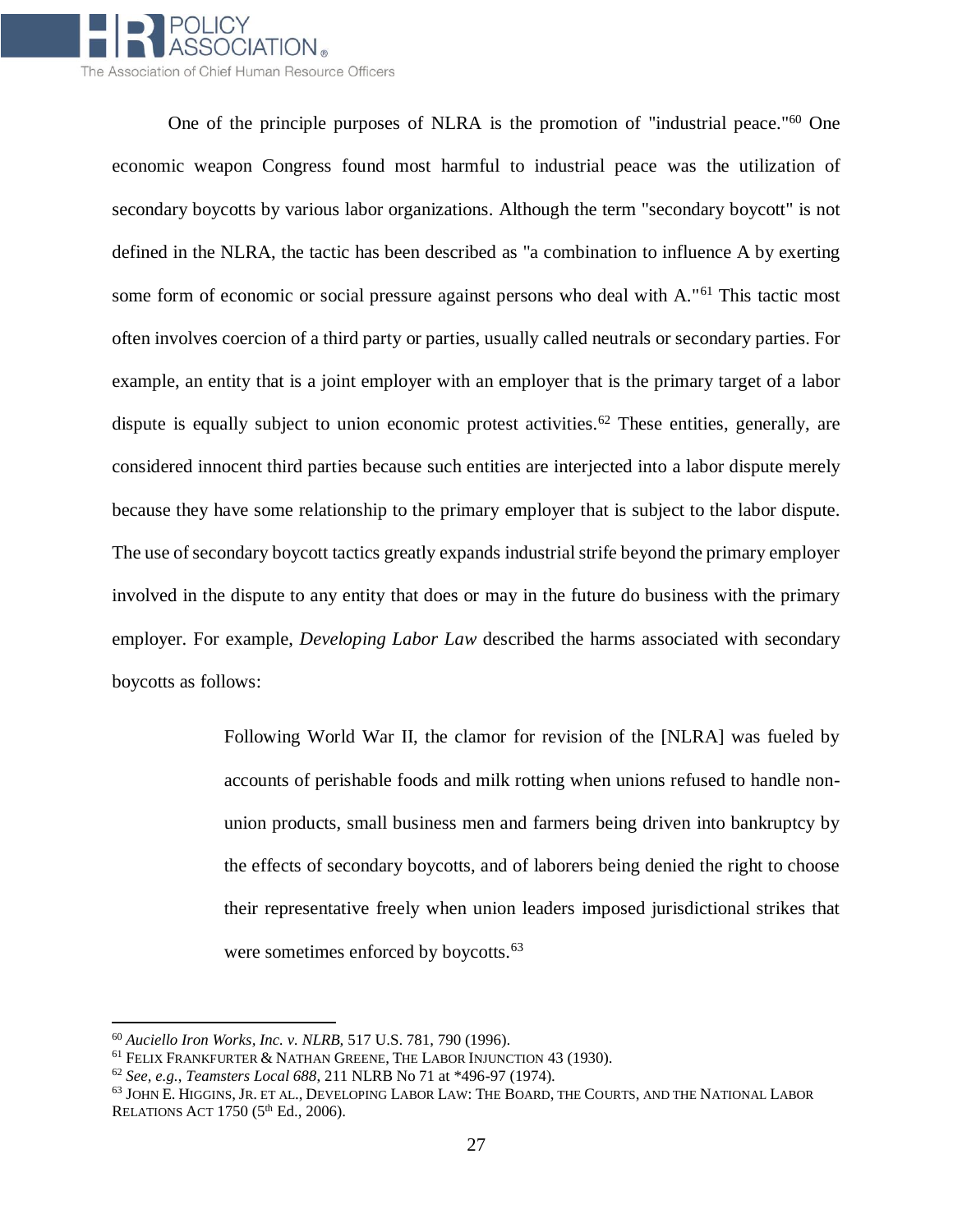

Congress reacted to the concerns associated with secondary boycotts by adding Section 8(b)(4) to the NLRA in the 1947 Taft-Hartley Amendments. These sections of the NLRA became known as the secondary boycott provisions of the Act. Certain loopholes, however, remained in this area of the law. They were corrected as part of the Landrum-Griffin Amendments in 1959. In the words of then-Senator John F. Kennedy:

> The chief effect of the conference agreement . . . will be to plug loopholes in the secondary boycott provisions of the Taft-Hartley Act. There has never been any dispute about the desirability of plugging these artificial loopholes.<sup>64</sup>

Simply put, the legislative history of the NLRA secondary boycott provisions clearly shows that Congress understood that secondary boycotts were not only a serious threat to industrial peace, but had adverse consequences for the U.S. economy. Accordingly, there was bipartisan support to prohibit such a spreading of industrial strife to neutral third parties not directly involved in a labor dispute.

#### **B. Application of the NLRA Secondary Boycott Statutory Provisions**

The most often cited and applied portion of the secondary boycott provisions of the NLRA is Section 8(b)(4) which makes it unlawful for a union or its agents:

> (ii) to threaten, coerce, or restrain any person engaged in commerce or in an industry affecting commerce, where in either case an object thereof is:

l

<sup>64</sup> 105 Cong. Rec. 16413 (1959).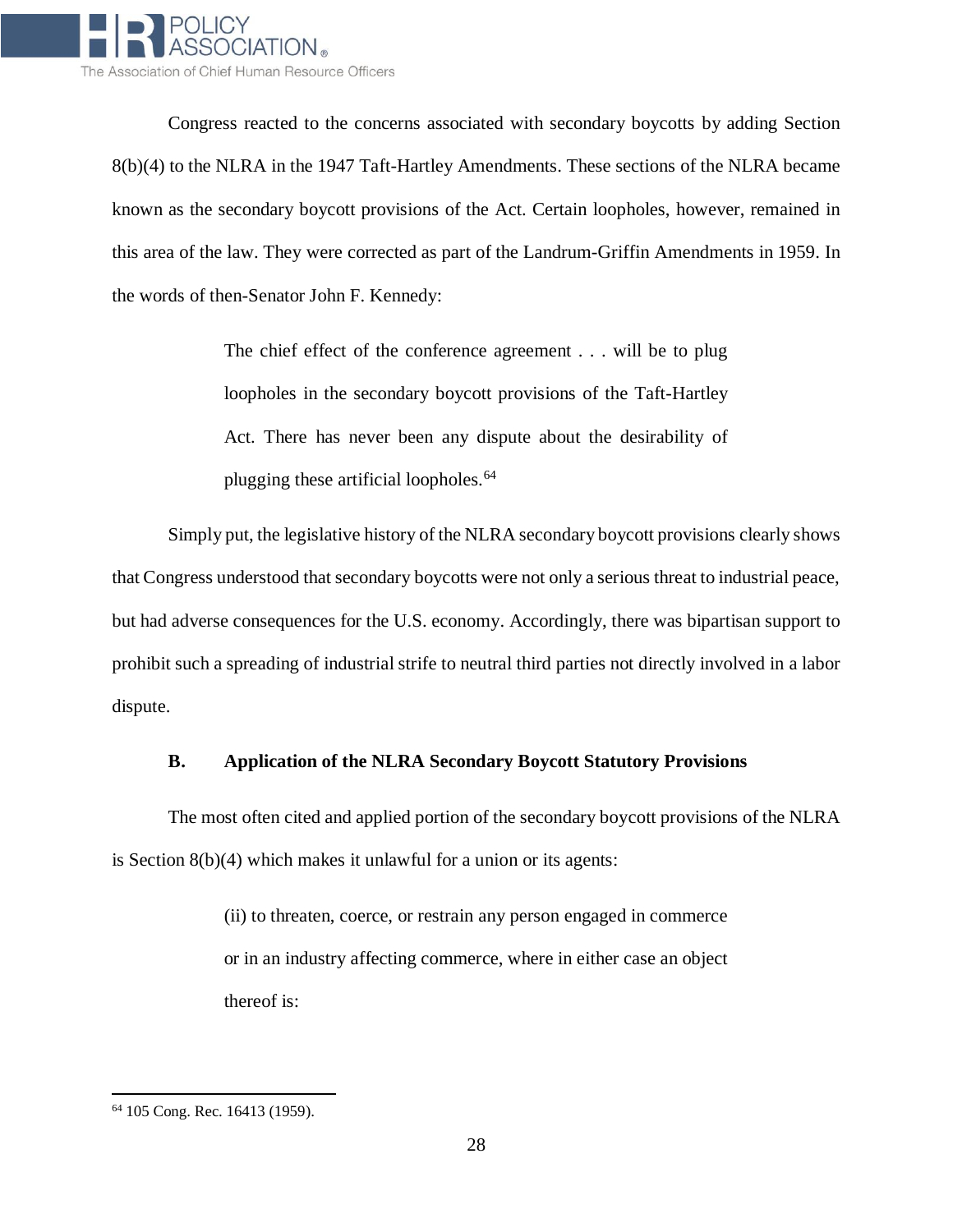

(B) forcing or requiring any person . . . to cease using, selling, handling, transporting or otherwise dealing in the products of any other producer, processor, or manufacturer, or to cease doing business with any other person, or forcing or requiring any other employer to recognize or bargain with a labor organization as the representative of his employees.<sup>65</sup>

Thus, Section  $8(b)(4)(ii)(B)$  is violated when: (1) the union's conduct threatens, coerces or restrains any neutral employer; and (2) the conduct object is to force or require any person to cease doing business with any other person, or to force another employer to recognize and bargain with a union that has not been certified.<sup>66</sup>

Congress felt so strongly about prohibiting secondary boycotts that it also added a provision applicable to speech related to secondary boycott activities. Specifically, Congress added to the NLRA Sections 8(b)(4)(i) and (ii)(B) which state that it is an unfair labor practice for a labor organization:

> (i) to engage in, or to induce or encourage any individual employed by any person . . . to engage in, strike or a refusal in the course of his employment to . . . handle . . . any goods . . .; or (ii) to threaten, coerce, or restrain any person engaged in conduct where in either case an object thereof is  $\dots$  (B) forcing or requiring any person to cease ...<sup>67</sup>

 $\overline{\phantom{0}}$ 

<sup>65</sup> 29 U.S.C.A. §§ 158 (b)(4)(ii)(B).

<sup>66</sup> *Kentov v. Sheet Metal Workers' Intern. Ass'n Local 15, AFL-CIO,* 418 F.3d 1269, 1264 (11th Cir. 2005); *Service Emps. Local 87 Trinity Bldg. Maint. Co., 312 NLRB 715, 742-43 (1993), <i>enf'd* 103 F.3d 149 (9<sup>th</sup> Cir. 1993).  $67$  29 U.S.C.A. §§ 158 (b)(4)(ii)(B).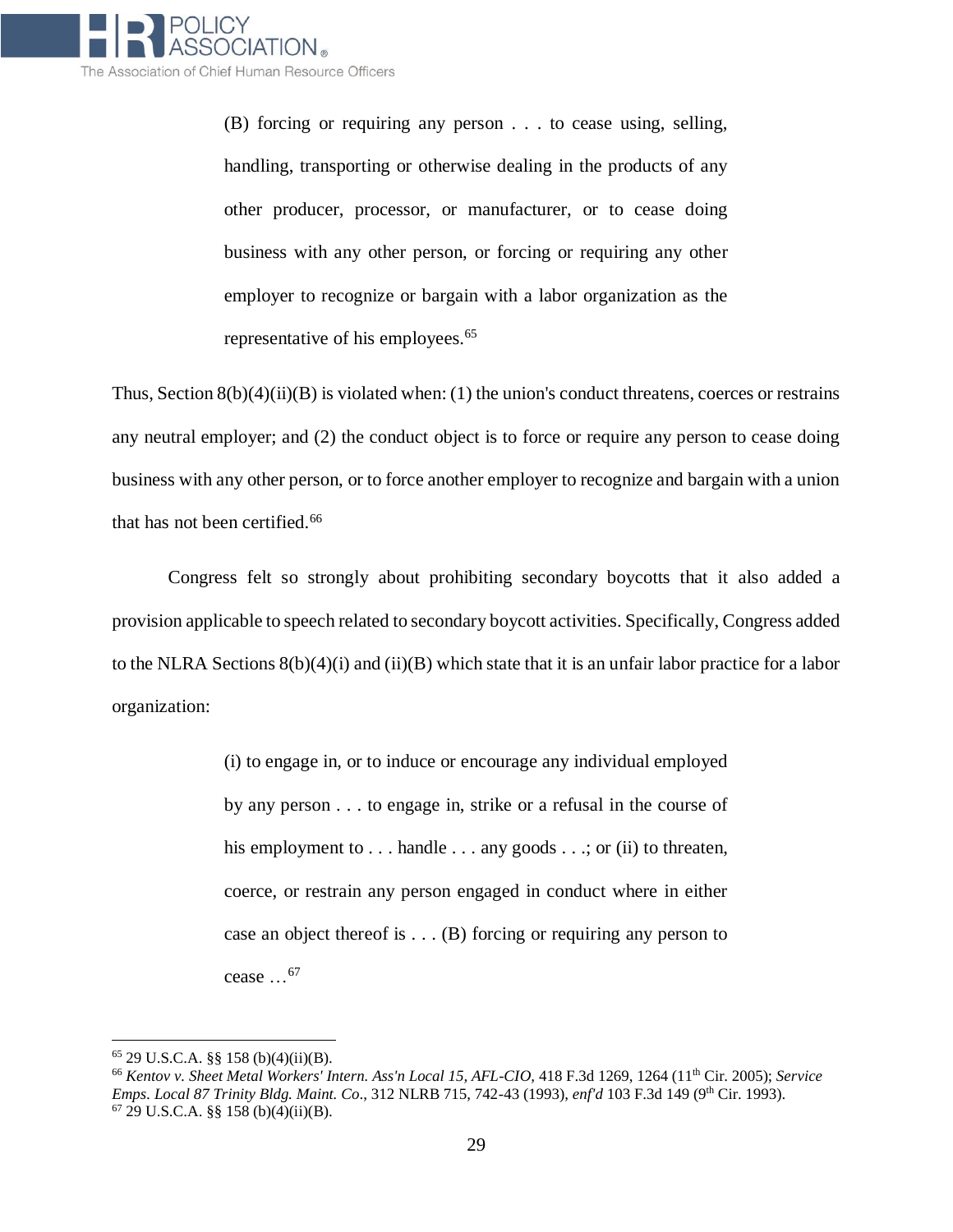

Other proof of the seriousness of the secondary boycott issue is that damages for such wrongful conduct can be sought by a private party in federal court under Section 303 of the Taft-Hartley Act. Additionally, the Act provides that secondary boycott cases are to be given priority by the Board, and when the Board finds such illegal activity, it must immediately go to federal court to attempt to obtain a restraining order to halt the secondary activity in question.

Further, the secondary boycott provisions of the Act are violated if there is any influence or persuasion by a labor organization to encourage the refusal to handle goods or withhold their services where there is a prohibited object. The U.S. Supreme Court has ruled that: "The prohibition of inducement or encouragement of secondary pressure by [§] 8(b)(4)(A) carries no unconstitutional abridgement of free speech."<sup>68</sup> Further, it is the inducement itself that is a violation whether or not the inducement succeeds in causing a work stoppage. Thus, even the First Amendment does not protect communications directed at neutral employees merely because the form of communications is speech. The "inducement" theory does not require any type of coercion of third parties to establish a violation.

An important additional provision of the NLRA pertaining to secondary boycotts is the "construction industry proviso." This proviso is contained within Section 8(e), and states in pertinent part:

> Provided, that nothing in this subsection shall apply to an agreement between a labor organization and an employer in the construction industry relating to the contracting or subcontracting of work to be done at the site of the construction…<sup>69</sup>

<sup>68</sup> *Elec. Workers Local 501 v. NLRB*, 341 U.S. 694, 705 (1951).

<sup>69</sup> 29 U.S.C.A. §§ 158 (e).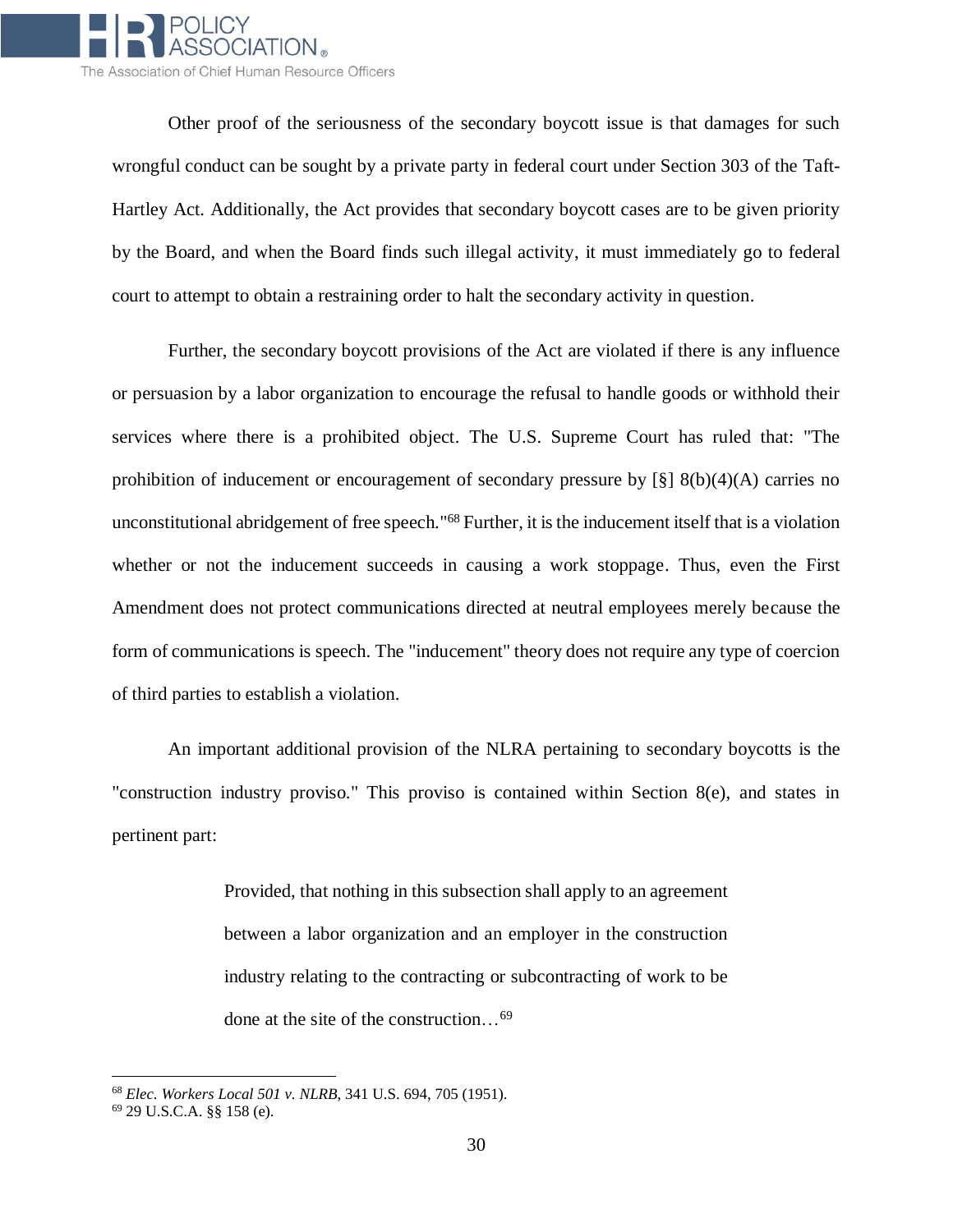

Thus, it is clear the Congress was quite concerned with the adverse impact of secondary boycotts on industrial peace, and therefore, enacted comprehensive and strong provisions to the NLRA to prohibit their use. It is important that the definition of joint employer status not become an "end run" around the application of these important provisions of the NLRA. Stated alternatively, a union should not be permitted to engage in secondary boycott activities against an employer with whom it has a dispute by immersing neutral third parties into the dispute on hollow and weak joint employer theories. Indeed, before any type of secondary boycott activity could legally occur, there should be a clear and convincing finding that the neutral party has direct and immediate control over the wages and benefits of the employees in question—indirect and reserved control should not be a sufficient basis to permit toxic secondary boycott activities to occur.

## **C. Supreme Court Interpretations of the NLRA Secondary Boycott Provisions Inform the Discussion on how a Joint Employer Standard Should be Developed Under the Act**

Supreme court case law construing the secondary boycott provisions of the NLRA is a useful source to help define how joint employer status should be defined under the NLRA. For example, the construction industry plays a significant role in the development of the secondary boycott and separate employer law due to the common industry practice of having various contractors and subcontractors working in close proximity on the same construction site. Indeed, the construction proviso of the secondary boycott provisions is designed to allow agreements pertaining to certain secondary activities on the construction site because of the close community of interest among various contractor/subcontractor entities working at such sites. Therefore, a limited construction site exception was allowed to the general secondary boycott ban because of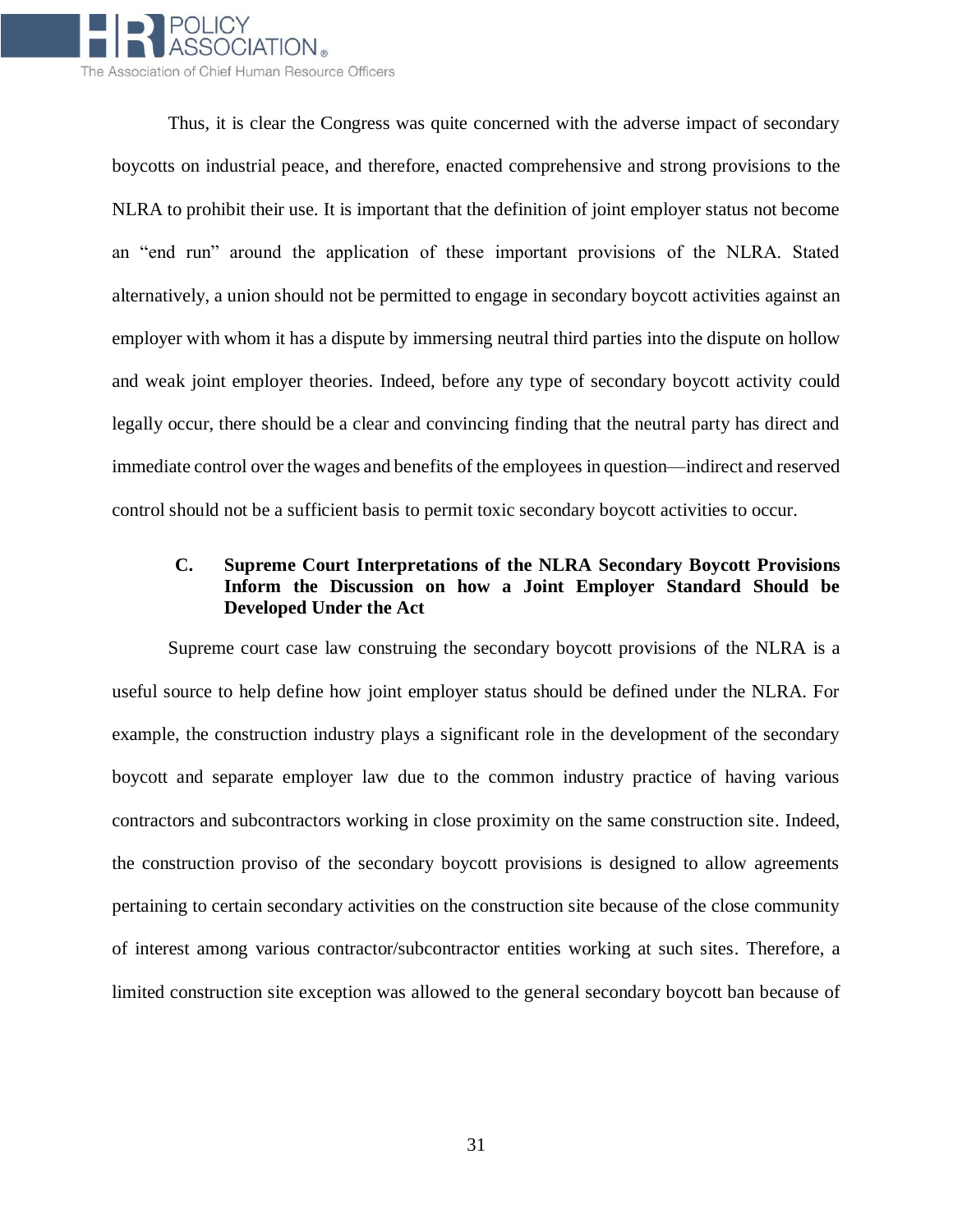

the close contact and close community of interests on construction sites that would be deemed unlawful in any other industries.<sup>70</sup>

Because of the close proximity of various employer entities on a construction site, it is not surprising that the leading Supreme Court case on secondary boycotts and on joint employer and independent contractor issues arose in the construction industry. The lead case on this issues is *NLRB v. Denver Bldg. & Const. Trades Council*. <sup>71</sup> Indeed, this case is cited by both the majority and dissenting opinions of the December 2018 *BFI* D.C. Circuit appellate decision.<sup>72</sup>

The issue in *Denver Bldg.*, as defined by the Supreme Court, was whether a union committed an unfair labor practice by engaging in a strike, an object of which was to force the general contractor on a construction project to terminate its contract with a certain subcontractor on that project. Union representatives had told the general contractor that the unions would not work on the job with the non-union subcontractor being part of the project. Significantly, the union contended no secondary activity was involved because all of the contractors and subcontractors on the site were the same "employer." The Supreme Court rejected the union's argument and definitively answered that contention as follows:

> We agree with the Board and also in its conclusion that the fact that the contractor and subcontractor were engaged on the same construction project, and that the contractor had some supervision over the subcontractor's work, did not eliminate the status of each as an independent contractor to make the employees of one the

<sup>70</sup> *See Nat'l Woodwork Mfrs. Ass'n v. NLRB*, 386 U.S. 612 (1967).

<sup>71</sup> *NLRB v. Denver Bldg. & Const. Trades Council*, 341 U.S. 675 (1951).

<sup>72</sup> *Browning-Ferris Indus.*, supra note 11.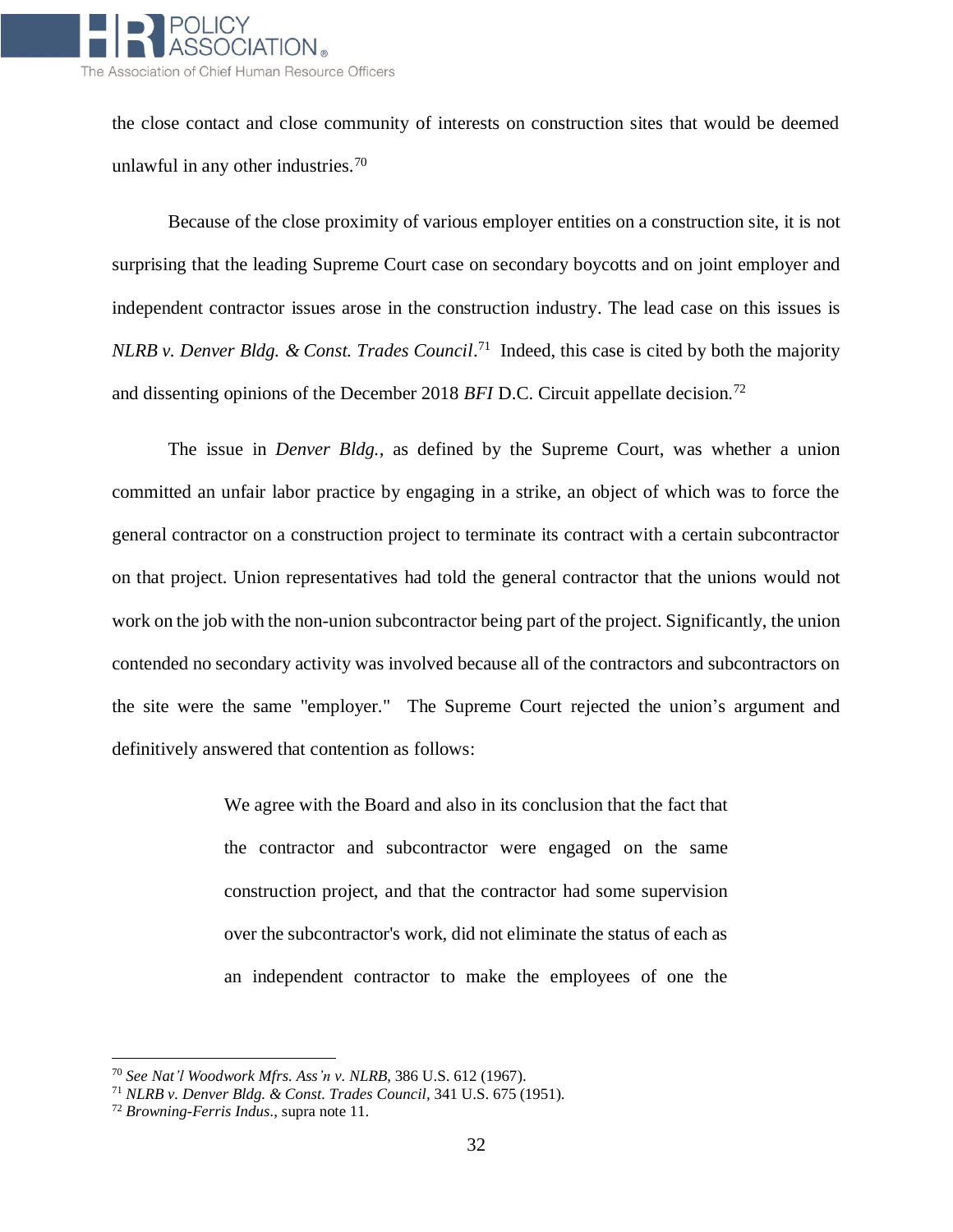

employees of the other. A business relationship between independent contractors is too well established in the law to be overridden without clear language doing so.<sup>73</sup>

#### **1. The** *BFI* **Standard Conflicts with Supreme Court Precedent**

The *BFI* standard rejects the U.S. Supreme Court ruling in *Denver Bldg. & Constr.*  Specifically, common supervision by a general contractor over the subcontractors' work does not eliminate the status of each as an independent contractor or make the employees of one the employees of the other. *Denver Bldg. & Constr.* states that the business relationship between independent contractors is too well established in the law to be overridden without clear language doing so. <sup>74</sup> The 2015 *BFI* ruling, in contrast, would almost by definition expand industrial strife by expanding the scope of a labor dispute to include separate entities doing business with or having some type of association with a primary employer, whereby under secondary boycott law such disputes must be limited to the primary employer.

Additionally, both the NLRB and appeals court ruling in *Browning-Ferris* suggests that the reservation of a single right to control a single essential term and condition of employment could create a joint employment relationship, but the Board opinion goes on to say that any entity found to be a joint employer will be required only to bargain with a union with respect to such terms and conditions which it possesses the authority to control. The NLRB, in essence, seems to be creating a "special rule" for joint employment only applicable to collective bargaining issues, but that same rule will presumably have to apply to secondary boycott cases as well. There is no logic or consistency to such an approach.

<sup>73</sup> *NLRB v. Denver Bldg. & Const. Trades Council*, 341 U.S. 675, 689 (1951). <sup>74</sup> *Id*.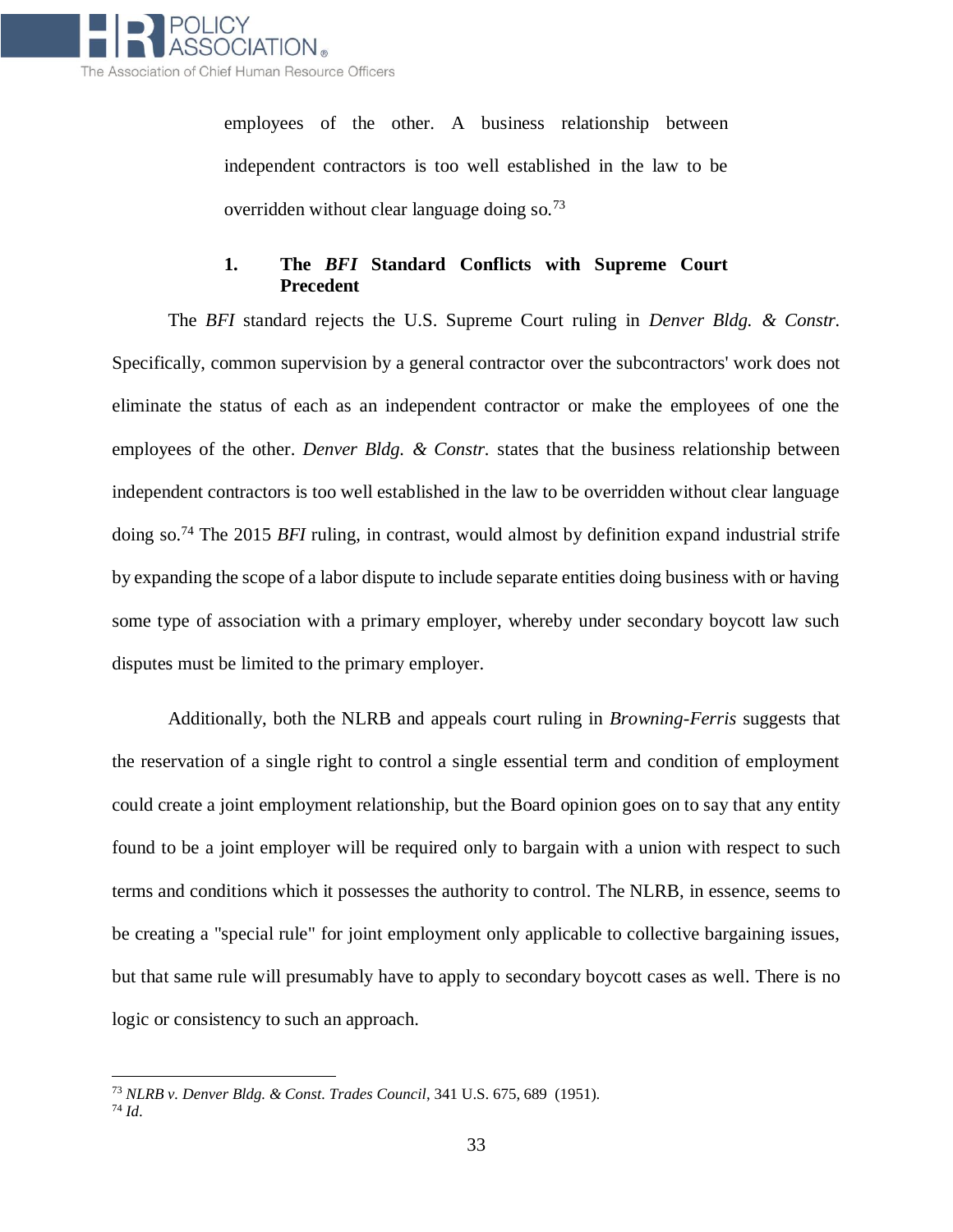

### **2. The Vague and Overbroad** *BFI* **Standard may also Present Significant Problems for Labor Organizations**

Labor organizations, before engaging in any secondary boycott activity, must accurately determine whether there is "joint employment" among employees of different entities, before engaging in coercive union activity against both or indeed against multiple entities. If the labor organization somehow "gets it right" on the common law issue, it must also "get it right" on the "meaningful collective bargaining" point. If the labor organization guesses wrongly that the dispute must be limited to a single employer entity, it loses its right to utilize its economic weapons. But if the union guesses wrongly and expands its coercive activities too broadly among separate employer entities, it may be liable unfair labor practices under the NLRA. Indeed, unions have been subject to millions of dollars of liability in such situations. This danger to labor organizations is also shared by the many innocent third-party employers who may be subject to secondary boycott activity, based upon the union's wrong guess as to the application of the standards of joint employment to secondary boycott activity. Thus, the *BFI* standard leaves unions, employees, and employers with an intolerable level of uncertainty.

# **VIII. THE NLRB'S PROPOSED JOINT EMPLOYER STANDARD IS A PERMISSIBLE INTERPRETATION OF JOINT EMPLOYER COMMON LAW PRINCIPALS, AND WHILE INDIRECT AND RESERVED CONTROL DISCUSSIONS ARE POTENTIALLY INTERESTING FROM AN ACADEMIC PERSPECTIVE, THEY ARE LARGELY IRRELEVANT AND ONLY CONFUSE THE DISCUSSION PERTAINING TO THE ESTABLISHMENT OF A WORKABLE JOINT EMPLOYER STANDARD**

The term "common law" means "[t]he body of law derived from judicial decisions."<sup>75</sup> As such, judicial decisions are the source for discerning the principles and doctrine of "common-law" agency—including those applicable to deciding NLRA employee status.<sup>76</sup> Such decisions, when

<sup>75</sup> BLACK'S LAW DICTIONARY (10th ed. 2014).

<sup>76</sup> *See Field v. Mans*, 516 U.S. 59, 70 n.9 (1995) (stating that a "common law" rule means "the dominant consensus of common-law jurisdictions").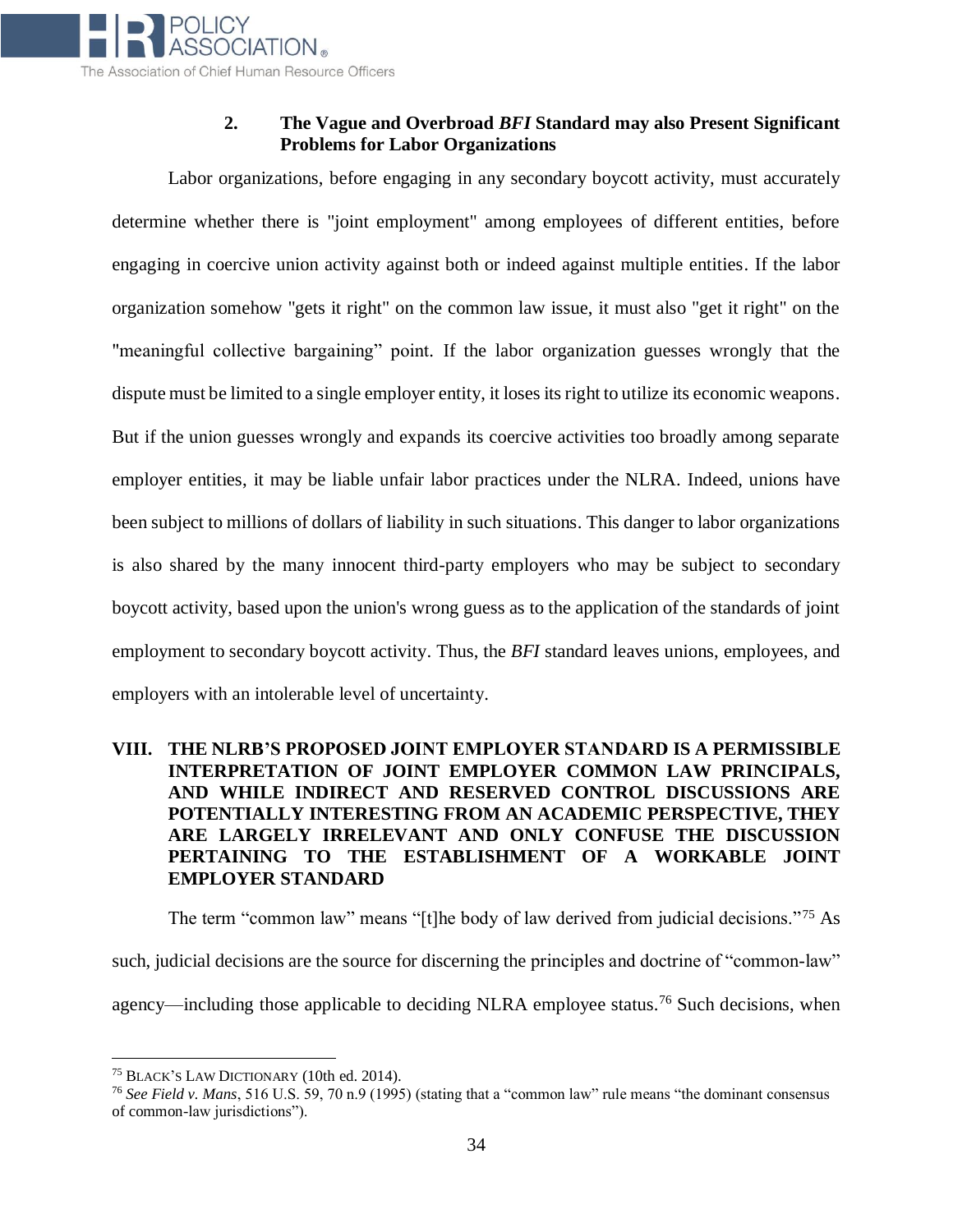

objectively reviewed, ultimately lead to multiple examples of the necessity for unrelated entities to exercise actual control in co-determining the essential terms and conditions of employment of employees of the unrelated entities. For reasons outlined below, not only is the Board's proposed standard a permissible interpretation of the common law, but the discussion of indirect and reserved control does little to inform the discussion in this area of the law. Indeed, such discussions only lead to confusion of what standards should determine joint employer status.

**A. The Board's Decision in** *BFI* **and the Partial Affirmance of Such Standard by the D.C. Circuit Court Failed to Understand that as a Matter of Common Sense Some Type of Control over Essential Terms and Conditions of Employment of Employees of Unrelated Entities is Necessary to Establish Joint Employer Status** 

The Board's *BFI* decision, and the D.C. Circuit Court's discussion on such decision, place too much emphasis on questions of whether so-called indirect and reserved control can establish a joint employer situation. While these discussions may be of some academic interest, they only create confusion of this area of the law and do not provide any type of meaningful guidance.

Any discussion of joint employer status by necessity always leads to a question of "control." For example, Employer A could "control" indirectly employees of another entity by utilizing an intermediary entity to establish essential terms and conditions of employees of Employer B. While such control would be "indirect" it nevertheless results in actual control. Indeed, the D.C. Court of Appeals acknowledged such a situation in its decision by stating as follows:

> Traditional common-law principles of agency do not require that "control be exercised directly and immediately" to be "relevant to the joint-employer inquiry". In fact, the National Labor Relations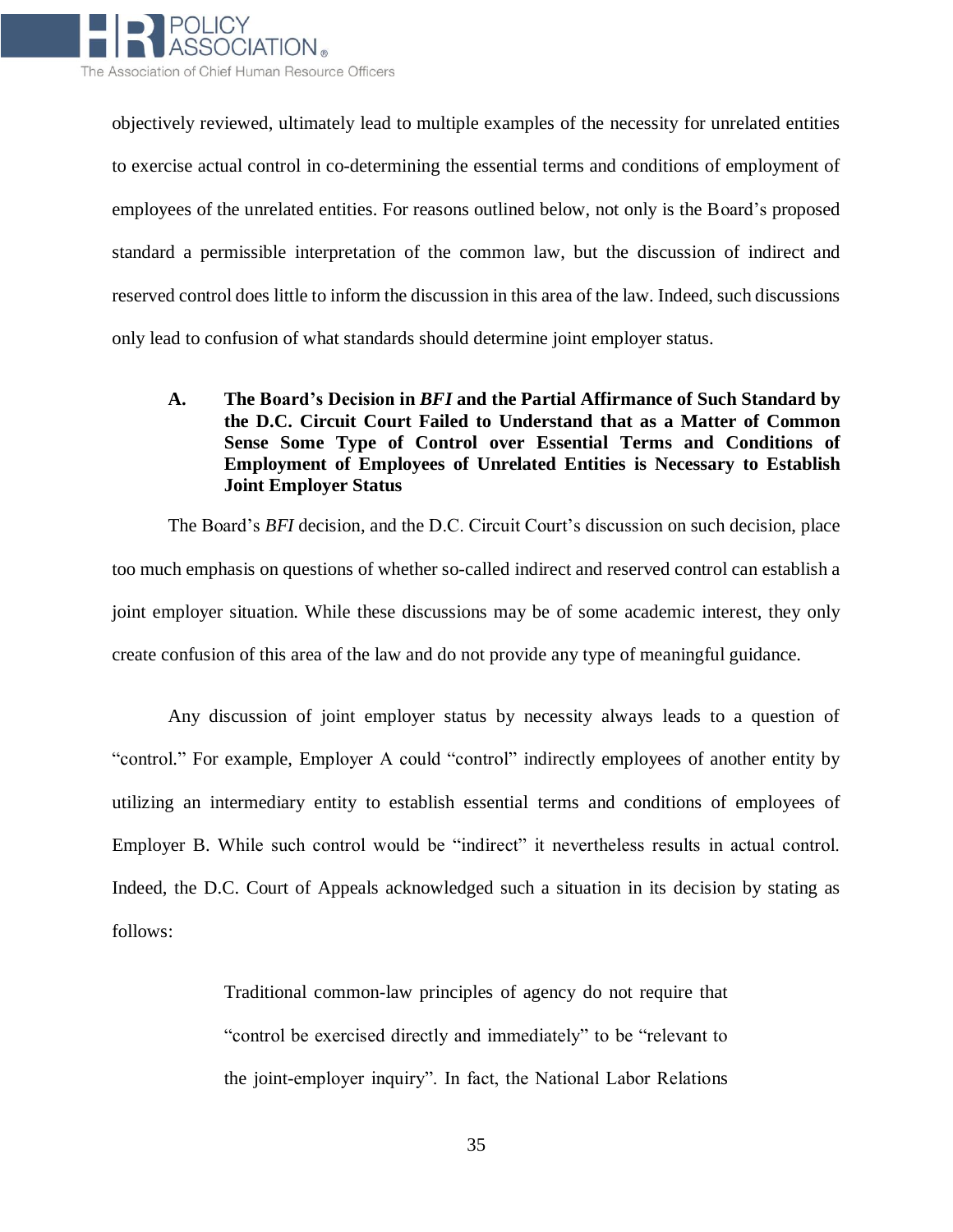

Act itself expressly recognizes that agents acting "indirectly" on behalf of an employer could also count as employers…common-law decisions have repeatedly recognized that indirect control over matters commonly determined by an employer can, at a minimum, be weighed in determining one's status as an employer or joint employer, especially insofar as indirect control means control exercised "through an intermediary."<sup>77</sup>

The Board in its discussion of the proposed standard included a hypothetical example that specifically recognized that "control" could be exercised indirectly through an intermediary.<sup>78</sup>

By contrast, when an entity only reserves the right, contractually or otherwise, to control essential terms and conditions of employment of employees of other entities, the failure to exercise such right necessarily cedes the exclusive actual control to the other entity or entities. Stated alternatively, the entity with the so-called reserved control rights by practice never exercises any type of influence or control over the terms and conditions of employment over the workers of other entities and therefore cannot be said to co-determine or influence the essential working conditions of such workers. Reserved rights never utilized therefore should not be the basis to establish joint employer status.

The proposed standard requires a finding of actual control rather than control that is potentially available by virtue of a contractual provision, *i.e.*, more than "reserved" control. The proposed standard also requires more control than in situations where minimum qualification have

<sup>77</sup> *BFI Indus. v. NLRB*, 911 F.3d 1195, 1216-167 (D.C. Cir. 2018) (internal citations omitted).

<sup>78</sup> 83 Fed. Reg. 46697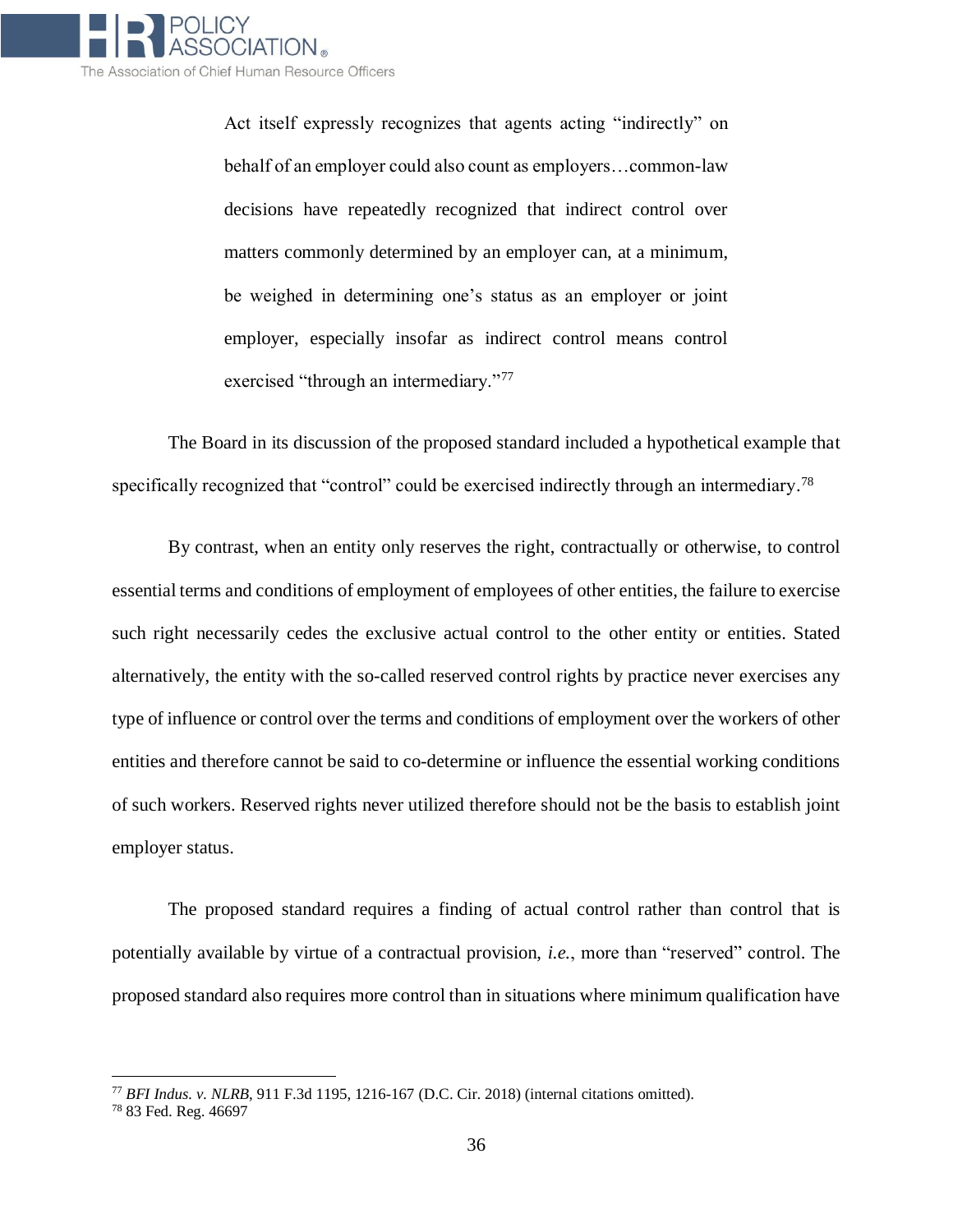

been established for employees that one company provides to another. And any such control must genuinely affect the essential terms and conditions of a worker's employment so that both employers have power at the bargaining table. Thus, under the proposed rule: "A putative joint employer must possess and *actually exercise* substantial *direct and immediate control over [the actual employer's] employees'* essential terms and conditions of employment in a manner that is *not limited and routine*." <sup>79</sup>

# **B. The Requirement that a Company** *Actually Exercise Control***, that such control is** *Direct and Immediate* **and that such Control is not** *Limited and Routine***, are Consistent with (if not Required by) Applicable Common Law Principles**

## **1. Congress Observed in 1947 That Under Common Law, an "Employee" Within the Meaning of the NLRA must be "Under Direct Supervision."**

The legislative history leading to the NLRA's enactment in 1935 clearly establishes that common law standards shall apply when deciding if an employment relationship exists under the NLRA. Congress reaffirmed this basic principle in 1947 when it amended the NLRA to reverse the Board's and Supreme Court's decisions that had expanded—and actually abandoned—the "narrow technical" definitions of employment relationships covered by the Act by substituting an overly-broad standard. Several years earlier, the Board had concluded that even independent contractors were NLRA "employees," and the Supreme Court upheld that view in its decision in *NLRB v. Hearst Publications, Inc.* <sup>80</sup> In particular, the Supreme Court in *Hearst* acknowledged that the newspaper workers at issue could be classified as independent contractors under common law principles.<sup>81</sup> Nevertheless, the Court reasoned it should adopt a broad definition of "employer"

<sup>79</sup> 83 Fed. Reg. 46681, 46686 (emphasis added).

<sup>80</sup> *NLRB v. Hearst Publications, Inc.*, 322 U.S. 111 (1944) (overruled in part by 29 U.S.C. § 152(3)).

<sup>81</sup> *E.g., Hearst*, 322 U.S. at 129 (stating that with respect to "technical concepts pertinent to an employer's legal responsibility to third persons for the acts of his servants," that "[t]here is no good reason for invoking them to restrict the scope of the term 'employee' sought to be done in this case. That term, like other provisions, must be understood with reference to the purpose of the Act and the facts involved in the economic relationship.")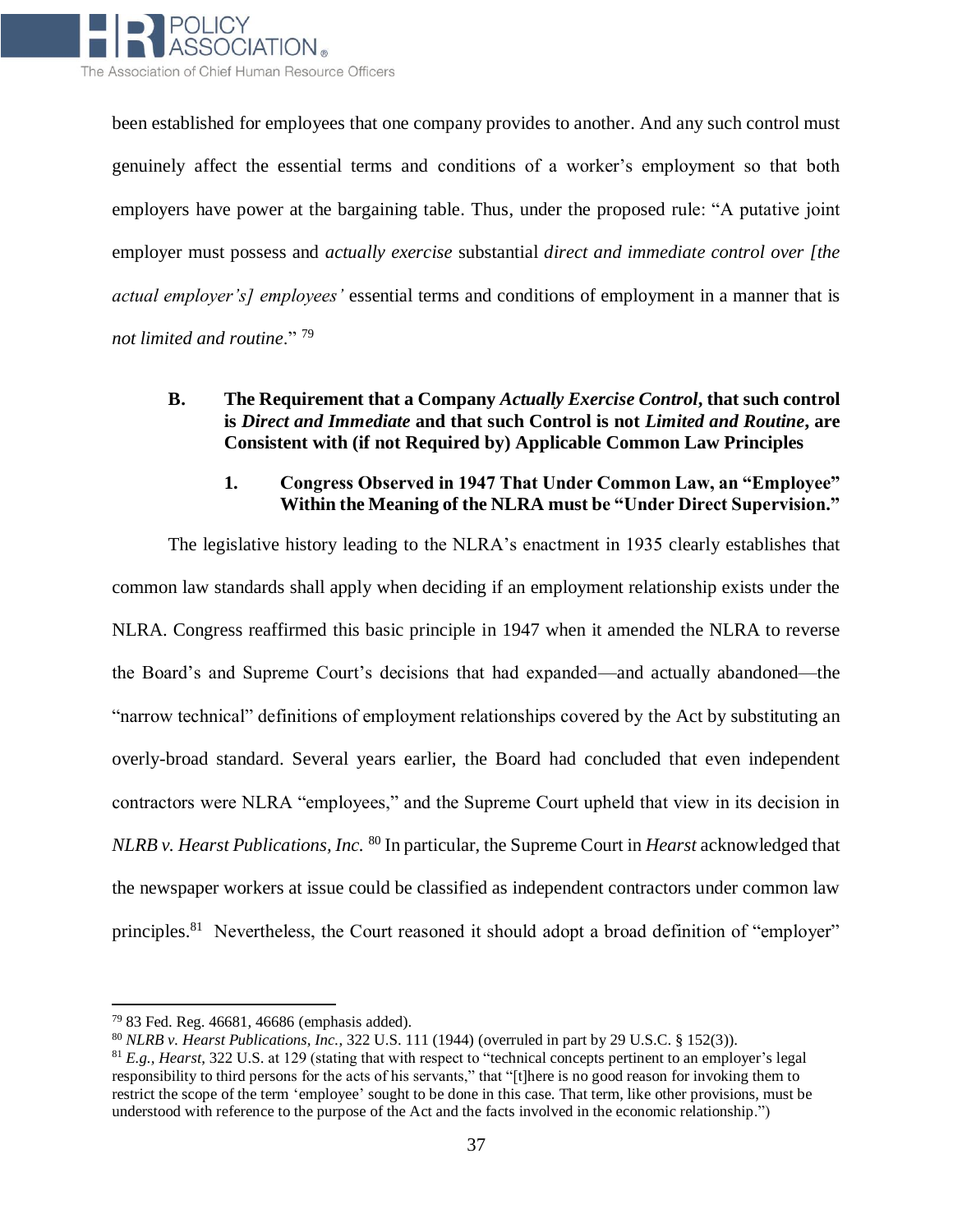

and "employee" for the NLRA in order to sweep in business-to-business relationships that may not fit within what the Supreme Court described as "*the narrow technical legal relation of 'master and servant,' as the common law had worked this out in all its variations.*" <sup>82</sup> Congress, via the Taft-Hartley Amendments, clearly repudiated such a broad definition of employment relationships under the NLRA. The amendments narrowed the definition of "employee." New language was added, providing that "[t]he term 'employee' . . . shall not include . . . any individual having the status of an independent contractor."<sup>83</sup> This amended, narrowed definition continues to apply today.

These events bear special significance here. They shine a bright light on a significant consensus of the courts as to the common law rule for determining employer-employee status. Congress, in a Committee Report from the House of Representatives (where the Taft-Hartley Amendments originated) canvassed "*the law as the courts have stated it*"—*i.e.*, the common law rules—and made clear that, above all else, proof of being "under direct supervision" is elemental to an employment relationship:

> An "employee," according to all standard dictionaries, *according to the law as the courts have stated it*, and according to the understanding of almost everyone, with the exception of members of the National Labor Relations Board, means someone who works for another for hire . . . "Employees" work for wages or salaries *under direct supervision*…It must be presumed that when Congress passed the Labor Act, it intended words it used [such as "employee"]

<sup>82</sup> *Id.* at 124 (emphasis added).

 $83$  29 U.S.C. § 152(3).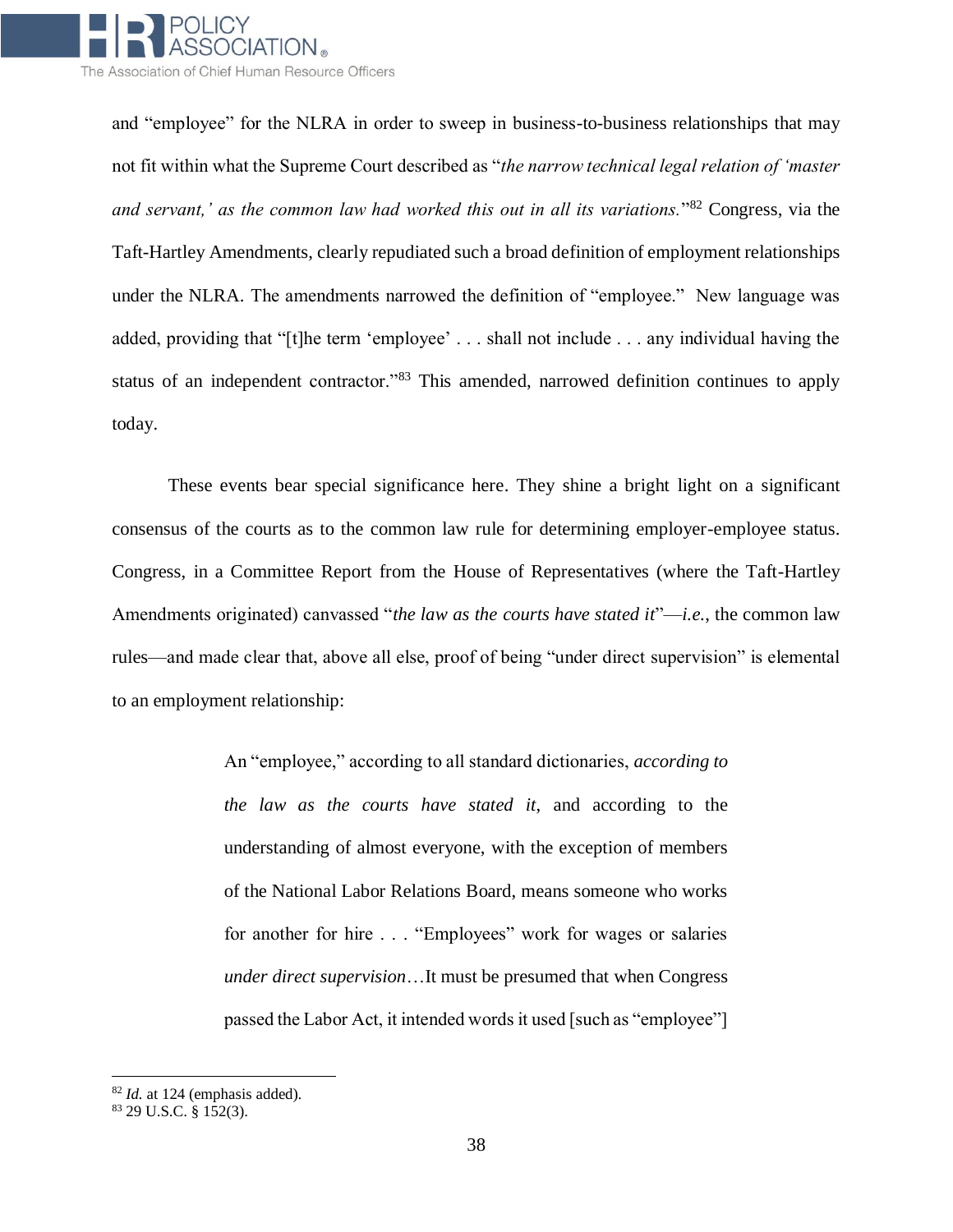

to have the meanings that they had when Congress passed the act, not new meanings that, 9 years later, the Labor Board might think up…It is inconceivable that Congress, when it passed the act, authorized the Board to give to every word in the act whatever meaning it wished.<sup>84</sup> (Emphasis added).

The 1947 Amendments stand as a significant event in NLRB history—an act of Congress rejecting the failure of the Board to apply a basic common law standard. Indeed, the House Conference Report at the time explained that the 1947 Amendments were necessary to overturn the *Hearst* decision and reverse the NLRB's belief "that the ordinary tests of the law of agency could be ignored by the Board in determining whether or not particular occupational groups were 'employees' within the meaning of the Labor Act." <sup>85</sup>

Thus, for purposes of the NLRA, proof that a worker was "under direct supervision" is an "ordinary test of the [common] law of agency" applicable for the specific purpose of evaluating employment relationships that qualify for NLRA regulation—and for weeding out those relationships that are outside its purview.

# **2. The Common Law "Under Direct Supervision" Standard Affirmed by Congress is Reflected in the "Actually Exercise," "Direct and Immediate," and "Not Limited and Routine" Elements**

A putative employer must actually exercise direct control over a worker and, by virtue of that action, place the individual "under [its actual] direct supervision."<sup>86</sup> Also, consistent with such standards, such supervision must not be "limited and routine" control. An employee, therefore,

<sup>84</sup> H.R. REP. NO. 245, at 309, 80th Cong., 1st Sess., 18 (1947) (emphasis added).

<sup>85</sup> H.R. REP. NO. 510, at 536-37.

<sup>86</sup> *Id.*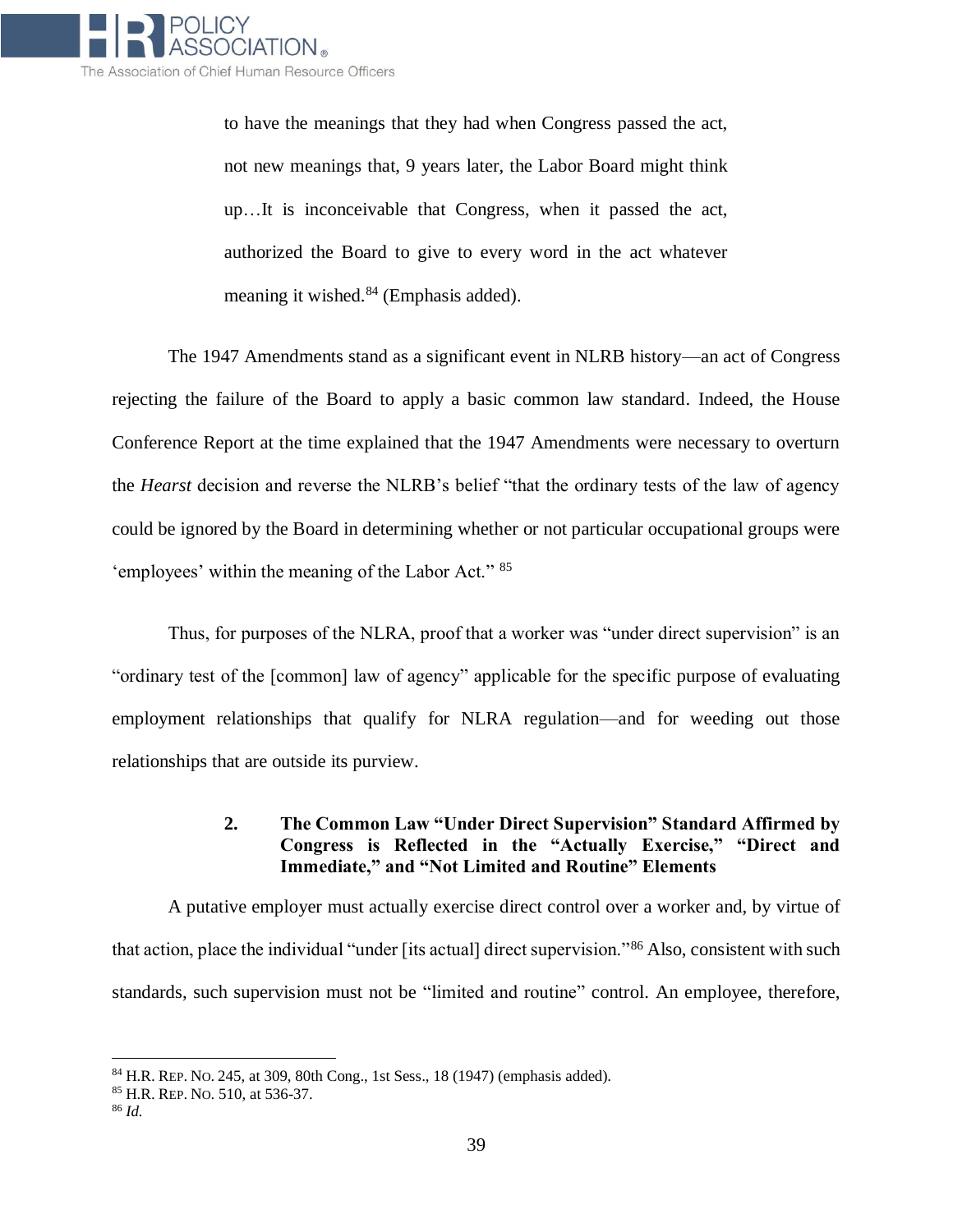

must "work . . . under direct supervision" and perform the essential elements of his or her job. This control must be direct and immediate control by a supervisor and without limitation. These elements within the proposed standard thus reflect the common law rule applicable under the NLRA as addressed by Congress 71 years ago.

These events of 1947 also belie the depiction of "The Evolution of the Board's Joint-Employer Standard" set forth in the 2015 *Browning-Ferris* decision standard. Congress did not originate this rule in 1947; it simply observed "the law as the courts have stated it."<sup>87</sup> In fact, the events of 1947 simply cannot be reconciled with the *BFI* majority. The common law standard in 1947—conditioning NLRA employment status on a showing that a worker was "under direct supervision"—by definition precludes the idea that such same status can arise based solely on "indirect" control, *i.e.*, supervision, or from language in a contract "reserving" the right to control, but with no actual exercise of it.

More to the point, the events of 1947 demonstrate that the proposed standard is not the result of an NLRB gone awry. Such events supply the common-law foundation to the proposed standard. In other words, if "the law as the courts have stated it" in 1947 required workers to be "under direct supervision," then the NLRB (and judicial) decisions over the 31-year period from 1984 through 2015 did not head "in a new and different direction" by requiring the actual exercise of control that was direct and immediate and not limited and routine. The opposite is true. They returned to the 1947 common law criteria.

l

<sup>87</sup> H.R. REP. NO. 245, 80th Cong., 1st Sess., 18 (1947).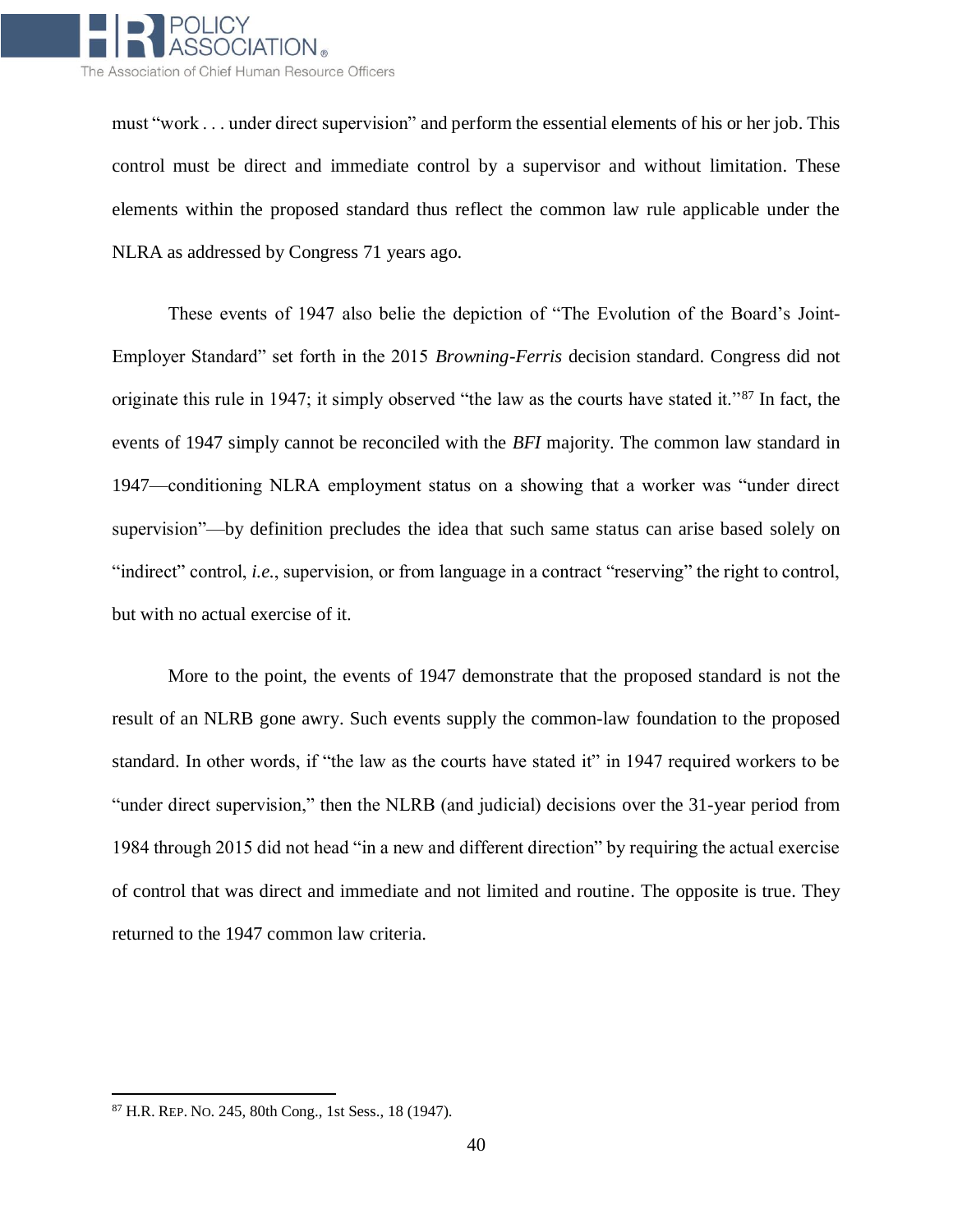

In sum, Congress specifically identified as bedrock to NLRA "employee" status the "under direct supervision" test. That test is reflected in the requirements of the proposed standard. Thus, these conditions in the proposed standard clearly align with common law.

# **3. The Common Law—the "Judicial Decisions"—Likewise Show that the Proposed Standard is Consistent with Common Law Principles.**

#### **a. Control that is "Actually Exercised"**

Under common-law agency principles, employment status depends on an evaluation of the degree and nature of the control—if any—exercised over putative employees. Thus, for example, the United States Court of Appeals for the Third Circuit in 1982 stated that a finding of joint employment requires "evidence" showing that "two or more employers exert significant control over the same employees . . . [and] share or co-determine those matters governing essential terms and conditions of employment."<sup>88</sup> Indeed, in that decision, Browning-Ferris was a joint employer not only because it "shared with the brokers the right to hire and fire the drivers," but because it also exercised such control by "establish[ing] the work hours of the drivers;" utilizing a "supervisor [who] considered himself 'boss' and acted as 'boss' with respect to the employees' functions;" and "devis[ing] the rules under which the drivers were to operate."<sup>89</sup> It was "[t]he existence of all these facts" that "constitute [d] substantial evidence . . . support [ing] the Board's finding that *BFI* exerted significant control over the work of the drivers."<sup>90</sup> The NLRB adopted this same test two years later, and judicial and Board decisions applied it for over thirty years until the 2015 *Browning-Ferris* test was announced.

<sup>88</sup> *NLRB v. Browning-Ferris Indus. of Pa., Inc.*, 691 F.2d 1117, 1124 (3d Cir. 1982).

<sup>89</sup> *Id.* at 1124–25.

<sup>90</sup> *Id.*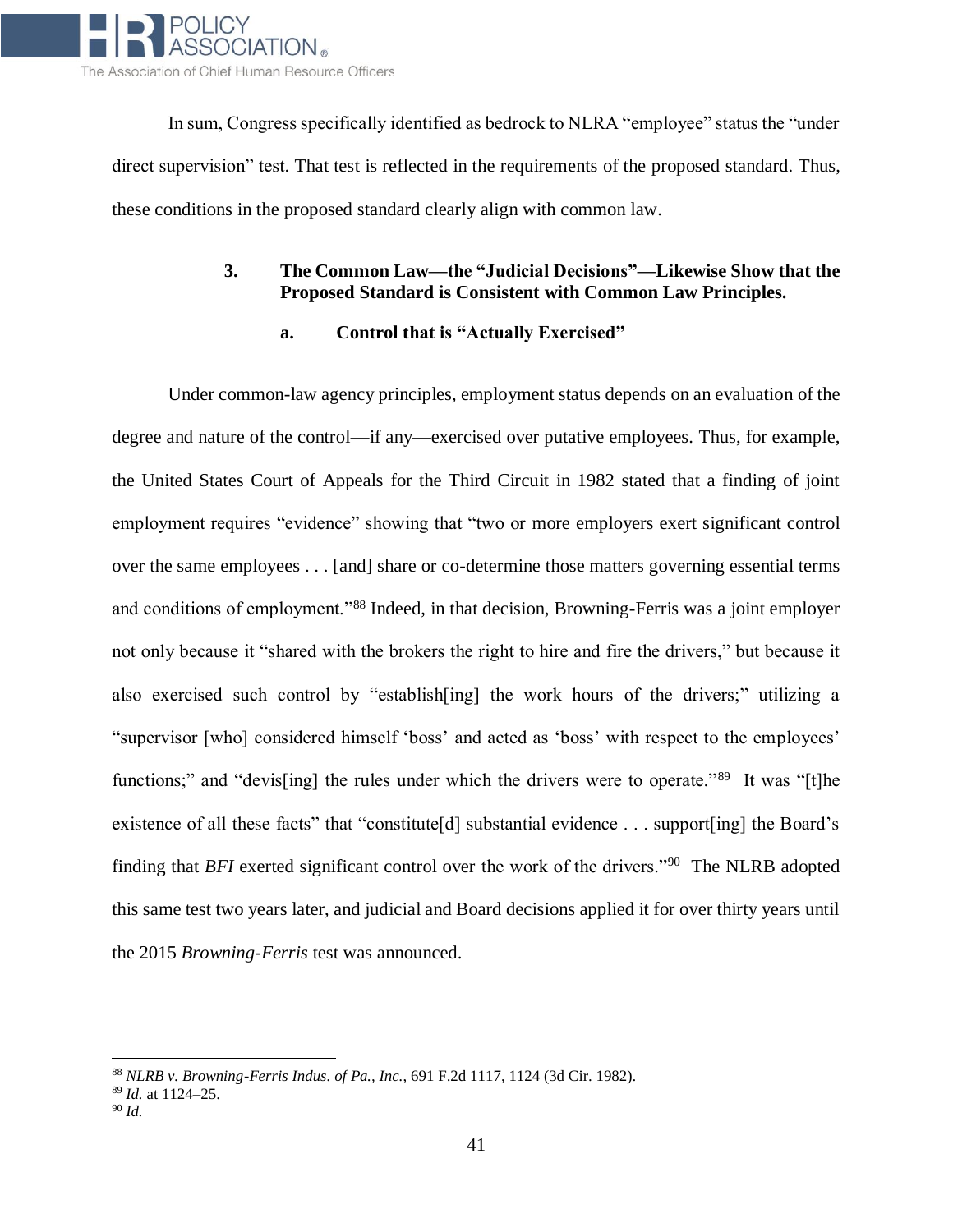

l

Yet even before 1982, courts demanded evidence that putative employers exercised, rather than merely retained, control.<sup>91</sup> Additionally, more modern cases applying common-law agency principles to decide employment status follow the same principle: they seek evidence of exercised control prior to finding joint employment. This principle is evident in a recent decision by the Ninth Circuit, in *Jones v. Royal Administration Services, Inc*. In this case, the Ninth Circuit in 2018 affirmed the finding that a telemarketer's employees were not jointly employed by the defendant under a contract for their services between defendant and the plaintiff's actual employer.<sup>92</sup> Addressing the existence of an employment relationship under the federal Telephone Consumer Protection Act, which relied on common law principles for this purpose, the Ninth Circuit adopted the ten factors set forth in Section 220(2) of the *Restatement (Second) of Agency*  (to assess whether there was sufficient grounds for finding Royal vicariously liable under the *Restatement (Third) of Agency*).<sup>93</sup> The Ninth Circuit observed that "the extent of control exercised

<sup>91</sup> *See, e.g., Zapex Corp. v. NLRB*, 621 F.2d 328, 333 (9th Cir. 1980) (finding that "[a]lthough the Army wields some influence over wages, promotion, and discharge . . . [it] did not exercise substantial control over the appellants' labor relations," and was therefore not a joint-employer with Zapex); *Bonomo v. Nat'l Duckpin Bowling Cong., Inc.*, 469 F. Supp. 467, 471 (D. Md. 1979) ("The joint employer theory is only applied where it is shown that the defendant possesses 'sufficient indicia of control' over the work of the purported employee") (citing *Boire v. Greyhound Corp.*, 368 F.2d 778, 780 (5th Cir. 1966) (after remand from United States Supreme Court decision in *Boire v. Greyhound Corp.*, 376 U.S. 473 (1964))); *Lutheran Welfare Servs. of Ill. v. NLRB*, 607 F.2d 777, 778 (7th Cir. 1979) ("The NLRB has long held that if two or more employers exert significant control over the same employees, they constitute 'joint employers' under the NLRA"); *Herbert Harvey, Inc. v. NLRB*, 424 F.2d 770, 776-77 (D.C. Cir. 1969) (holding that the joint employer "inquiry must extend beyond the language of the contract to the evidence describing the parties' actual practice"); *NLRB v. Condenser Corp. of Am.*, 128 F.2d 67, 71 (3d Cir. 1942) ("What is important for our purpose" of finding joint-employers "is the degree of control over the labor relations in issue exercised by the company charged as a respondent"); *NLRB v. Pennsylvania Greyhound Lines, Inc.*, 303 U.S. 261, 263 (1938) (two or more companies are joint-employers when "*[t]ogether*, respondents act as employers of [shared employees] . . . and *together actively deal* with labor relations of those employees") (emphasis added); *see also Stoudt, H. E., & Son, Inc.*, 114 N.L.R.B. 838, 862 (1955) (finding that "although Stoudt had no specific contractual right directly to hire or discharge employees of Weisker, it in fact specified, and thus exercised control over, the source and manner of their hiring," which made Stoudt and Weisker joint-employers). The majority in the 2015 *Browning-Ferris* decision stated that it had returned the applicable standard to "the traditional test used by the Board (and endorsed by the Third Circuit in *Browning-Ferris*)" as it existed prior to 1984. *Browning-Ferris Indus. of Cal., Inc., d/b/a BFI Newby Island Recyclery*, 362 N.L.R.B. No. 186, 2015 N.L.R.B. LEXIS 672, at \*68 (Aug. 27, 2015), *review granted in part, enforcement denied and remanded*, No. 16-1028 (D.C. Cir. Dec. 28, 2018). However, as the case law set forth in the main text illustrates, courts have consistently sought evidence of exercised control rather than control that was merely hypothetical.

<sup>92</sup> *Jones v. Royal Administration Services, Inc*., 887 F.3d 443 (9th Cir. 2018). <sup>93</sup> 887 F.3d at 450.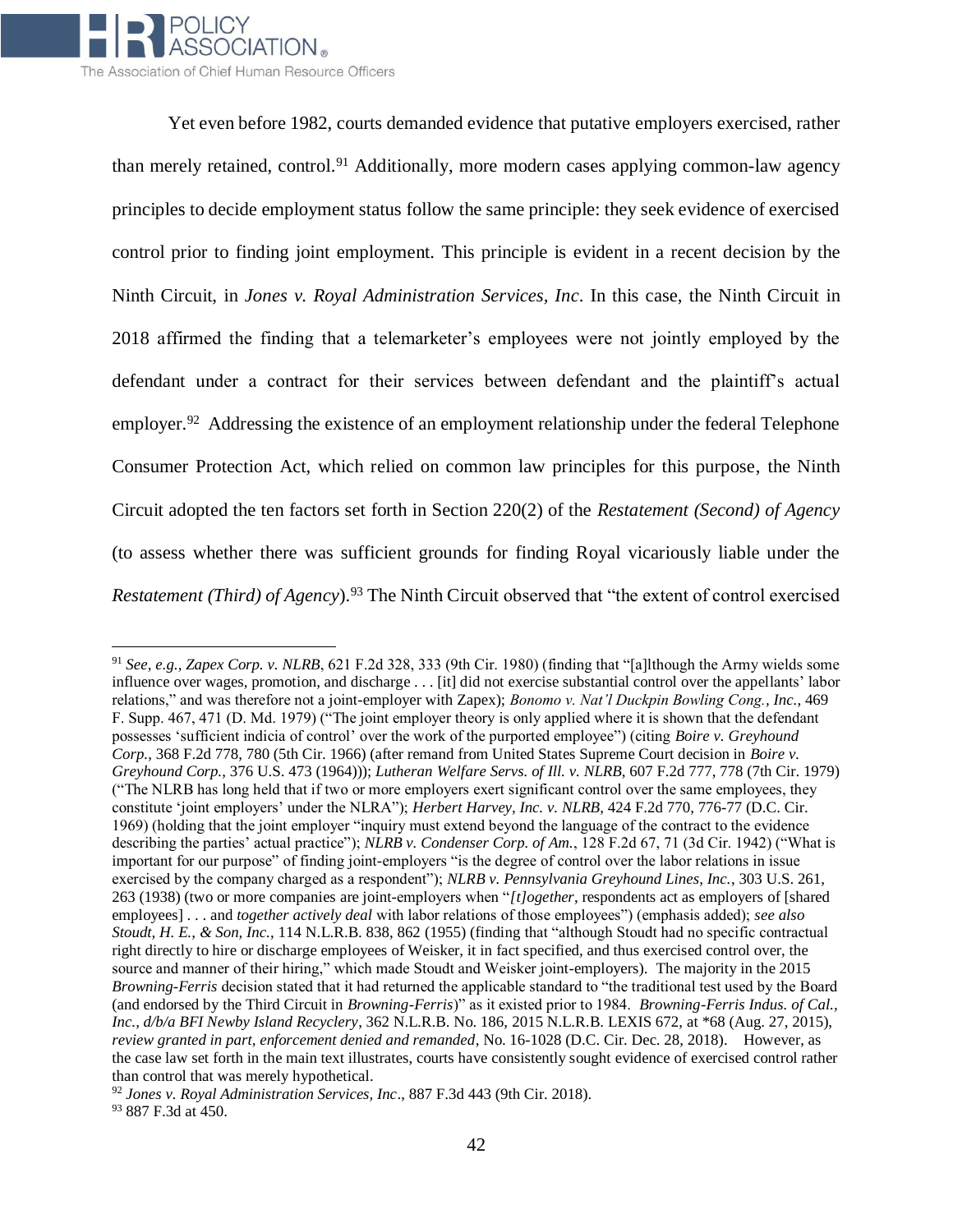

by the [principal] is the 'essential ingredient'" in its analysis.<sup>94</sup> Other more recent cases are in accord.<sup>95</sup>

#### **b. Control that is "Direct and Immediate"**

Since 1947, Congress has emphasized that the NLRA defines an "employee" as one who works "under direct supervision," and the "direct and immediate" element has remained constant in cases examining joint-employment.<sup>96</sup> Many of the cases cited above, supporting the actual exercise of control, reflect this very requirement.<sup>97</sup> In addition, in 1963, fifteen years after the Taft-

l

<sup>96</sup> H.R. REP. NO. 245, 80th Cong., 1st Sess., 18 (1947).

<sup>94</sup> *Id*. (citation omitted).

<sup>95</sup> *See also Butler v. Drive Auto. Indus. of Am., Inc.*, 38 793 F.3d 404, 409 (4th Cir. 2015) (holding as a matter of first impression that the joint employment doctrine may be used in Title VII cases, the Fourth Circuit applied common-law principles focused "on determining which entities actually exercise control"); *Cink v. Grant Cty., Okla.*, 635 F. App'x 470, 471 (10th Cir. 2015) ("[B]oth the [single employer and joint employer tests] look to the control the alleged employer-entities exercised over conditions of employment—in either a separate-but-joint or effectively-unitary manner"); *Aimable v. Long & Scott Farms*, 20 F.3d 434, 439 (11th Cir. 1994) (noting that the "common law definitions of [an employer/employee] relationship" are tested by "measuring the amount of control an ostensible employer exercised over a putative employee"); *Serv. Emps. Int'l Union, Local 434 v. Cty. of L.A.*, 225 Cal. App. 3d 761, 773 (1990) (noting that while a joint-employment "relationship arises only where both the general employer and the special employer have the right to control the employee's activities," the fact-finder must determine whether "the right to control existed and was exercised" because when the "substantial evidence supports . . . finding that the [putative employer] does not exercise control over and direct the activities" of an employee, it is not a joint-employer); *Auto. Trade Ass'n of Md. v. Harold Folk Enters., Inc.*, 301 Md. 642, 660 (1984) ("The test for determining whether dual employment exists is whether 'there is evidence to support an *inference* that more than one individual or company controls or directs a person in the performance of a given function.'") (emphasis in original; citation omitted). *See, e.g., Greene v. Harris Corp.*, 653 F. App'x 160, 163 (4th Cir. 2016) (utilizing a "nine-factor test to determine whether an employee of a staffing agency also was employed by the client to which she was assigned, focusing on the amount of control the client exercised over the putative employee"); *Doe I v. Wal-Mart Stores, Inc.*, 572 F.3d 677, 683 (9th Cir. 2009) (dismissing a joint-employment based claim under commonlaw principles where plaintiff failed to assert factual allegations "that Wal-Mart exercised control over their day-today employment"); *Gulino v. New York State Educ. Dep't*, 460 F.3d 361, 379 (2d Cir. 2006) (holding that, although the State Education Department retained control over "basic curriculum and credentialing requirements," it did "not exercise the workaday supervision necessary to an employment relationship" under common law principles, and therefore did not jointly employ the plaintiff);<sup>95</sup> *Vernon v. State of Cal.*, 116 Cal. App. 4th 114, 127, 10 Cal. Rptr. 3d 121, 131 (2004) (concluding that the State of California did not jointly-employ the plaintiff because "[t]he ultimate control over the means and manner of [his] employment was exercised separately and exclusively by the City's Fire Department, not the State").

<sup>97</sup> *See, e.g.*, *Serv. Emps. Int'l Union,* 225 Cal. App. 3d at 773 (finding defendant was not a joint employer as it did not "direct the activities" of employees); *Browning-Ferris Indus.*, 691 F.2d at 1124 ("[T]wo or more employers" are joint-employers under the NLRA "where from the evidence it can be shown that they share or co-determine those matters governing essential terms and conditions of employment"); *Herbert Harvey*, 424 F.2d at 776 (joint employer inquiry "must extend beyond the language of the contract"); *Pennsylvania Greyhound Lines*, 303 U.S. at 263 (noting the importance that "together [both putative employers] actively deal with labor relations of those employees").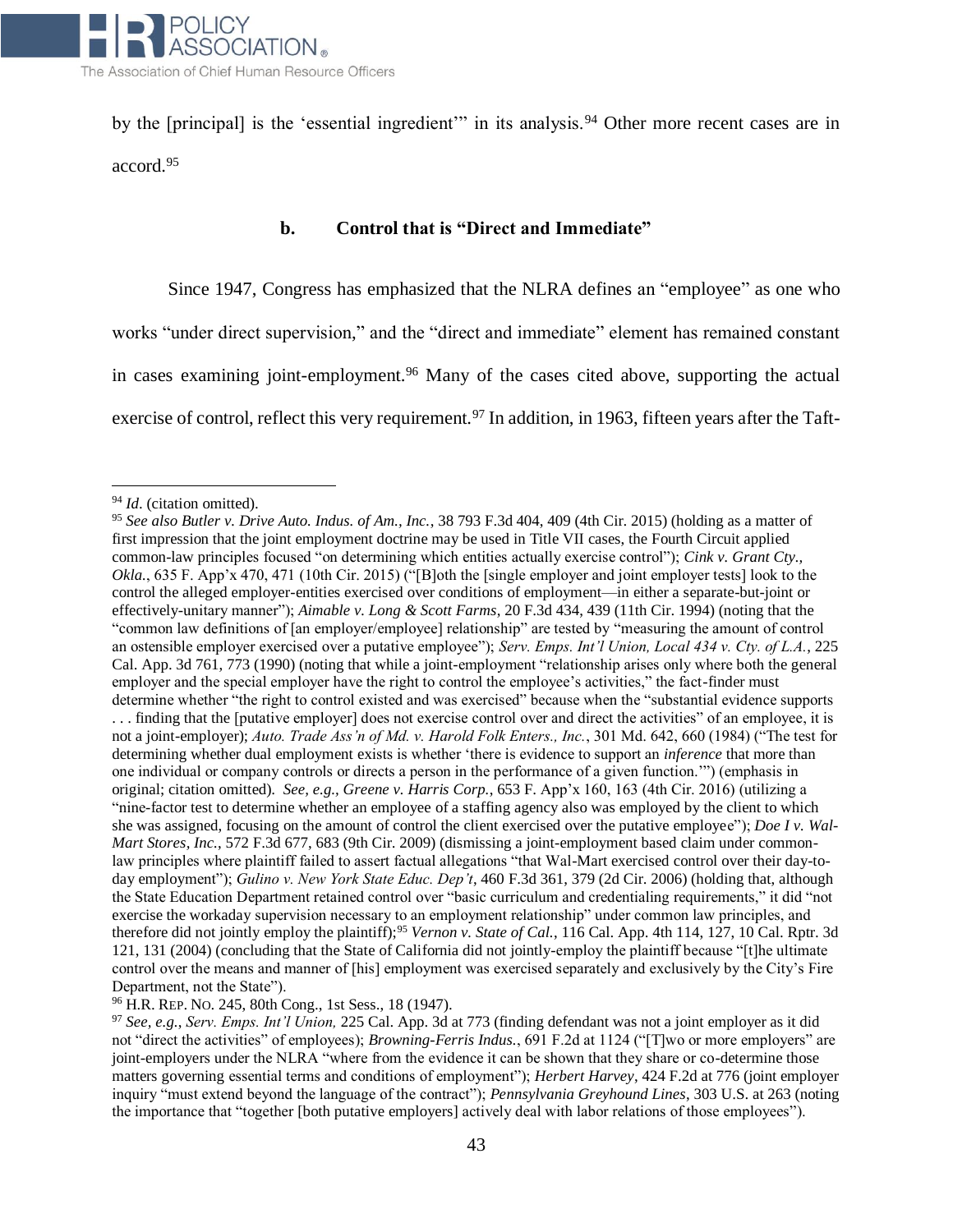

l

Hartley amendments, the Supreme Court relied on turn-of-the-century precedent when it pointed out the importance of this element, stating that "under the common law loaned-servant doctrine immediate control and supervision is critical in determining for whom the servants are performing services."<sup>98</sup> Indeed, since the 1982 *Browning-Ferris* decision, courts have enforced Board orders which used the "direct and immediate" standard; none stated that this criterion was inconsistent with *Browning-Ferris*. <sup>99</sup> As these cases show, the law of agency looks to the degree of control the principal exerts over the details of the agent's performance.<sup>100</sup> And, without evidence of direct and immediate supervision, courts are leery of finding joint employment.

#### **c. Control that is "Not Limited and Routine"**

The proposed rule conditions joint employer status on proof that an employer exercise "substantial" control instead of exercise "limited and routine" authority. Preliminarily, the phrase "limited and routine," as used in prior NLRB decisions, is a term of art.

The standard recognizes that control, even over essential terms and conditions of employment, can be comprehensive or, to the contrary, only exercised as to a narrow facet thereof. The hiring of employees, for example, clearly amounts to an exercise of substantial control – control over the entirety of the tasks and decisions involved in hiring. In contrast, a putative joint employer that requires that a company supplying temporary workers only supply those who have satisfactorily passed a background check—which is sometimes necessary due to the user

<sup>98</sup> *Shenker v. Baltimore & Ohio R.R. Co.*, 374 U.S. 1, 6 (1963) (applying *Standard Oil Co. v. Anderson*, 212 U.S. 215 (1909)). *See also Int'l House v. NLRB*, 676 F.2d 906, 913 (2d Cir. 1982) ("[A]n essential element under any determination of joint employer status in a sub-contracting case is distinctly lacking in the instant case-some evidence of immediate supervision or control of the employees").

<sup>99</sup> *See, e.g.*, *Serv. Emps. Int'l Union, Local 32BJ v. NLRB*, 647 F.3d 435, 445-46 (2d Cir. 2011); *Gen. Teamsters Local Union No. 326 v. NLRB*, 772 F.2d 894, 894 (3d Cir. 1985).

<sup>100</sup> *NLRB v. A. Duie Pyle, Inc.*, 606 F.2d 379, 382 (3d Cir.1979) (citing *NLRB v. Keystone Floors, Inc.*, 306 F.2d 560, 562 (3d Cir.1962)).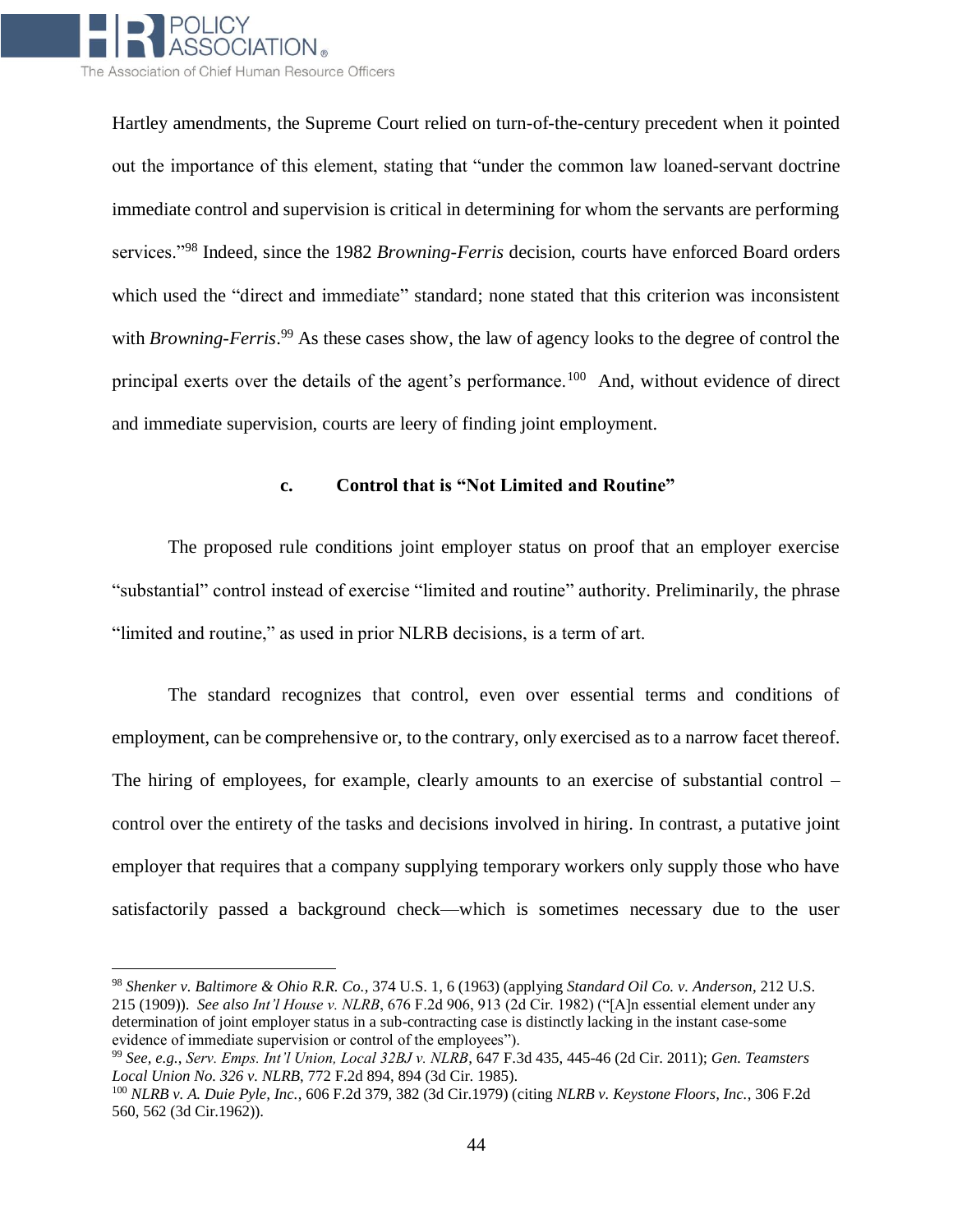$\overline{a}$ 

company's own need to comply with industry regulatory requirements to which it is subject—does not "control" the essential elements of employment and, as such, falls in the "limited and routine" category.

The standard in use before the 2015 *BFI* Standard reflected the "limited and routine" element.<sup>101</sup> Thus, the "limited and routine" standard incorporates a long-standing, essential element that a putative joint employer's control amount to "sufficient command of employment conditions to enable efficacious bargaining with the Union."<sup>102</sup> A lack of such control demonstrates "impotency at the bargaining table," and thus courts long-sought evidence of such power prior to finding joint employment.<sup>103</sup> Moreover, common law agency theory similarly

<sup>101</sup> *See, e.g.*, *Laerco Transp. & Warehouse*, 269 N.L.R.B. 324, 326 (1984) (noting the limited nature of a company's ability to resolve workplace conflict when "[a]ll major problems relating to the employment relationship [we]re referred back to [the employer] for resolution")<sup>101</sup>; *TLI, Inc.*, 271 N.L.R.B. 798, 799 (1984) (distinguishing between the broader power to terminate an employee, and the much more limited right to file "an 'incident report' whereupon [an employer's] representative[] investigates"). This standard arguably was incorporated in the 2015 *BFI* decision, wherein the Board noted "a joint employer will be required to bargain only with respect to those terms and conditions *over which it possesses sufficient control* for bargaining to be meaningful." *Browning-Ferris Indus. of Cal., Inc. d/b/a BFI Newby Island Recyclery*, 362 N.L.R.B. No. 186, 2015 N.L.R.B. LEXIS 672, at \*7 n.7 (Aug. 27, 2015), *petition for review docketed Browning-Ferris Indus. of Cal., Inc. v. NLRB*, No. 16–1028 (D.C. Cir. filed Jan. 20, 2016) (emphasis added). In the *TLI* decision, NLRB Board Member Dennis dissented in part from the majority Board decision on factual grounds, and, in fact, would have found joint-employer status specifically because the putative employer "not only . . . ha[s] the authority under the lease to control the manner and means by which drivers perform, it in fact does so." 271 N.L.R.B. at 799.

<sup>102</sup> *Herbert Harvey, Inc. v. NLRB*, 424 F.2d 770, 779 (D.C. Cir. 1969).

<sup>103</sup> *Id.* at 777. *Compare Tanforan Park Food Purveyors Council v. NLRB*, 656 F.2d 1358, 1361 (9th Cir. 1981) (concluding that "Hapsmith must . . . be considered a joint employer" because the "areas within Hapsmith's control [were] wage rates, vacation, holiday, and work schedules, and employee supervision [which] lie within the core of mandatory collective bargaining"), *Sun-Maid Growers of Cal. v. NLRB*, 618 F.2d 56, 59 (9th Cir. 1980) ("A joint employer relationship exists when an employer exercises authority over employment conditions which are within the area of mandatory collective bargaining"), *Ohio Inns, Inc*., 205 N.L.R.B. 528, 528 (1973) (noting the "degree of control by the State of Ohio over the operations and labor relations of the Employer demonstrates that the State is at least a joint employer here"), *and NLRB v. Greyhound Corp.*, 368 F.2d 778, 780 (5th Cir. 1966) (enforcing the Board's finding of joint-employer status as the "'evidence cogently demonstrates that Greyhound and Floors share, or co-determine, those matters governing essential terms and conditions of employment'") (quoting *Greyhound Corp.*, 153 N.L.R.B. 1488, 1495 (1965)) *with Zapex*, 621 F.2d at 333 (contractual provisions concerning "[d]ress requirements," the sharing of facilities, and minimum wages were sufficiently limited that the Army "did not exercise substantial control over the appellants' labor relations," and was therefore not a joint-employer with Zapex), *and NLRB v. Denver Bldg. & Constr. Trades Council*, 341 U.S. 675, 689–90 (1951) ("We agree with the Board also in its conclusion that the fact that the contractor and subcontractor were engaged on the same construction project, and that the contractor had some supervision over the subcontractor's work, did not . . . make the employees of one the employees of the other").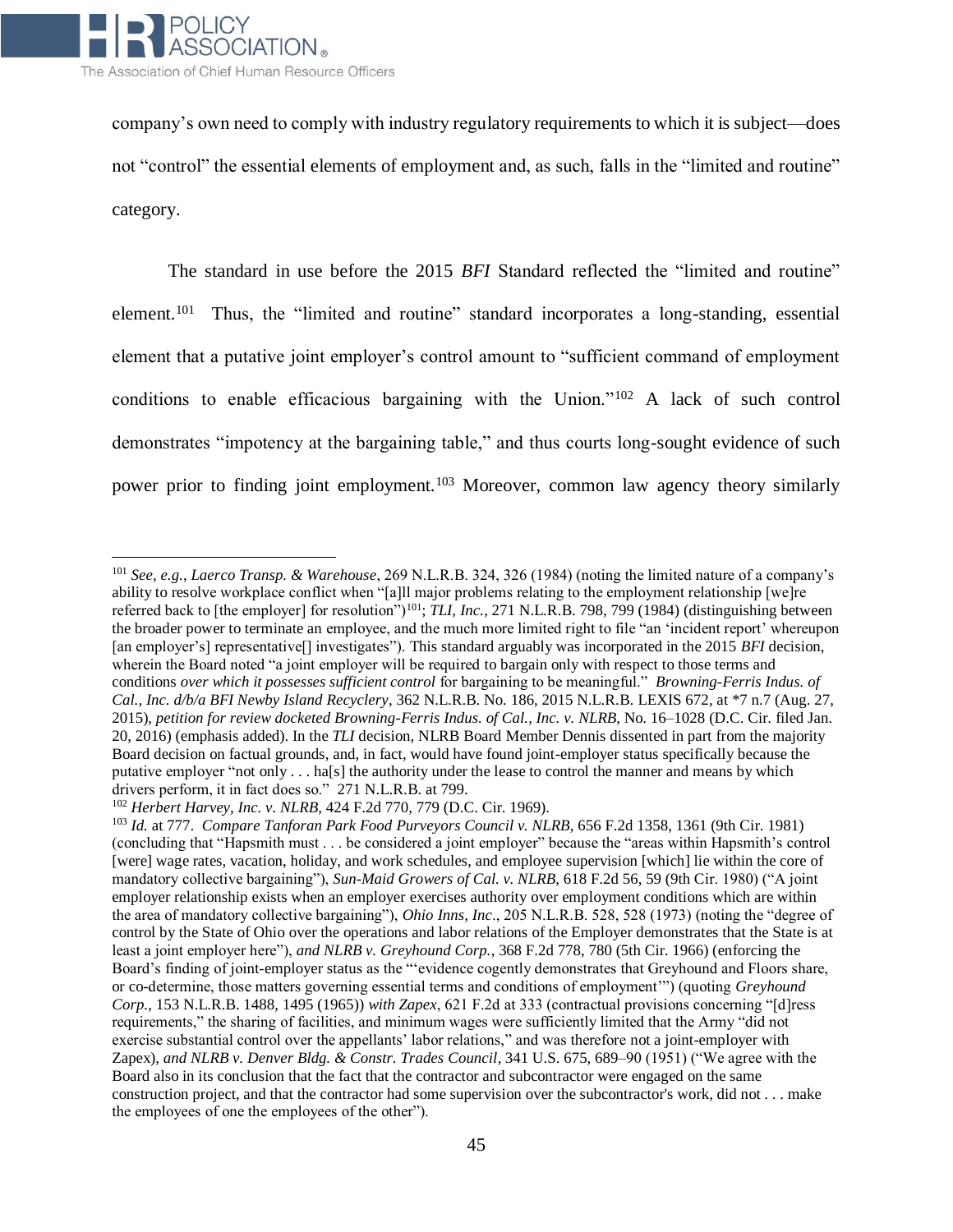

requires that a putative employer must "direct [both] the manner in which the business shall be done, as well as the result to be accomplished."<sup>104</sup> Indeed, the multi-factor, common-law agency test referenced by the United States Supreme Court to assess employee status requires close analysis of the extent of a putative employer's control over a worker, probing the "means by which the product is accomplished."<sup>105</sup> The Proposed Rule's "limited and routine" prong reincorporates these foundational, common law principles.

### **4. The Proposed Standard is Also Consistent with Common Law Principles as Articulated in the** *Restatements*

## *a.* **The** *Restatement of Employment Law* **Provides More Useful Guidance to the Joint Employer Doctrine than the** *Restatement (Second) of Agency*

Significantly, to the extent the Board wishes to refer to a *Restatement of Law* for guidance on the appropriate test for determining joint employer status under the NLRA, the *Restatement of Employment Law* is a more appropriate resource than the *Restatement (Second) of Agency*. The *Restatement of Employment Law* was prepared over the course of nine years, by the same American Law Institute, and published in 2015. Its specific focus is "restating common-law principles" meant "to set out the rights and duties of the parties to the employment relationship rather than to delimit the bounds of enterprise liability in tort to third parties," which remains the purview of the

<sup>104</sup> *Singer Mfg. Co. v. Rahn*, 132 U.S. 518, 523 (1889); *Standard Oil Co. v. Anderson*, 212 U.S. 215, 222 (1909) (courts must "carefully distinguish between authoritative direction and control, and mere suggestion as to details or the necessary cooperation, where the work furnished is part of a larger undertaking"); *Restatement (Second) of Agency § 220* cmt. a (1958) ("The word 'servant' . . . connote[s] a person . . . who performs continuous service for another and who, as to his physical movements, is subject to the control or to the right to control of the other as to the manner of performing the service"); *Restatement of Employment Law § 1.01* ("[A]n individual renders services as an employee of an employer if . . . the employer controls the manner and means by which the individual renders services.").

<sup>105</sup> *Cmty. for Creative Non-Violence v. Reid*, 490 U.S. 730, 751 (1989).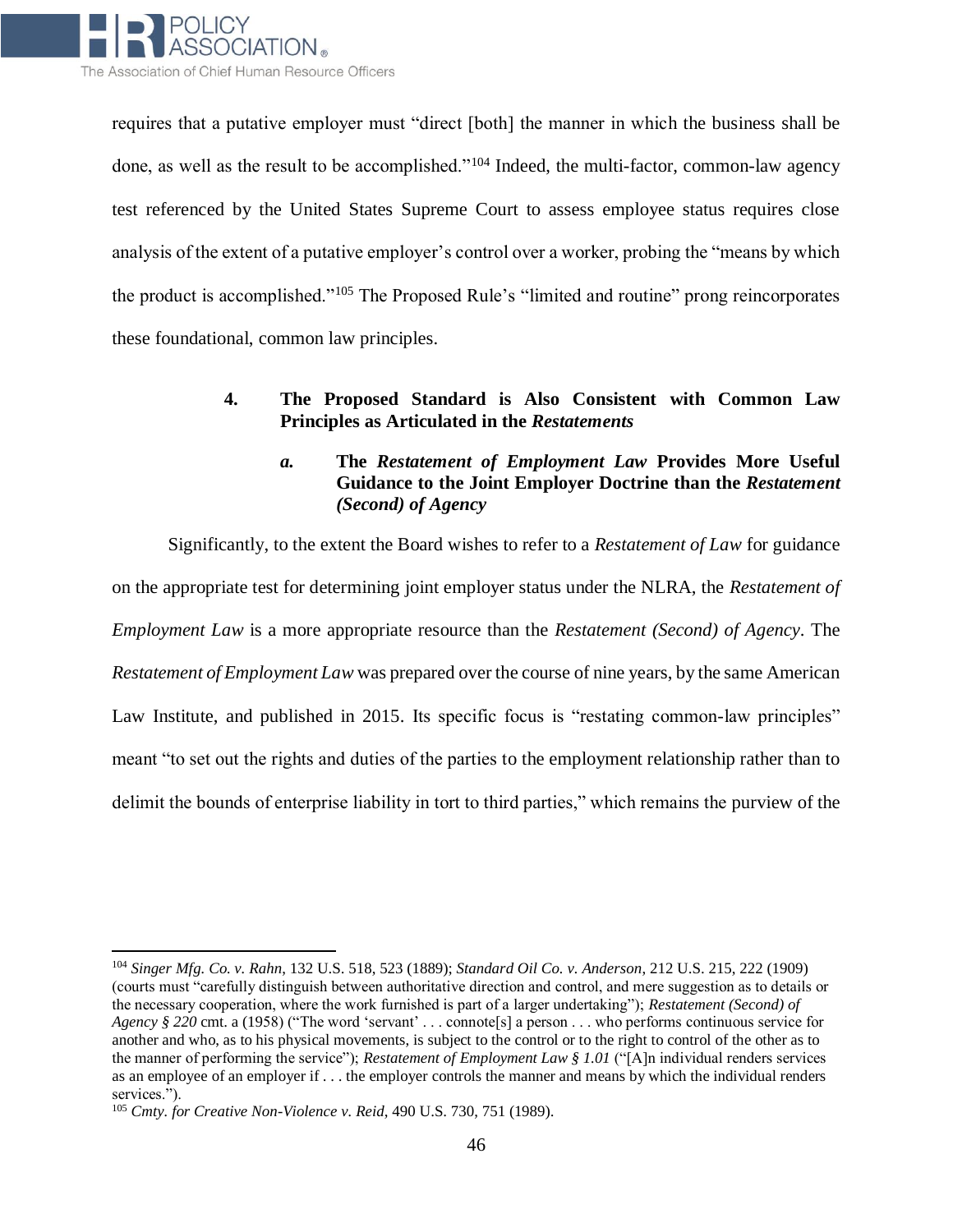

*Restatement of Agency Law.*<sup>106</sup> As such, the same common law agency principles applicable to the specific agency relationship of employer-employee (*i.e.*, master-servant) are addressed and illustrated, but within the exact scenario where the NLRA joint employer issues arise: the employment environment.<sup>107</sup>

The proposed standard mirrors the *Restatement of Employment Law's* approach to joint employment. As framed in the *Restatement*, "[a]n individual is an employee of two or more joint employers if (i) the individual renders services to at least one of the employers and (ii) that employer and the other joint employers *each control or supervise* such rendering of services."<sup>108</sup>

 $\overline{a}$ <sup>106</sup> RESTATEMENT OF EMPLOYMENT LAW 1 Intro, at Note. Additionally, the location of Section 220 within the *Restatement (Second) of Agency* shows that it resides within a broader chapter addressing the topic of "liability for torts within the scope of employment, and the special duties and immunities of the master to servants." *Restatement (Second) of Agency* Ch.7, Topic 2, Title B, Intro. Note. Thus, as used in the *Restatemen*t, the phrase "right to control" is informed by years of jurisprudence restricting employers, who lacked any realistic means of supervising a worker, from escaping *respondeat superior* liability. *See, e.g.*, *Boswell v. Laird*, 8 Cal. 469, 489 (1857) ("The relation between parties to which responsibility attaches to one, for the acts or negligence of the other, must be that of superior and subordinate . . . The responsibility is placed where the power exists. Having power to control, the superior or master is bound to exercise it to the prevention of injuries to third parties, or he will be held liable"); *Singer Mfg. Co. v. Rahn*, 132 U.S. 518, 522–23 (1889) ("A master is liable to third persons injured by negligent acts done by his servant in the course of his employment, although the master did not authorize or know of the servant's act or neglect, . . . And the relation of master and servant exists whenever the employer retains the right to direct the manner in which the business shall be done, as well as the result to be accomplished"). This recognizes a longestablished principle of agency law; that "the master is answerable for the act of his servant, if done by his command, either expressly given, or implied . . . whatever a servant is permitted to do in the usual course of his business, is equivalent to a general command." William Blackstone, Commentaries.

<sup>107</sup> The Dissent to the proposed standard has referenced the *Restatement of Employment Law*, with no critique as to its application. *See* 83 Fed. Reg. 46681, 46689, n.23. (The Dissent did note that two labor law scholars involved with commenting on the *Restatement of Employment Law* have endorsed the *BFI* Standard as "'the better approach'"; however, their view (also quoted by the Dissent) that such test is "'consistent with the goals of employment law, especially in the context of a changing economy,'" suggest the very type of consideration of economic factors/influence accepted by the Board and *Hearst* Supreme Court, and excluded by the NLRA's Taft-Hartley Amendments.

 $108$  RESTATEMENT OF EMPLOYMENT LAW § 1.04(b) (emphasis added).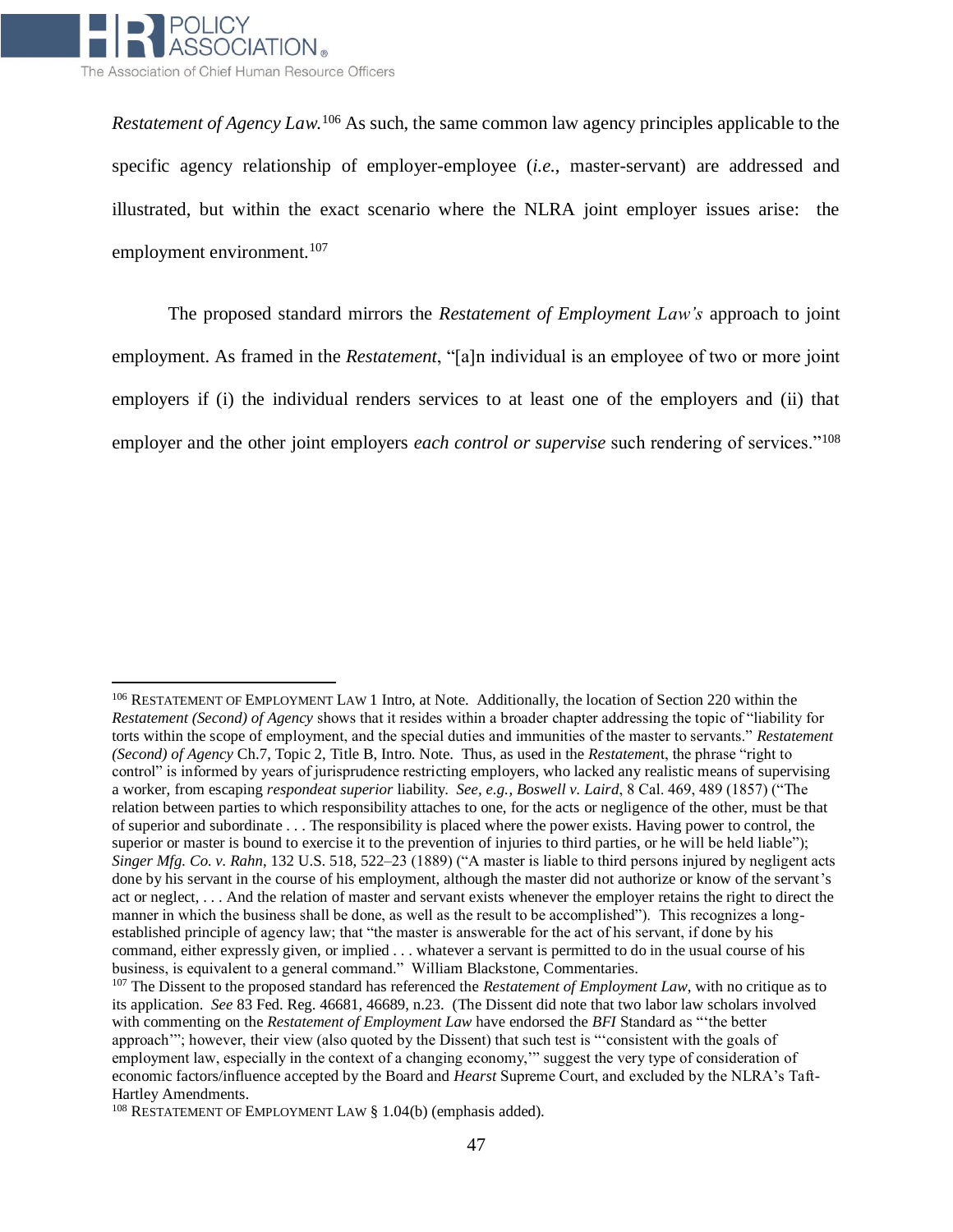

 $\overline{a}$ 

A putative employer must exercise such control.<sup>109</sup> That control must be direct, not indirect.<sup>110</sup> And such control must be neither limited nor routine.<sup>111</sup>

## **b. To the Extent that the** *Restatement (Second) of Agency* **is Consulted as Guidance in Determining the Applicable Joint Employer Standard Under the NLRA, the Dissent's Approach to the Proposed Standard is Impermissibly Narrow**

The Dissent to the proposed standard relies on the *Restatement (Second) of Agency* as the primary source for evaluating the joint employer standard and contends that the proposed standard fails to show employment as explained in such *Restatement*. 112 This view is incorrect. First, to be sure, the *Restatement (Second) of Agency* can guide and assist in evaluating the question of joint employer liability. Yet this resource has limitations. It is axiomatic that judicial decisions, not *Restatements*, are the primary source of common law principles. And such decisions (discussed above), as affirmed by Congress in 1947, show common law principles that support the proposed standard. Second, the Dissent's position allows consideration of only specific sections of the *Restatement (Second) of Agency and disallows others.*<sup>113</sup> Other portions of the *Restatement (Second) of Agency* afford guidance at least as relevant, if not more relevant, to joint employment (*see* discussion of "loaned servant doctrine" in Section 227, below).

<sup>111</sup> *See id.*  $\S$  1.04, Illustration 5 ("A is a driver of a large concrete-mixer truck owned and operated by the P corporation. The R construction company rents the truck for a particular project. P assigns A to operate the truck . . . while it is used on R's project. R's supervisors tell A what work they want the truck to accomplish, . . . If dissatisfied with A, R can request that P assign another driver. Only P can discharge A. . . . A is an employee of P but not of R. P alone . . . controls the details of how A is to operate the truck in providing service to R."). <sup>112</sup> *See* 83 Fed. Reg. 46681, 46689 ("The *Browning-Ferris* Board carefully explained that none of these limiting requirements is consistent with common-law agency doctrine, as the *Restatement (Second) of Agency* makes clear.") <sup>113</sup> *See, e.g.*, 83 Fed. Reg. 46681, 46689 ("The *Restatement* specifically recognizes the common-law 'subservant' doctrine, addressing cases in which one employer's control is or may be exercised indirectly, while a second employer directly controls the employee."); 365 N.L.R.B. No. 156, at \*203 (dissent arguing "the 'loaned-servant' doctrine" has "no bearing on the joint-employer issue . . . ").

<sup>&</sup>lt;sup>109</sup> *See id.* § 1.04 cmt. a (noting that its subsection 1(b) "refers to situations where individuals provide services to more than one employer that, at least in combination, exercise control as provided in § 1.01(a)(3).").

<sup>&</sup>lt;sup>110</sup> *See id.* § 1.04 cmt. c ("[A] company that uses and benefits from the services of a supplying company's employees is not an employer of the supplied employees if the company does not have the power to direct and control their work or set their compensation.")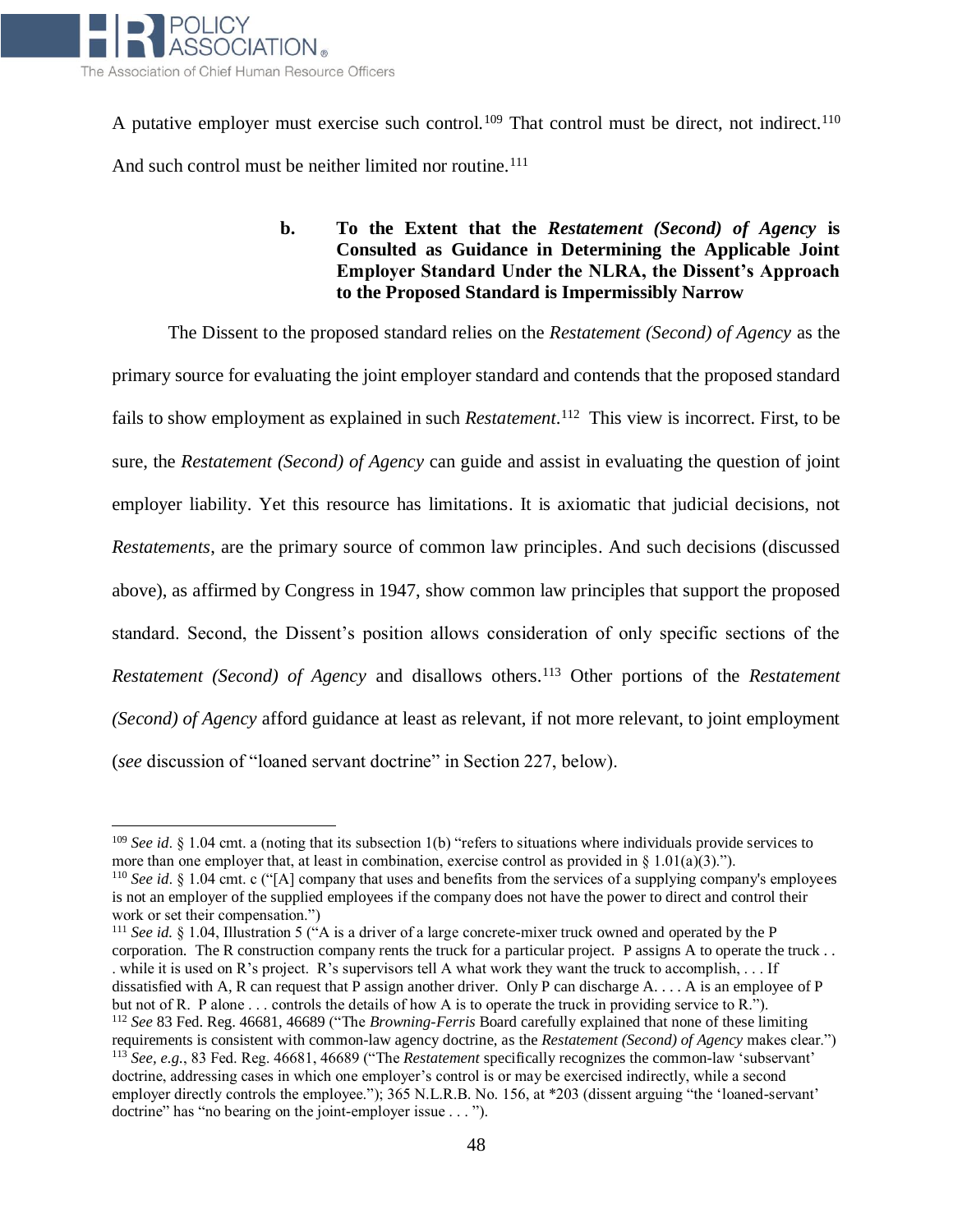

Further, the Dissent's to the proposed standard narrowed view conflicts with Supreme Court precedent. In *Kelley v. Southern Pacific Co.*, 419 U.S. 318 (1974), the plaintiff worker was an employee of a trucking company, PMT, but also claimed employment by Southern Pacific. After he was injured while working, he alleged he was "sufficiently under respondent's control to bring him under the coverage of the FELA," or the Federal Employers' Liability Act.<sup>114</sup> The FELA makes a covered railroad liable for negligently causing injury or death to any person "'while he is employed' by the railroad."<sup>115</sup> Citing the *Restatement (Second) of Agency*, the United States Supreme Court observed that:

> Under common-law principles, there are basically three methods by which a plaintiff can establish his "employment" with a rail carrier for FELA purposes even while he is nominally employed by another. First, the employee could be serving as the borrowed servant of the railroad at the time of his injury. *See Restatement (Second) of Agency* § 227, . . . Second, he could be deemed to be acting for two masters simultaneously. *See Restatement* § 226, . . . Finally, he could be a subservient of a company that was, in turn, a servant of the railroad. *See Restatement* § 5(2).<sup>116</sup>

Thus, as *Kelley* established, each one of the *Restatement's* Sections 227, 226 and 5 afford guidance on the issue of whether an individual is an "employee" under common law. No one path is

<sup>114</sup> *Id.*

<sup>115</sup> *Id*. at 319-20, 318 (citing FELA, 45 U.S.C. §§ 51-60).

<sup>116</sup> *Id*. at 324 (case citations omitted).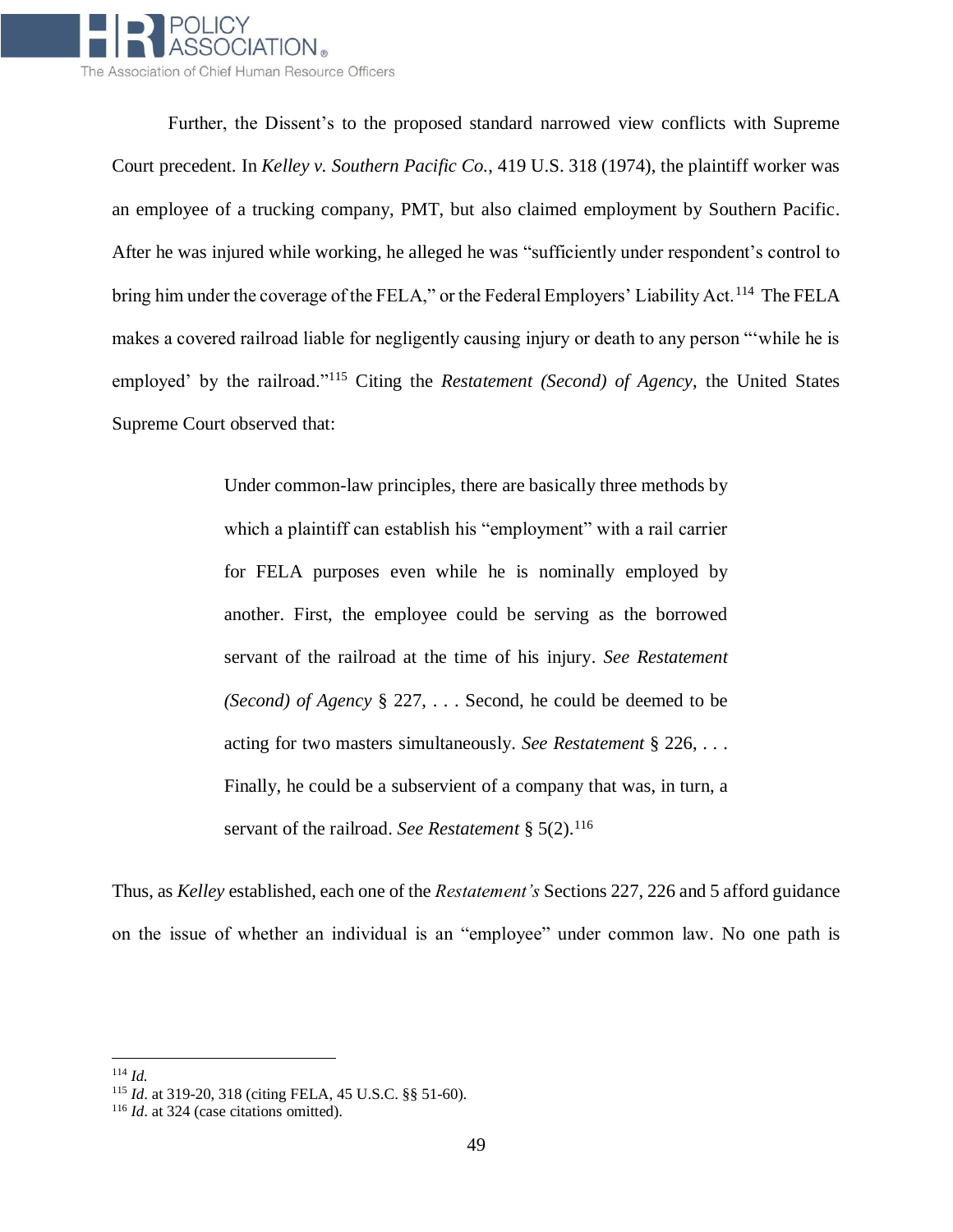

mandated; there is no requirement that the analysis must stop and start at Section 220 of the *Restatement*.

Finally, the two sections on which the Dissent bases the *BFI* Standard, Section 220 and Section 5 of the *Restatement (Second) of Agency*, are not dispositive in the context of the joint employer analysis. Section 220 recites the definition of a servant under common law in subsection (1) and sets forth factors for assessing that definition in subsection (2). Yet, as the Supreme Court noted in *Kelley,* Section 220 "is directed primarily at determining whether a particular bilateral arrangement is properly characterized as a master-servant or independent contractor relationship," not a situation with one undisputed employer, a separate putative employer, and a worker.<sup>117</sup> Thus, under the Supreme Court's decision in *Kelley*, in multi-party situations like joint employment is not restrictively evaluated solely under Section 220. That Section is "helpful" and "can" be instructive, but is not dispositive, as it does not squarely pertain to the joint employer context.  $^{118}$ 

Section 5 of the *Restatement* addresses the common law sub-servant doctrine. The context involves an actual employer and a possible second employer, plus workers, but within a distinct context different than that applicable to the NLRA joint employer issue. The sub-servant doctrine involves a vertical relationship with a servant who has both a master and his own sub-servant; the question is whether the sub-servant is an agent of both the direct master and the next-level master. Liability switches from one employer to the next in the sub-servant context based on which one exercises "control." In contrast, the joint employer standard does not necessitate "either-or" liability; both entities, "jointly," can be liable.

<sup>117</sup> 419 U.S. at 324.

<sup>118</sup> *Id*.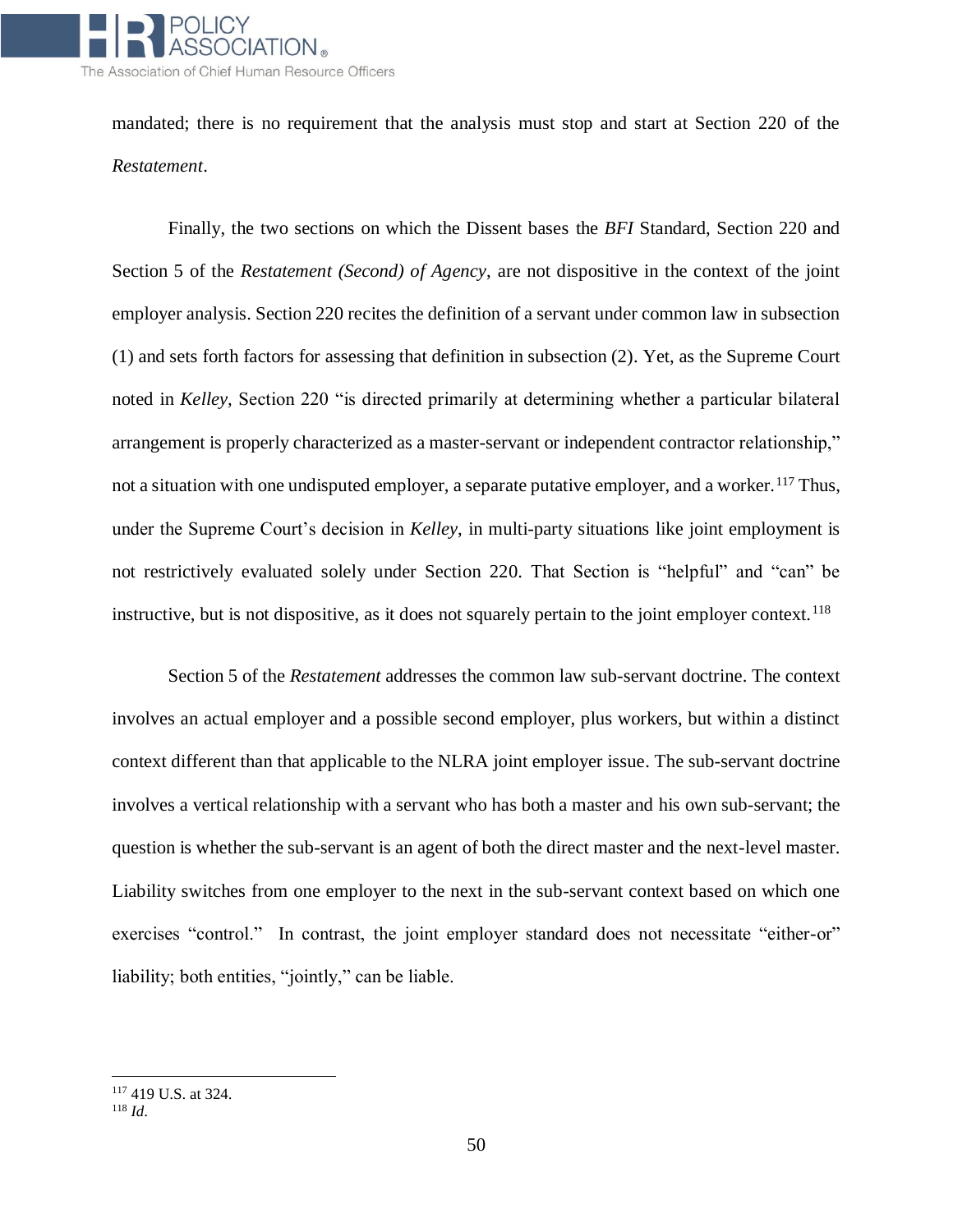

Thus, the loaned servant doctrine addressed in Section 227 of the *Restatement (Second) of Agency* supplies more relevant guidance. The doctrine addresses the legal status of workers of a "supplier" company who are loaned out to assist another "user" company. Cases involving loaned workers are much more akin to the multi-party structure at issue in the joint employer context than that in the sub-servant context. Further, "under the common law loaned-servant doctrine immediate control and supervision is critical in determining for whom the servants are performing services."<sup>119</sup>

Thus, like the proposed standard, such doctrine has been applied to require, for joint liability purposes, the *actual exercise* of control. The *Restatement (Second) of Agency*'s discussion of the loaned servant doctrine echoes court decisions requiring proof of the actual exercise of control. For example, a company using employees of another company is deemed a joint employer only upon the *actual exercise* of control over such workers.<sup>120</sup> As with the *Restatement of Employment Law*, such requirements parallel those set in the proposed standard.

#### **CONCLUSION**

 $\overline{\phantom{0}}$ 

Congress, in 1947, expressly affirmed that "according to the law *as the courts have stated it* . . . 'Employees' *work* for wages or salaries *under direct supervision*."<sup>121</sup> The 2015 joint employer standard established in the *Browning-Ferris* decision excludes such requirement, ignores decades of precedent and common law. Until 2015, the presence of control or lack thereof

<sup>119</sup> *Shenker v. Baltimore & Ohio R.R. Co.*, 374 U.S. 1, 6 (1963).

<sup>120</sup> The *Restatement (Second) of Agency* notes that simply "obey[ing] the requests of the temporary employer as to the act does not necessarily cause [a person] to be the servant of such employer. If, however, the temporary employer exercises such control over the conduct of the employee as would make the employee his servant were it not for his general employment, the employee as to such act becomes a servant of the temporary employer." RESTATEMENT (SECOND) OF AGENCY § 227 cmt. d (1958) (emphasis added).

<sup>121</sup> H.R. REP. NO. 245, 80th Cong., 1st Sess., 18 (1947) (emphasis added).